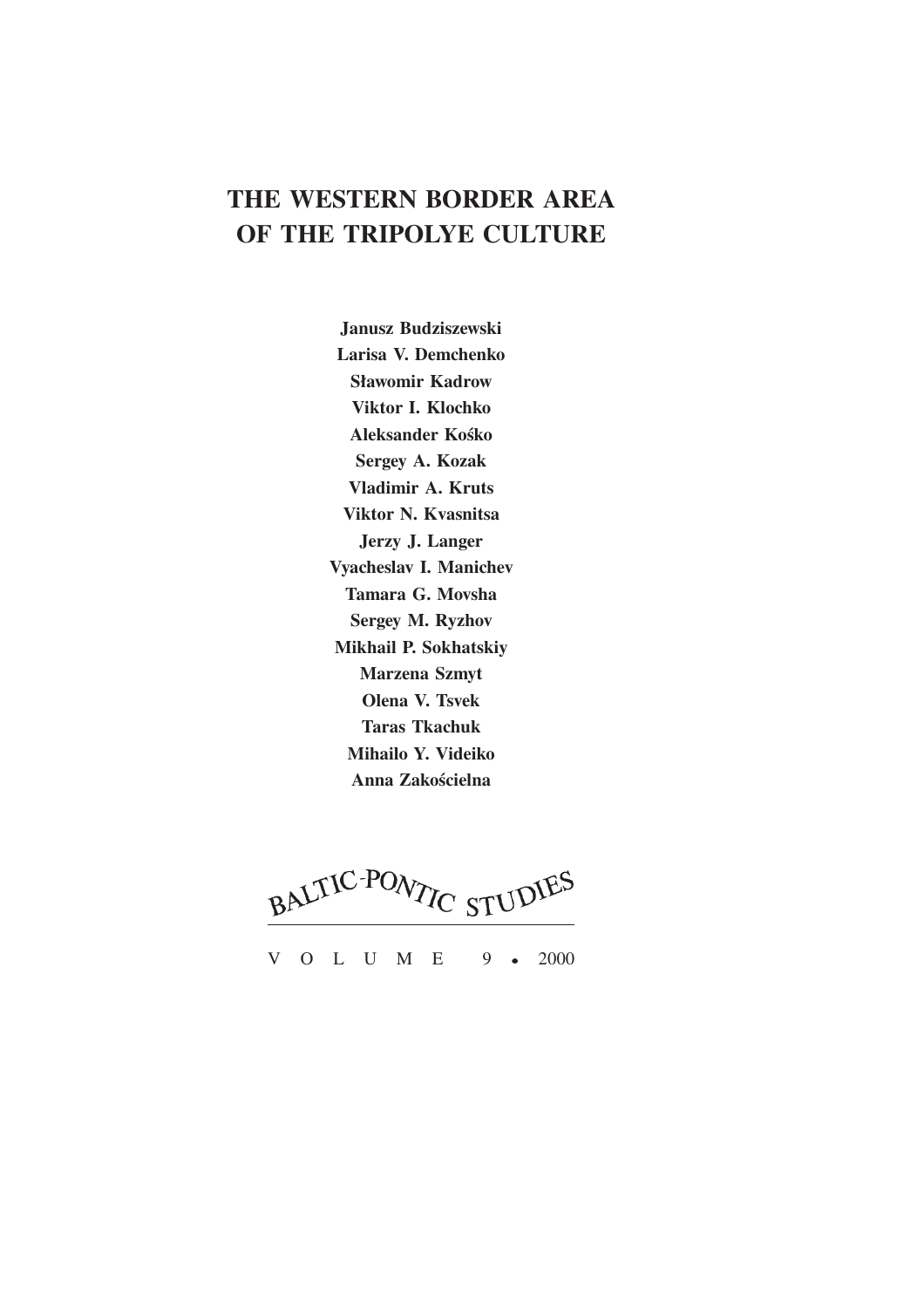## BALTIC-PONTIC STUDIES 61-809 Poznań (Poland) Św. Marcin 78 Tel. (061) 8294799, Fax (061) 8294788

## EDITOR Aleksander Kośko

## EDITORIAL COMMITEE

Sophia S. Berezanskaya (Kiev), Aleksandra Cofta-Broniewska (Poznań), Mikhail Charniauski (Minsk), Lucyna Domańska (Łódź), Elena G. Kalechyc (Minsk), Viktor I. Klochko (Kiev), Jan Machnik (Kraków), Valentin V. Otroshchenko (Kiev), Petro Tolochko (Kiev)

## **SECRETARY** Marzena Szmyt SECRETARY OF VOLUME Andrzej Rozwadowski

## ADAM MICKIEWICZ UNIVERSITY INSTITUTE OF EASTERN STUDIES INSTITUTE OF PREHISTORY Poznań 2000 ISBN 83-86094-08-7 ISSN 1231-0344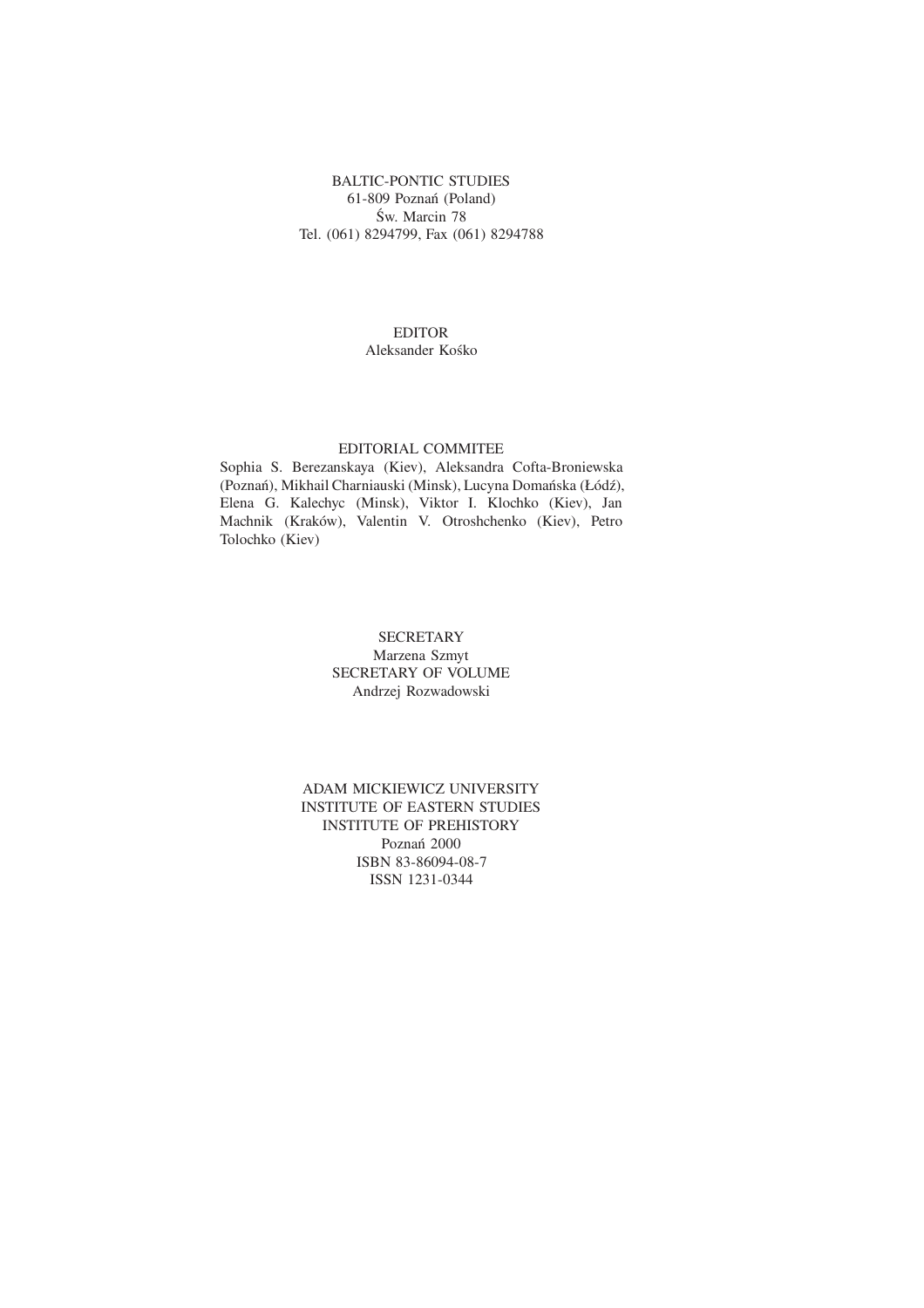# **THE WESTERN BORDER AREA OF THE TRIPOLYE CULTURE**

**Janusz Budziszewski Larisa V. Demchenko Sławomir Kadrow Viktor I. Klochko Aleksander Kośko Sergey A. Kozak Vladimir A. Kruts Viktor N. Kvasnitsa Jerzy J. Langer Vyacheslav I. Manichev Tamara G. Movsha Sergey M. Ryzhov Mikhail P. Sokhatskiy Marzena Szmyt Yelena V. Tsvek Taras Tkachuk Mihailo Y. Videiko Anna Zakościelna**

BALTIC-PONTIC STUDIES

V O L U M E 9 2000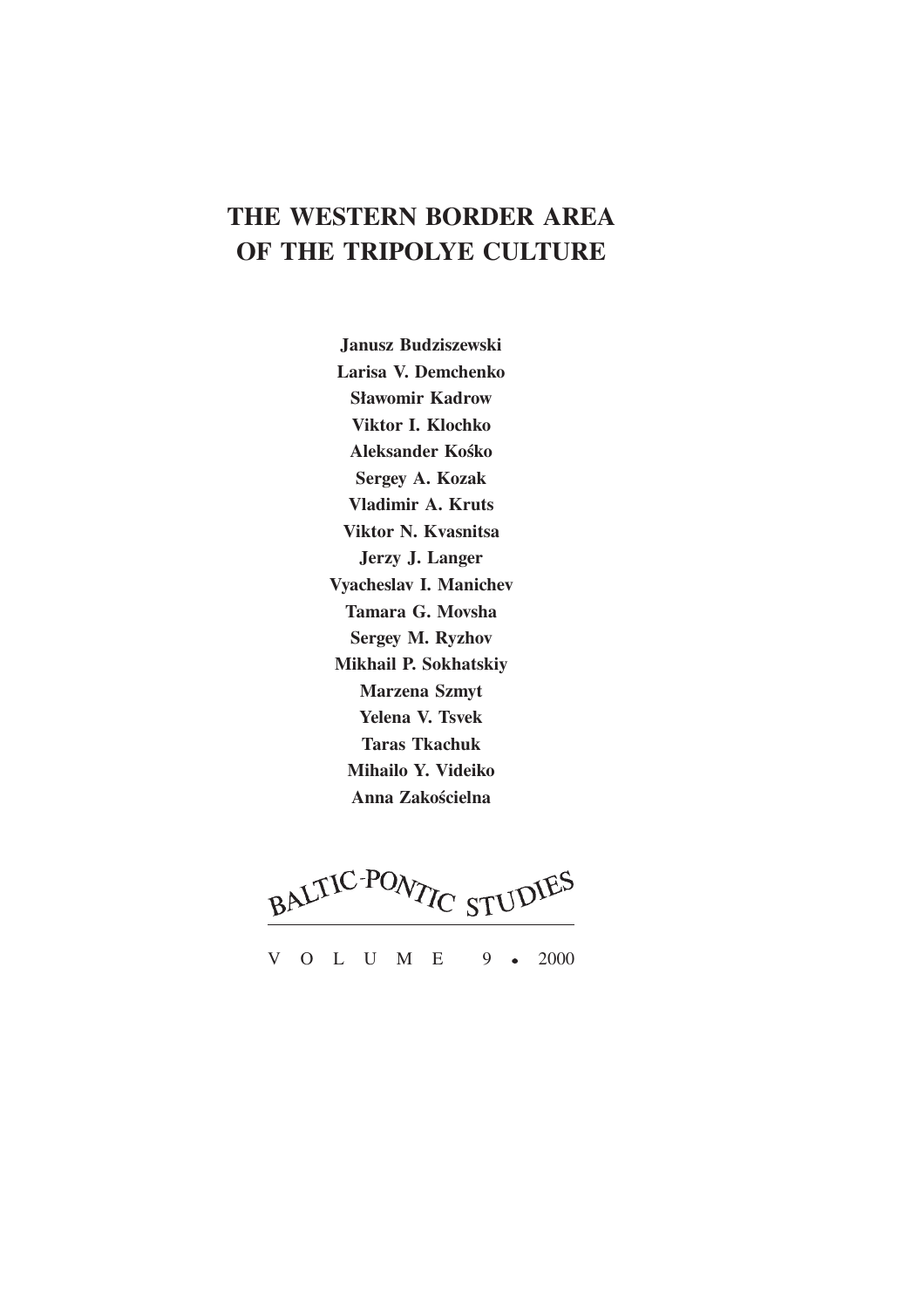c Copyright by B-PS and Authors All rights reserved

Cover Design: Eugeniusz Skorwider

Linguistic consultation: John Comber

Printed in Poland

Computer typeset by PSO Sp. z o.o. w Poznaniu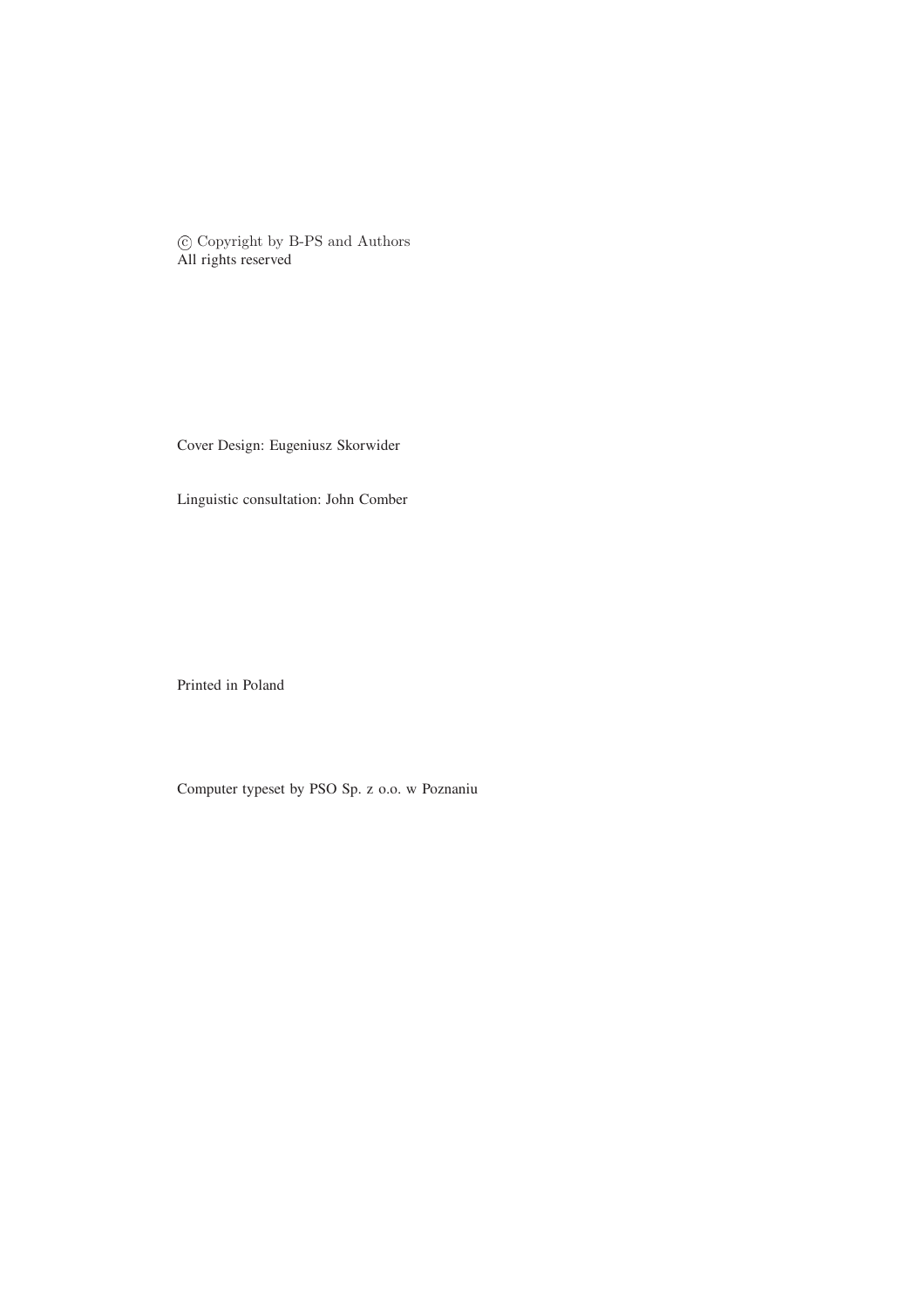# **CONTENTS**

| 5                                                                                                                                                                                       |
|-----------------------------------------------------------------------------------------------------------------------------------------------------------------------------------------|
| Mikhailo Y. Videiko, STUDYING WESTERN CONTEXT<br>$7\phantom{.0}$<br>OF THE TRIPOLYE CULTURE: HISTORY AND SOME PERSPECTIVES                                                              |
| Mikhailo Y. Videiko, TRIPOLYE AND THE CULTURES OF CENTRAL<br>13<br>EUROPE: FACTS AND CHARACTER OF INTERACTIONS: 4200-2750 BC                                                            |
| THE AREAS AND FORMS OF CONTACT OF THE TRIPOLYE CULTURE<br>WITH THE CULTURAL ENVIRONMENTS OF THE VISTULA<br>69                                                                           |
| Taras Tkachuk, THE KOSHYLIVTSY GROUP AS SYNTHESIS<br>69<br>OF THE TRIPOLYE AND THE POLGAR TRADITIONS                                                                                    |
| Vladimir A. Kruts, Sergey M. Ryzhov, TRIPOLYE CULTURE IN VOLHYNIA                                                                                                                       |
| Olena V. Tsvek, THE EASTERN TRIPOLYE CULTURE<br>AND ITS CONTACTS WITH THE ENEOLITHIC TRIBES OF EUROPE  111                                                                              |
| Tamara G. Movsha, THE TRIPOLYE-CUCUTENI AND THE LENGYEL-POLGAR                                                                                                                          |
| Viktor I. Klochko, Vyacheslav I. Manichev, Viktor N. Kvasnitsa,<br>Sergey A. Kozak, Larisa V. Demchenko, Mikhail P. Sokhatskiy, ISSUES<br>CONCERNING TRIPOLYE METALLURGY AND THE VIRGIN |
| THE TERRITORY NEOGHBORUING THE TRIPOLYE CULTURE TO THE WEST.<br>UPDATING OF THE SYSTEM OF TAXONOMY OF BAND NAD 'PARA-BAND'                                                              |
| Sławomir Kadrow, Anna Zakościelna, AN OUTLINE OF THE<br>EVOLUTION OF DANUBIAN CULTURES IN MAŁOPOLSKA                                                                                    |
| TRIPOLYE INSPIRATIONS IN THE DEVELOPMENT OF THE CULTURAL                                                                                                                                |
| Janusz Budziszewski, FLINT WORKING OF THE SOUTH-EASTERN GROUP<br>OF THE FUNNEL BEAKER CULTURE: EXEMPLARY RECEPTION<br>OF CHALCOLITHIC SOCIO-ECONOMIC PATTERNS OF THE PONTIC ZONE 256    |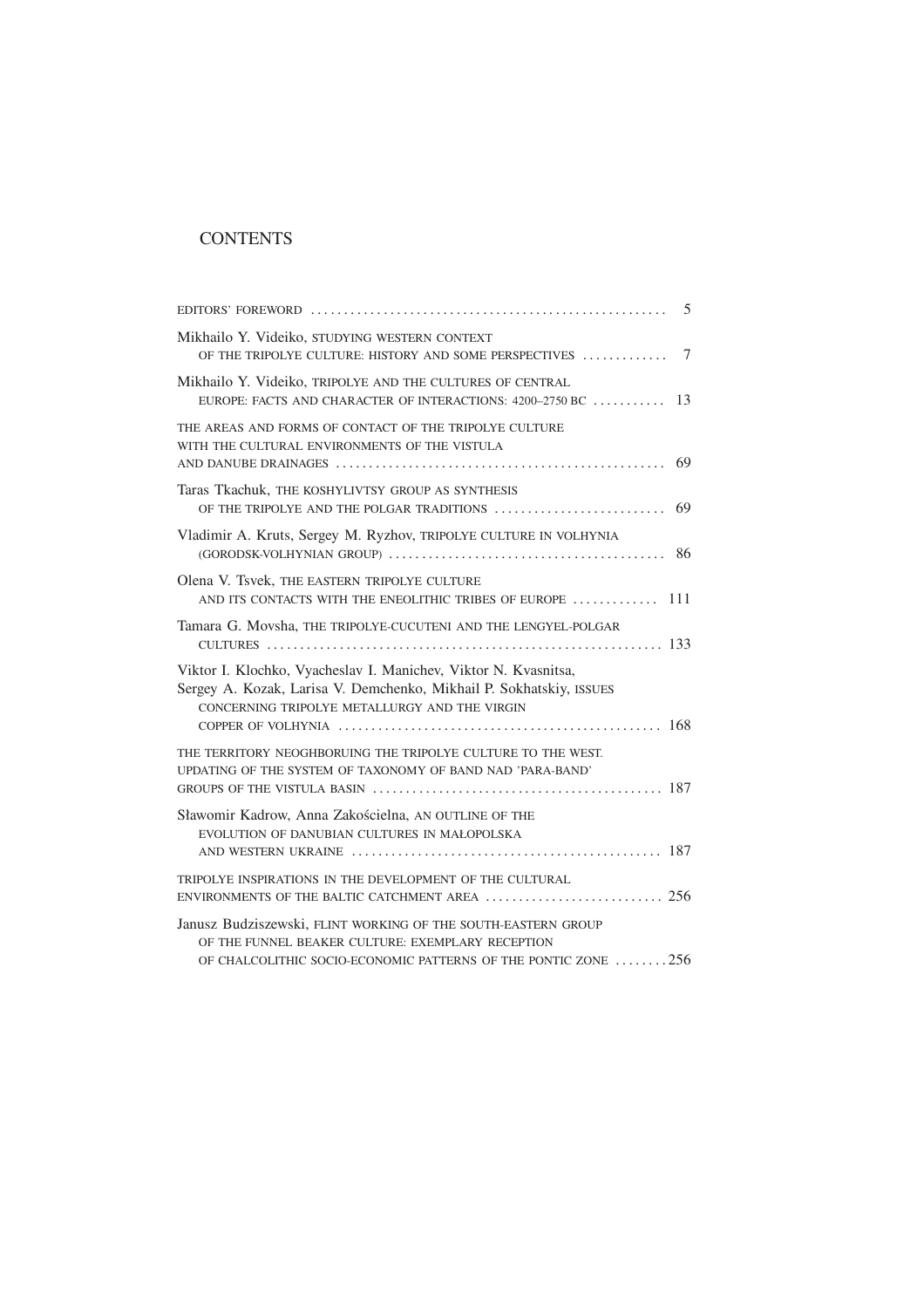| Aleksander Kośko, Jerzy J. Langer, Marzena Szmyt, PAINTED POTTERY |  |
|-------------------------------------------------------------------|--|
| AS A SYMPTOM OF TRIPOLYE "INFLUENCE" IN THE CIRCLE                |  |
|                                                                   |  |
|                                                                   |  |
|                                                                   |  |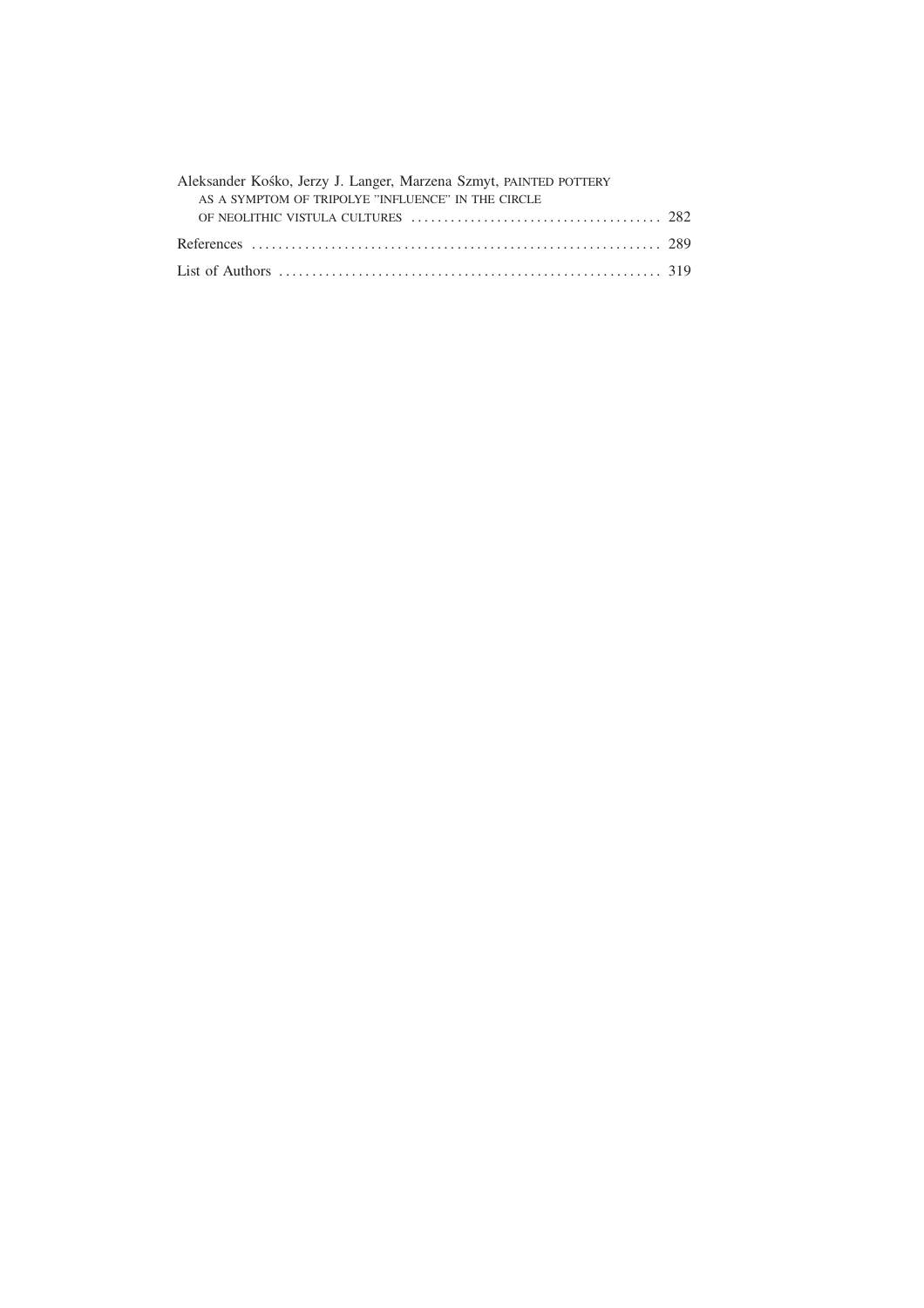Editor's Foreword

The 'western borderland' of the Tripolye culture, appearing in the title of this volume of the 'Baltic-Pontic Studies', refers to the cyrcle of neighbouring cultural systems of the Upper Tisza and Vistula drainages. As neighbours of the Tripolye culture such groups are discussed as Lengyel-Polg´ar, Funnel Beaker and, albeit to a much narrower extent, the Globular Amphora (cf. B-PS vol. 8) and the Corded Ware cultures. The papers discuss the reception of 'western' traditions by Tripolye communities as well as the 'western borderland' mentioned in the title.

Defined in this way, these questions have been only cursorily treated in the literature. The consequences of accumulated omissions in the study of the cultural surroundings of 'Tripolye' have been felt by us when we worked on this issue. Thus, we submit a greatly limited work as far as its subject matter is concerned hoping that it will open a sequence of necessary studies. Such studies should, in the first place, focus on the co-ordination of the 'languages' of taxonomy and then they should investigate different aspects of the mechanisms of the outlined processes of the 'cultural contact'.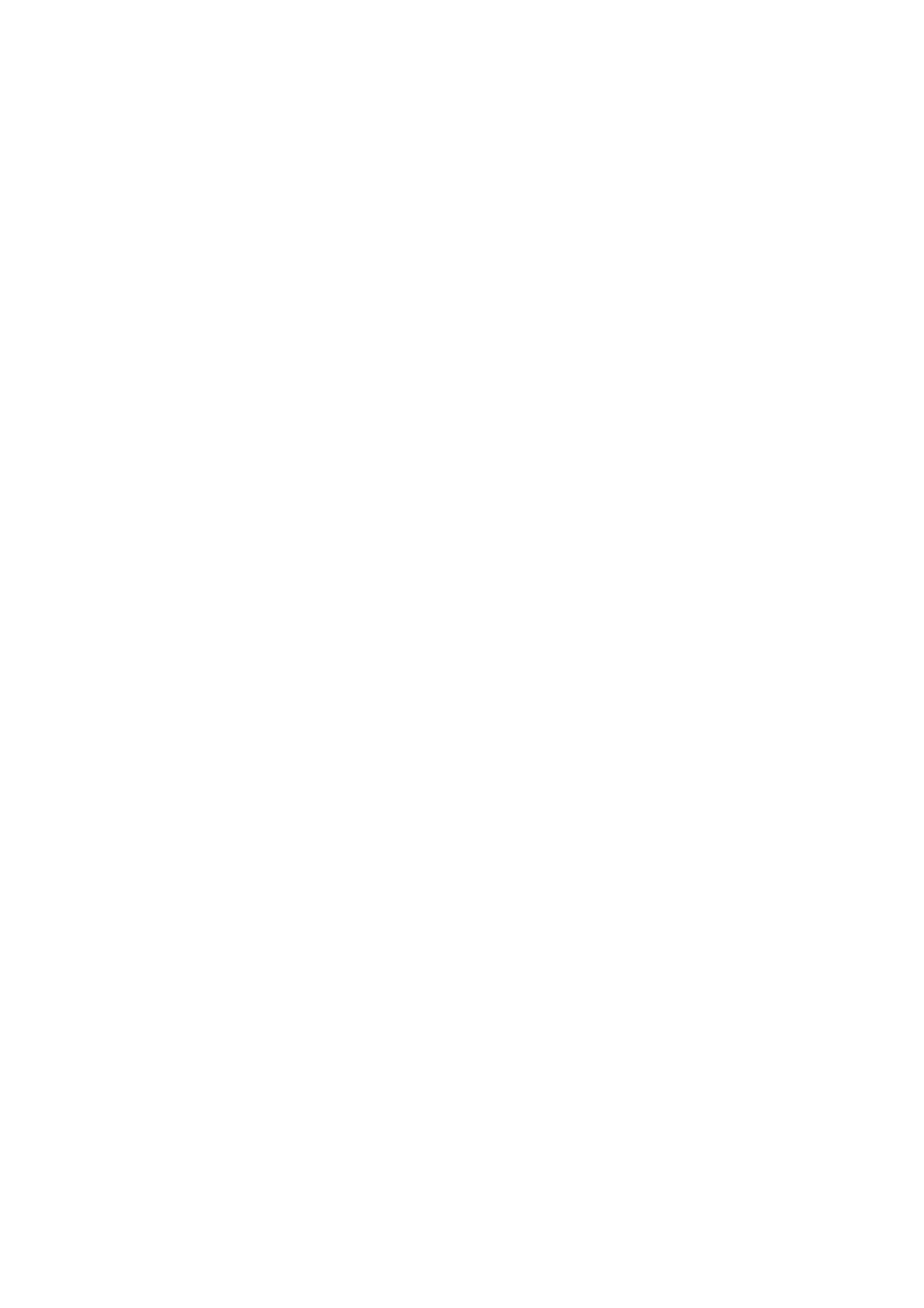Baltic-Pontic Studies vol. 9: 1999, 7-12 PL ISSN 1231-0344

#### **Mihailo Y. Videiko**

# **STUDYING WESTERN CONTEXT OF THE TRIPOLYE CULTURE. HISTORY AND PERSPECTIVES**

In reviewing the history of research over decades of varied scientific studies into the archaeological cultures of the Neolithic and Early Bronze Age, we can see that hypotheses are constantly being revised and updated. With the passage of time, it becomes necessary to return to neglected conclusions, and those which until recently appeared irrefutable, now become doubtful and open to question.

The Tripolye culture (TC) lasted over two thousand years. Thirty years ago, in 'Prehistoric Russia', T. Sulimirski noted that: "During the two millennia of its existence, the TC underwent several changes, that mark consecutive stages in its evolution. They are important for the understanding of the Neolithic and Bronze Age development of the whole south-west of Eastern Europe, and also to a considerable extent for the study of conditions in the neighbouring areas" [Sulimirski 1970:108]. Today, the TC is also considered to be an aggregate of separate cultural types, especially during its late developmental stages. Archaeologists generally concur that neighbouring archaeological cultures had considerable influence on the formation of these types, and that this process ultimately brought about the disappearance of the TC. However, views differ with regard to the concrete contributions of individual cultures to this process. Another view contests that the TC was a self-sufficient cultural system, all the changes in which can be explained by processes of internal development. All these considerations vary according to such factors as the appearance of new archaeological sources and specialist orientation on particular scientific issues.

Of interest to us here is the historiographic aspect of this question: namely, alternative conceptions of the TC evolution of the B I-II, B II, C I and C II stages in the context of the cultures of Central Europe.

In research beginning in the 1930s into TC types belonging to the final (C II) stage, questions began to emerge concerning the origins of these types. Following excavations in Gorodsk in the 1930s, E.Y. Krichevskiy classified ceramic materials from this settlement according to their production technology. In addition to TC forms, also present in this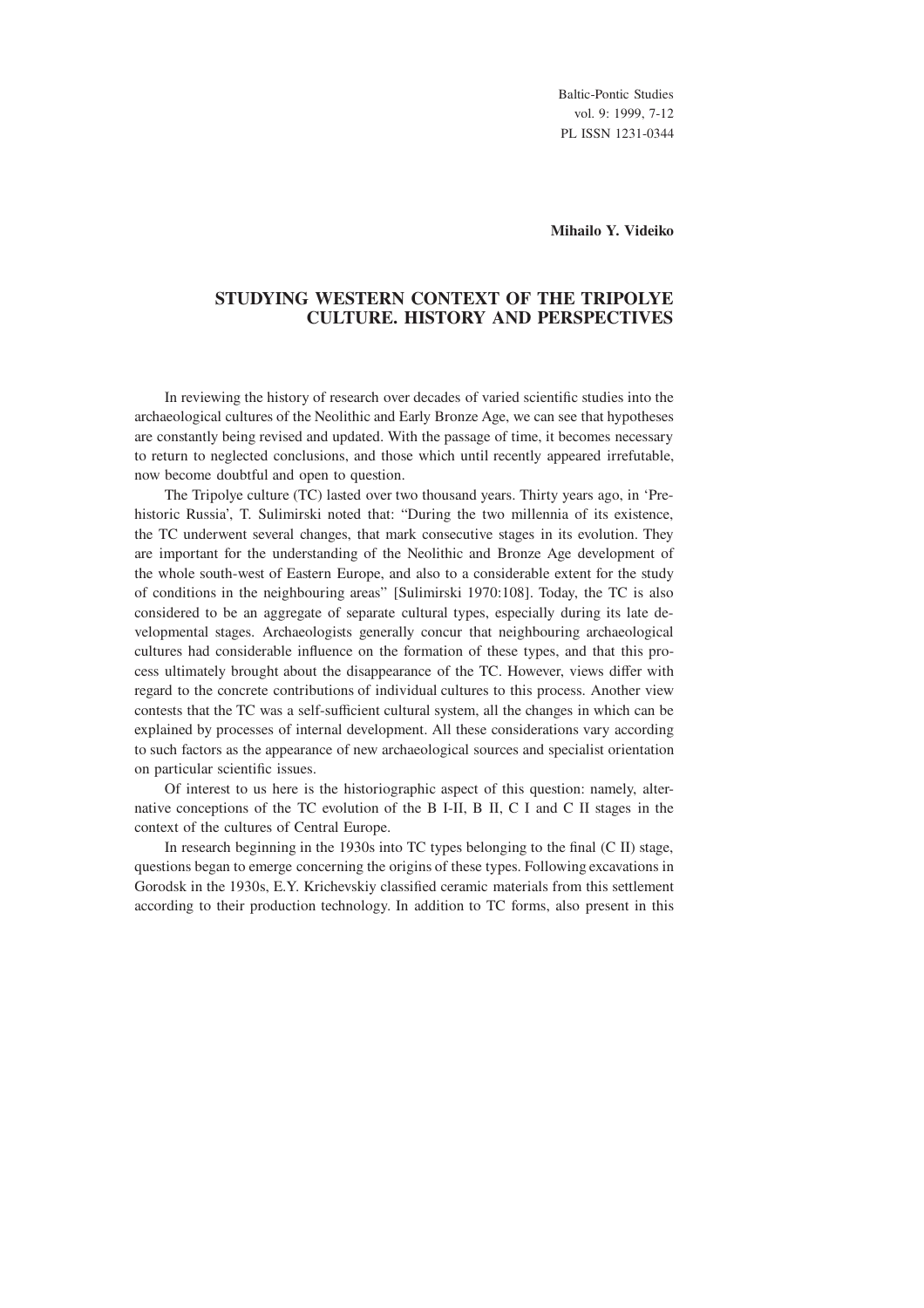complex were new forms of ceramics, which E.Y. Krichevskiy considered as evidence of the disappearance of the TC [Krichevskiy 1940:393-419; 1941:253].

Interestingly, T.S. Passek, in characterising the ceramics of late TC settlements in Volhynia, focuses on its differentiated, multicultural origin, and considers that imported cultural types prevail over traditional TC forms. In her opinion, late TC complexes combined "their own ceramic types with those of cultural variants of the Copper Age and Early Bronze Age of the Forest-Steppe zone". She thus emphasised the participation of 'steppe' complexes in the cultural process of the C II stage [Passek 1949:164, 189].

By contrast, T. Sulimirski claims that it is not possible to attribute Gorodsk type complexes to the TC, considering them as representative of another culture which was influenced by the TC [Sulimirski 1950:44]. He considered the Bronze Age as a period of 'western dominance', and pointed to what he saw as many 'western' traits in late TC types [Sulimirski 1970:154]. A.Y. Bryusov went further still, considering the Gorodsk type culture to represent new ethnic formations, the development of which was significantly influenced by TC tribes [Bryusov 1952:242]. Y.M. Zakharuk, investigating C II stage materials from Volhynia, arrived at the conclusion that pottery which had been considered as the result of innovation within the TC actually belongs to other archaeological cultures [Zakharuk 1954:22-23]. In researching the Sofievka type of the late TC on the Dnieper, he accepted it as being genetically associated with Kolomiyshchina, but noted the presence of some non-Tripolye components [Zakharuk 1954:26-27].

At the beginning of the 1950s, a number of hypotheses appeared which postulated the strictly autochthonous development of TC types of the C-II phase, whilst differing opinions existed concerning the determination of the non-Tripolye component. V.M. Danilenko noted in complexes of the Sofievka (or Kiev) type of the late TC a phenomenon which occurred as a result of a merger between the TC population and the Neolithic population [Danilenko 1953:81-82].

In research in the early 1960s, M.M. Shmagliy claimed that all the Gorodsk type features derived from previous phases of the TC, identifying all the types and ornamentive motifs in materials from TC B or C I. He further suggested that all changes simply characterised "a further process of cultural development" [Shmagliy 1966:35-36], attributing the initial essential changes in the ceramic complex to a change in "old agricultural traditions": a decrease in hoe agriculture, and an increase in the mobility of the population. This did not support previous deductions concerning the disposition of mixed and non-TC components [Shmagliy 1961:36-37], as did A.Y. Bryusov [1952:230-234], T. Sulimirski [1950:42-51], and M. Gimbutas [1956:105-110]. At the same time, Shmagliy noted a role played in the formation of the Gorodsk-Volhynia TC by civilised intercourse with Funnel Beaker culture (FBC) tribes [Shmagliy 1966:35-36].

Also at this time, a strand of thought was developing concerning the role of the steppe population in the appearance of the late TC types. This theme has been developed by T.G. Movsha over the last 40 years. In her last article, published in 1998, T.G. Movsha "substantiates and develops her formerly advanced assumption about the penetration of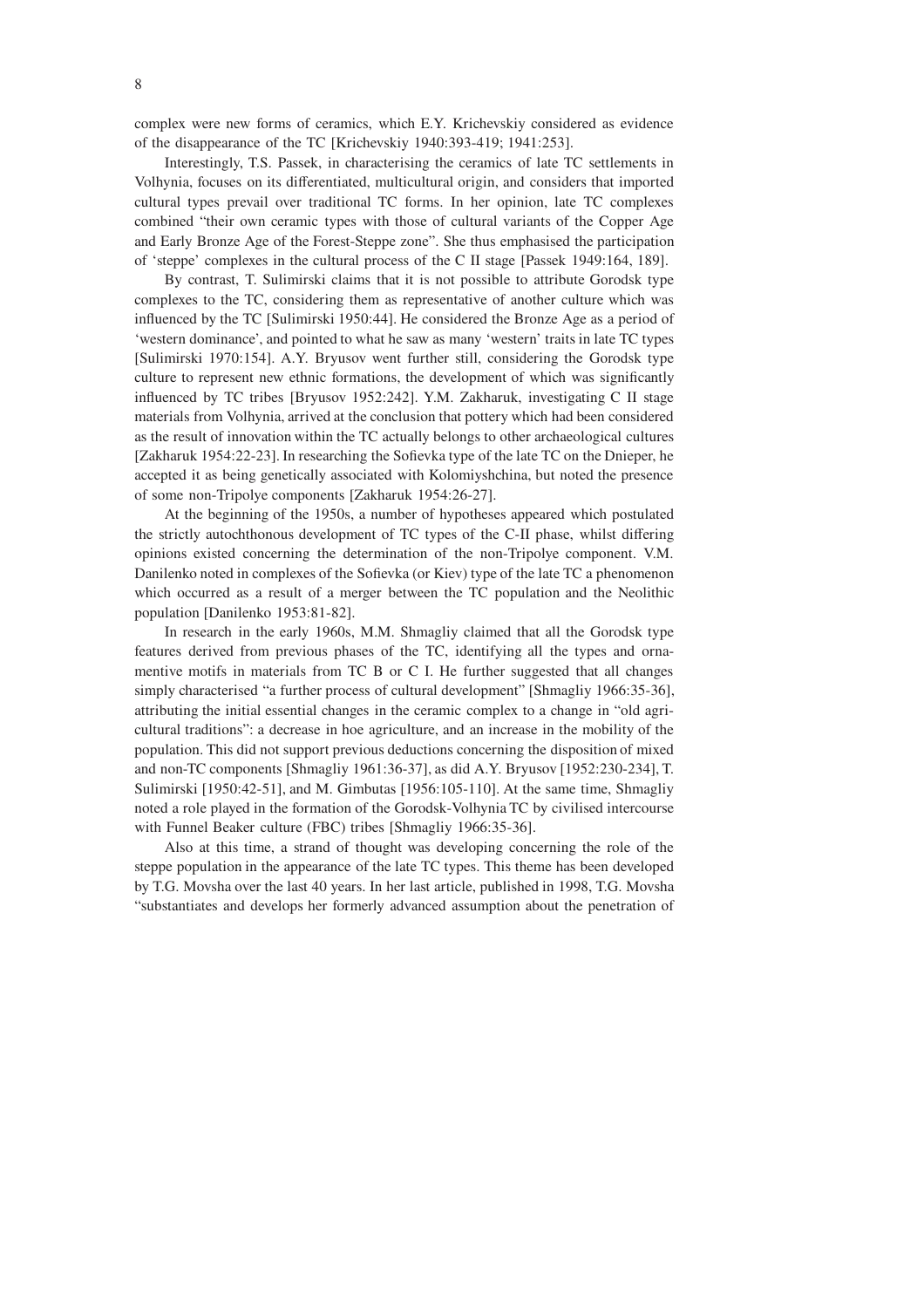the steppe population into the Tripolye environment" [Movsha 1998:153], attributing to this penetration the appearance of late TC types in Volhynia and Moldova, with reference to the transmission of traditions of various steppe cultures in the forms of ceramics, an admixture of crushed shell, and cord ornamentation. However, the author unfortunately does not provide concrete examples of materials which would confirm these conclusions [Movsha 1998:148].

This theme became extraordinarily popular, and 'steppe' traces began to be sought not only in the TC, but in many European regions and cultures to the west and even the north of the Carpathians. It should be noted, however, that there may be another explanation for the similarity in some types of ceramic ornamentation (e.g. cord) between the cultures of the Steppe, Forest-Steppe and Forest zones. A number of features which T.G. Movsha considers as 'steppe' traits are relatively widespread in both the forest and forest-steppe cultures of Europe. The comparative analysis carried out by N.S. Kotova into ceramics from steppe settlements of the Dnieper region and materials of cultures of Central Europe showed that the sources of ceramic styles of some steppe cultures can be found precisely in Central Europe, including forms, admixtures and cord ornamentation (!). The available data rather testify to a significant influence on steppe cultures from the side of the TC and of cultures of Central Europe, at least prior to the beginning of the Early Bronze Age [Videiko 1994:27-28].

In the opinion of V.A. Kruts, the formation of late TC types, and specifically of the Sofievka type, was associated with migratory movements of the Yamnaya culture and the westward migration of the population of forest-steppe regions from the territory between the Southern Bug and the Dnieper. He noted the influence of "steppe tribes" in the diffusion on TC pottery made from clay containing admixtures of pounded shells [Kruts 1977:153]. V.A. Kruts considers that continual pressure from 'steppe' tribes finally brought about the migration to Volhynia of the TC population from the Middle Dnieper, which in turn led to the formation of local TC types [Kruts 1977:155-156].

The role of 'southern' cultures in the development of FBC societies has been addressed by A. Kośko [Kośko 1981], who also touched on the influences of FBC communities on the TC. In his opinion, we can note the contribution to TC development of exogenous cultural factors possibly linked to FBC participation. The chronology of the influence of the structure of FBC societies on the TC of the territory between the rivers Horyn, Sluch and Teteriv is not quite clear, particularly in the case of the specifically western influences which have been identified in the Neolithic Dnieper-Donets culture (DDC) in the Forest zone. FBC influences have been fixed in the second DDC phase of the end of V — first half of IV millennium BC and could not have originated earlier than the B-II phase of the TC, approx. 3700 BC [Kośko 1981:114].

The few later TC influences on the south-eastern FBC boundaries which have been identified have been defined as 'Gorodsk-Volhynian'. Bearing in mind the absence of 'early' (IV millennium BC) indications of FBC infiltration into the Forest-Steppe zone and evidence of the adoption of FBC elements by the TC, it would seem more reaso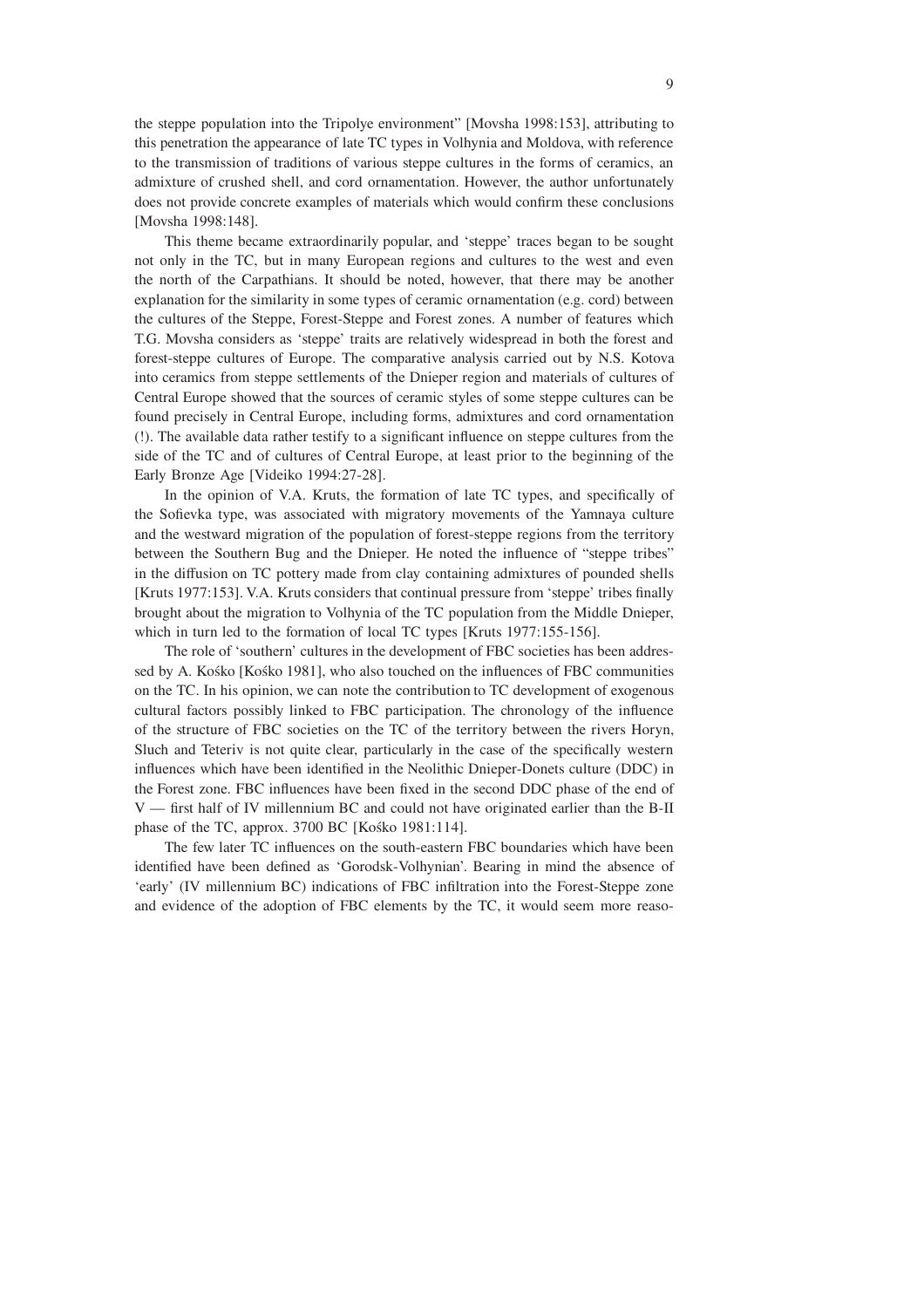nable to hypothesise that this influence was mediated rather than direct. In any event, one can verify the presence in TC communities, which were more acquainted with Central European cultural tradition, of factors prompting an easterly migration [Kośko 1981:115-116]. The author considers that migratory movements could be attributed to a 'billiard ball effect', with the initial stimulus coming from the Sredni Stog culture of the 'steppe phase' of the second half of V millennium BC. This was followed, at the middle of IV millennium BC by the TC. This phase can be called the 'Tripolye' phase, and it includes two distinct sub-phases: the older 'Gorodsk-Volhynian' and the younger 'Podolia-Volhynian', connected with the Globular Amphora culture (GAC) and the Corded Ware culture. The subsequent 'Central European' phase determines the diffusion of populations and of standards of the Steppe-Tripolye in the Central European environment [Kośko 1981:116-117]. Based on the finds from Gródek Nadbużny, one could say that the period of the height of TC influences corresponds to the C II phase. One can be told about process the transformations under 'Tripolye' influences (deduction is by attempt to carry a process autogenesis of FBC from determined on Bronocice IV — V materials), replacing the 'Baden' transformation factor on 'Tripolye' [Kośko 1981:119].

At the same time, new archaeological research has provided a considerable amount of 'original' TC materials, or materials which can at least be related to the TC, mostly found on FBC settlements. A contemporary study of the state of intercourse between the late TC and the FBC in Volhynia is presented in an article of J. Ścibior, which considers both archaeological material and the isotope chronology of the two cultures. In the opinion of the author, the beginning of cultural impulses moving in a western direction from the TC can be traced to the presence of painted pottery on Lublin — Volhynian culture settlements in Volhynia. Cultural exchange between the FBC and TC groups from the area of the Dniester can be linked to the end of the  $C I$  — the C II stage. The participation of the Gorodsk type is considered to be insignificant. This all coincides in time with the period of the 'badenisation' of FBC complexes in southern Poland (Bronocice). Changes in the TC environment under FBC influence is considerably less marked, although further conclusions require more information [Ścibior 1994].

In the 1980s, O.V. Tsvek turned attention to Lengyel-Polgár elements in materials from TC settlements situated to the east of the Southern Bug River. She deduced the influence of cultures of the Lengyel-Polgár circle on autochthonous traditions, and investigated their participation in the formation of TC types, referring to a separate 'eastern Tripolye culture' [Tsvek 1980; 1985; 1989].

Research on the Upper Dniester carried out by V.A. Kruts and S.M. Ryzhov provided further material for the discussion of TC contacts with cultures of Lengyel-Polgár circle, from the B I-II stage to the beginning of C II [Kruts, Ryzhov 1997:26]. They elucidated in detail the different aspects and influences of these contacts, considering the majority of finds of Lengyel and Polg´ar 'imported' ceramics to have been produced by craftsmen from the West. In their opinion, the TC also had a reverse influence on the population of the Polgár and Lengyel cultures, which is evident in the diffusion of the 'western'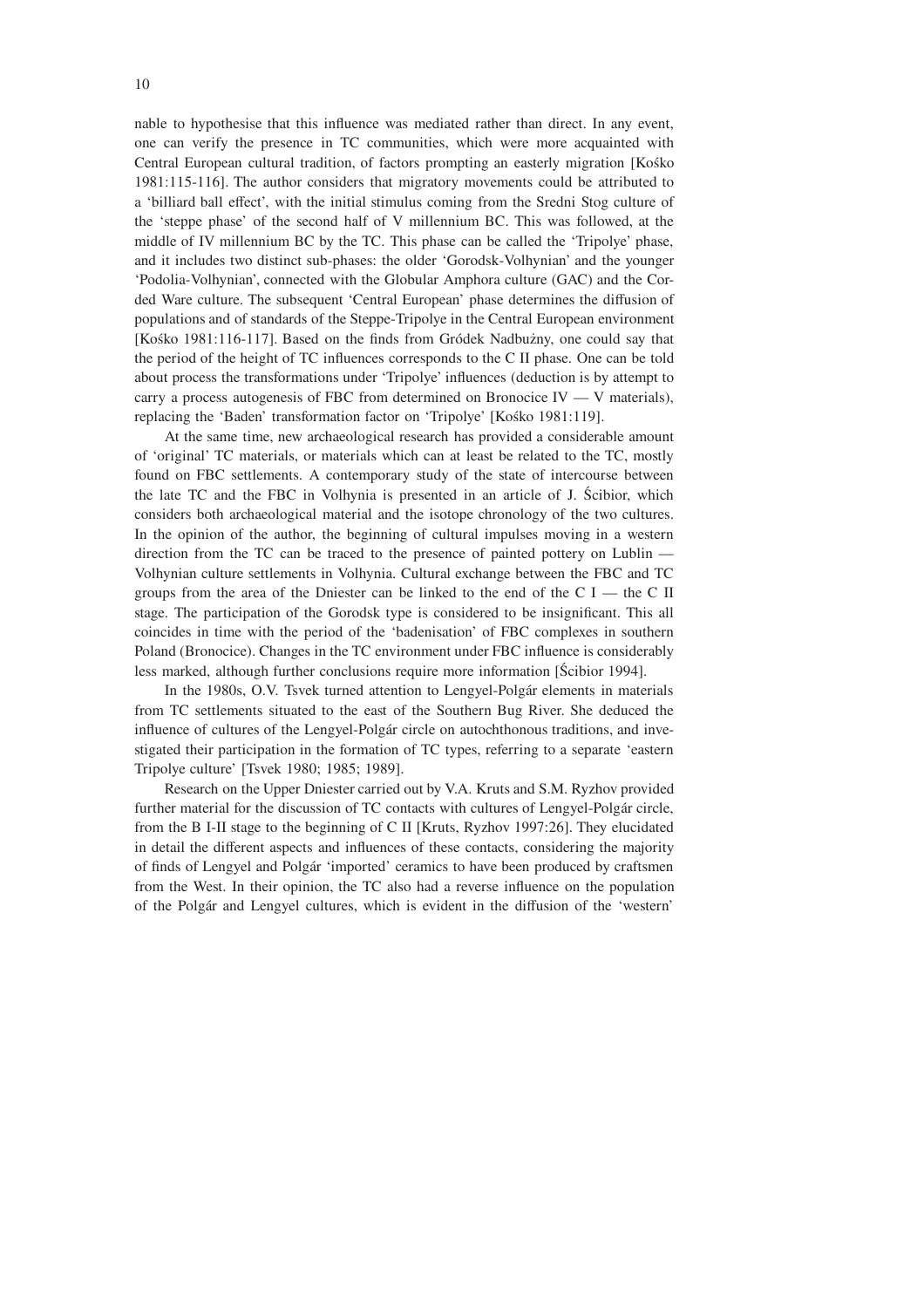ceremony of cremation. On the basis of all this evidence, these authors postulated a two-way population infiltration through marital relations [Kruts, Ryzhov 1997:27-30].

The question of possible Tripolye-Cucuteni interaction with the populations of the Carpathian region and Central Europe has been addressed for some time by T.G. Movsha, who considers this issue to be "little developed". She has brought together a considerable amount of material evidence of such interaction from TC settlements on different territories — from the Dniester to the Dnieper — belonging to all of the TC stages, with the exception of the early phases. This has made it possible to define the circle of cultures with which the TC interacted, such as the Tiszapolgár, Bodrogkeresztúr, several Polgár and Lengyel cultural types, the FBC and the GAC. She also identified the wide circle of interests which in some way stimulated this interaction: for western cultures — Volhynian flint; for the TC — metal objects, salt deposits and copper [Movsha 1999:59-60]. An examination of these materials enabled T.G. Movsha to revise the synchronisation of the Tiszapolgár with the TC, considering Tiszapolgár culture complexes to be synchronous with the TC phases C I — C II [Movsha 1999:60].

It should be noted that the chronological deductions of V.A. Kruts, S.M. Ryzhov and T.G. Movsha do not tally with the synchronisation and isotope chronology of the Lengyel and Tiszapolgár cultures, which, at best, survived to the B II stage of the TC, not to the C I or C II stage [see Videiko 1999].

The problems of the history of the TC tribes in western Volhynia and the areas between the Western Bug and the Dniester rivers have been analysed by M.A. Peleshchyshyn. In his last article, he hypothesised that the disappearance of the TC in western Volhynia was connected with the infiltration of small new ethnic groups, which mixed with TC inhabitants. In his opinion, the situation on the Vinniki settlement in the Lvov area testifies to the creation of a settlement with a mixed TC and FBC population [Peleshchyshyn 1998b:191-192].

In the third *B-PS* volume, devoted to cemeteries of the Sofievka type, the question was posed about the contacts and mutual influences of different cultures from the Neolithic to the Early Bronze Age in the region between the Baltic and the Pontic. Articles published in that volume showed that in many respects the features of the Sofievka type (pottery, weaponry, funerary customs) developed under the influence of cultures of Central Europe [Budziszewski 1995:188-189; Klochko 1995:242; Klochko, Kośko 1995:233-234; Kośko, Videiko 1995; Petrougne 1995:199]. It has since become obvious that similar processes also took place at an earlier time, and were not limited to the C II phase [Kadrow, Kośko, Videiko 1995:202-207]. This research has enabled us to see that the TC was not a closed cultural system, numerous confirmations of which were presented. Further research by Polish and Ukrainian archaeologists, which found reverberation in articles contained in the given volume, has resulted in the revision or refinement of some views on the origin and evolution of TC types from the B I-II phase onwards.

Until recently, the problem has been that investigations associated with questions of the interactions of Copper Age and Early Bronze Age cultures in the region of Central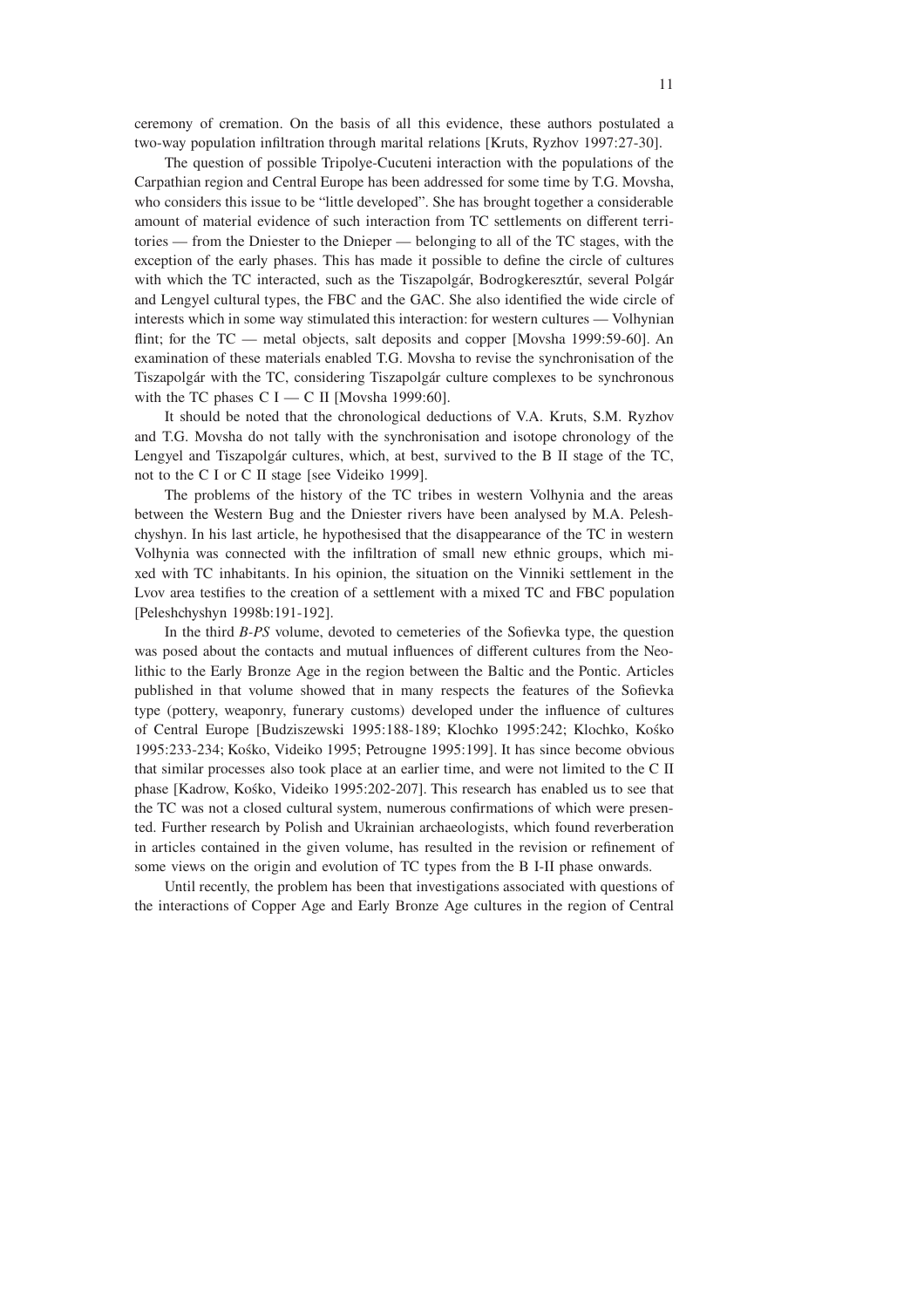and Eastern Europe were of limited scope, due to a number of well-known factors, such as the incomplete publication of materials from excavations, and the resulting impossibility of using these materials in order to formulate direct comparisons. All of this brought about the formation of some myths (named 'autochthonous' and 'steppe'), and discord in the synchronisation of cultures (e.g. the correlation of the Tiszapolgár and TC C II). If we continue the former line of research, we shall long be reading the abstracts of old publications, with the result that few settlements will be investigated, and excavated materials incompletely published. The present volume is intended to focus on overcoming these problems and to propose new ways of inquiry, which may appear to be perspective.

*Translated by author and John Comber*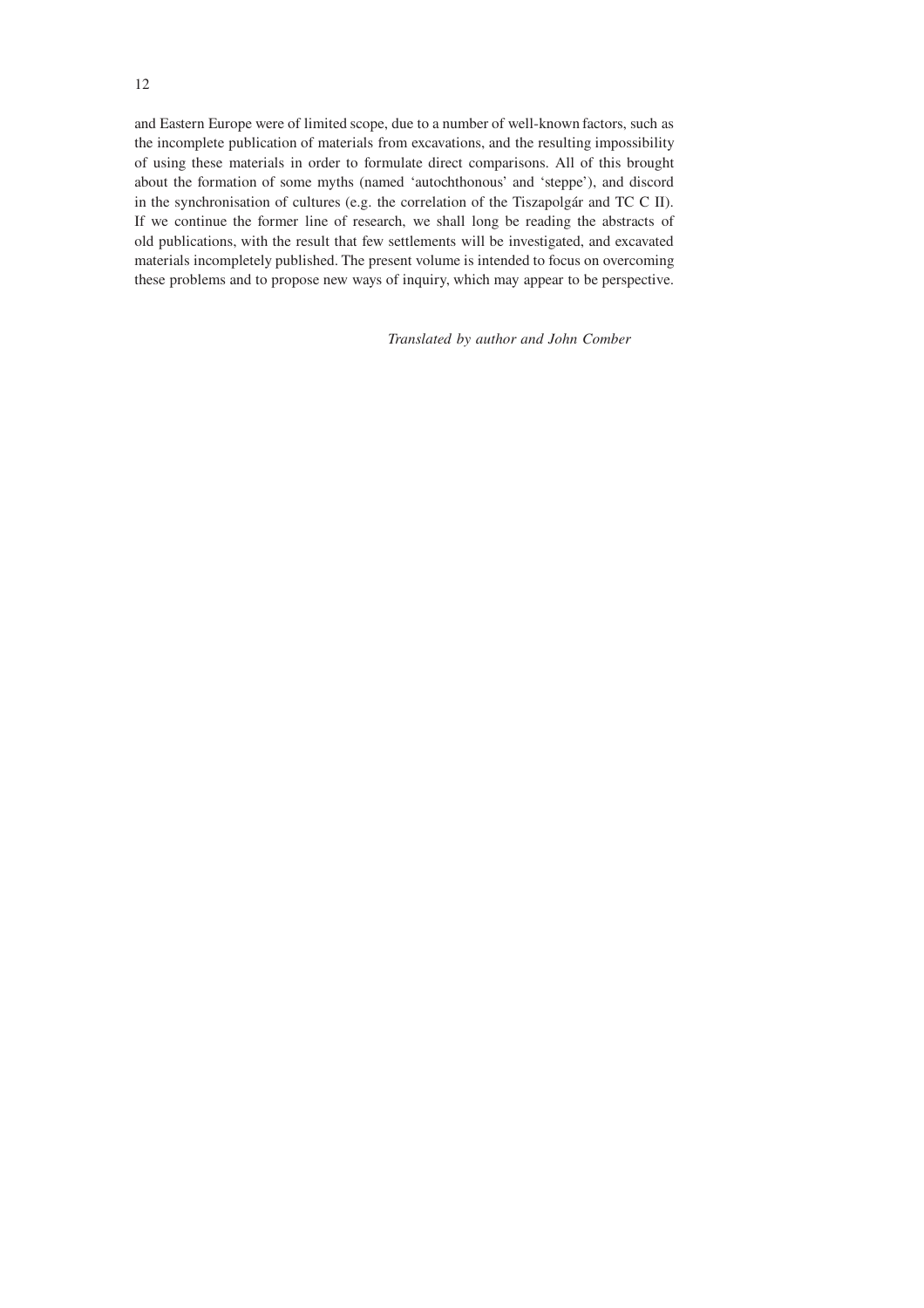# **ABBREVIATIONS**

| AP                  | - Archeologia Polski, Warszawa                                     |
|---------------------|--------------------------------------------------------------------|
| <b>APS</b>          | - Archeologia Polski Środkowowschodniej, Lublin                    |
| <b>BPS</b>          | - Baltic-Pontic Studies, Poznań                                    |
| <b>KSIA</b>         | - Kratkiye soobscheniya Instituta Arkheologii, Moskva              |
| <b>KSIA AN USSR</b> | soobscheniya Instituta Arkheologii<br>Akademii<br>– Kratkiye       |
|                     | Nauk Ukrainskoy SSR, Kiev                                          |
| <b>KSIIMK</b>       | - Kratkie soobshcheniya Instituta Istorii Materyalnoy Kultury Aka- |
|                     | demii Nauk SSSR, Moskva.                                           |
| <b>MIA</b>          | - Materialy i issledovaniya po arkheologii SSSR, Moskva            |
| NA IA NANU          | - Naukovy Arkhiv Instituta Arkheologii Natsionalnoi Akademii       |
|                     | Nauk Ukrainy, Kiev                                                 |
| <b>SA</b>           | - Sprawozdania Archeologiczne, Kraków                              |
| <b>SCIVA</b>        | - Studii și Cercetări de Istorie Veche si Arheologie, Bucarest     |
| <b>WA</b>           | - Wiadomości Archeologiczne, Warszawa                              |
| Zapiski NTS         | - Zapiski Naukovogo Tovarystva imeni T. Shevchenka, Kiev           |

# **REFERENCES**

Amburger N.P., T.D. Blanovska

1956 Piznotripilske poselennya bilya s. Bortichiv. *Arkheologichni Pamyatki Ukrainy* 6:115-117.

Antoniewicz W.

1925 Eneolityczne groby szkieletowe we wsi Złota w pow. Sandomierskim. *WA* 50:191-242.

Arkheologiya

1971 *Arkheologiya Ukrainskoy RSR*, vol.1. Kiev.

#### Balcer B.

- 1975 *Krzemień świeciechowski w kulturze pucharów lejkowatych. Eksploatacja, obróbka i rozprzestrzenienie*. Wrocław – Warszawa – Kraków – Gdańsk.
- 1980 A study of socio-economic aspects of Neolithic flint working on the example of the Funnel Beaker Culture (FBC). In: R. Schild (ed.), *Unconventional Archaeology. New Approaches and Goals in Polish Archaeology*, 87-107. Wrocław.
- 1981 Wyniki badań nad krzemieniarstwem kultury pucharów lejkowatych na ziemiach Polski. In: T. Wiślański (ed.), *Kultura pucharów lejkowatych w Polsce*, 59-79. Poznań.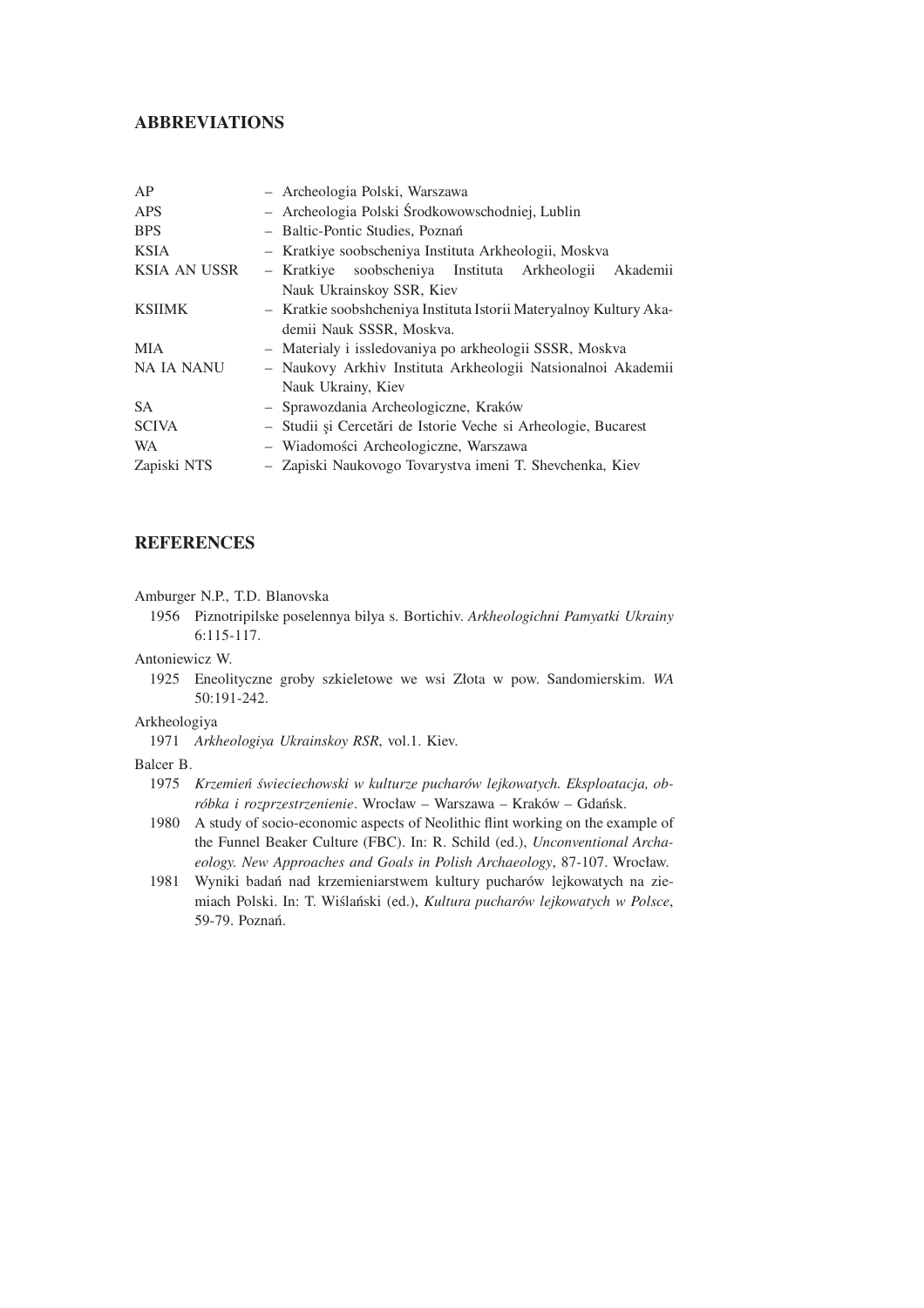- 1981a Związki między kulturą pucharów lejkowatych (KPL) a kulturą trypolską (KT) na podstawie materiałów krzemiennych. In: T. Wiślański (ed.), *Kultura pucharów lejkowatych w Polsce*, 81-91. Poznań.
- 1981b Okonomische Aspekte der Feuersteinbearbeitung in der Trichterbecherkultur. ¨ *Jahresschrift f¨ur Mitteldeutsche Vorgeschichte* 63:143-148.
- 1983 *Wytwórczość narzędzi krzemiennych w neolicie ziem Polski*. Wrocław.
- 1989 Z badań nad budownictwem w kulturze pucharów lejkowatych. Podziemia osady na wzgórzu "Gawroniec" w Ćmielowie, woj. Tarnobrzeskie. *AP* 34:19- -121.
- 1995 The relationship between a settlement and flint mines. A preliminary study of the Eneolithic workshop assemblages from Ćmielów (Southern Poland). *Archaeologia Polona* 33:209-221.

#### Balcer B., K. Kowalski

1978 Z badań nad krzemieniem pasiastym w pradziejach. *WA* 43(2):127-145.

#### Bar-Yosef O.

1987 Direct and indirect evidence for hafting in the Epi-palaeolithic and Neolithic of the Southern Levant. In: *La Main et l'Outil: manches et emmanchements pr´ehistoriques; Travaux de la Maison de l'Orient* 15, 155-164. Lyon.

## Bargieł B., M. Florek

1987 Badania powierzchniowe wschodniej krawędzi Wyżyny Sandomierskiej. In: *Sprawozdanie z badań terenowych Katedry Archeologii UMCS w 1987 roku*, 47-50. Lublin.

## Bartseva T.B.

1981 *Tsvetnaya metalloobrabotka skifskogo vremeni*. Moskva.

#### Belanovskaya T.D

1957 Tripolskoye poseleniye Krasnostavka. *KSIIMK* 69:31-39.

## Belanovskaya T.D., N.M. Shmagliy

- 1956 Otchet o rabote Volynskogo otryada Tripolskoy ekspeditsii v 1956. *NA IA NANU* 1874:22.
- 1959 Pozdnetripolskoye poseleniye u s. Troyanov Zhytomirskoy oblasti. *KSIA USSR* 8:125-128.
- Berciu D., S. Morintz, P. Roman
	- 1973 Cultura Cernavoda II. Asezarea din sectorul b de la Cernavoda. Studii și Cer*cetˇari de Istorie Veche* 24(3):373-405.

## Bibikov S.M. M.M. Shmagliy

1964 Tripilske poselennya Grebeni. *Arkheologiya* 16:131-136.

#### Bibikov S.N., L.N. Subbotin

1985 Pamyatniki kultury Gumelnitsa na territori Ukrainy. In: *Arkheologiya Ukrainskoy SSR*, vol. 1, 263-268. Kiev.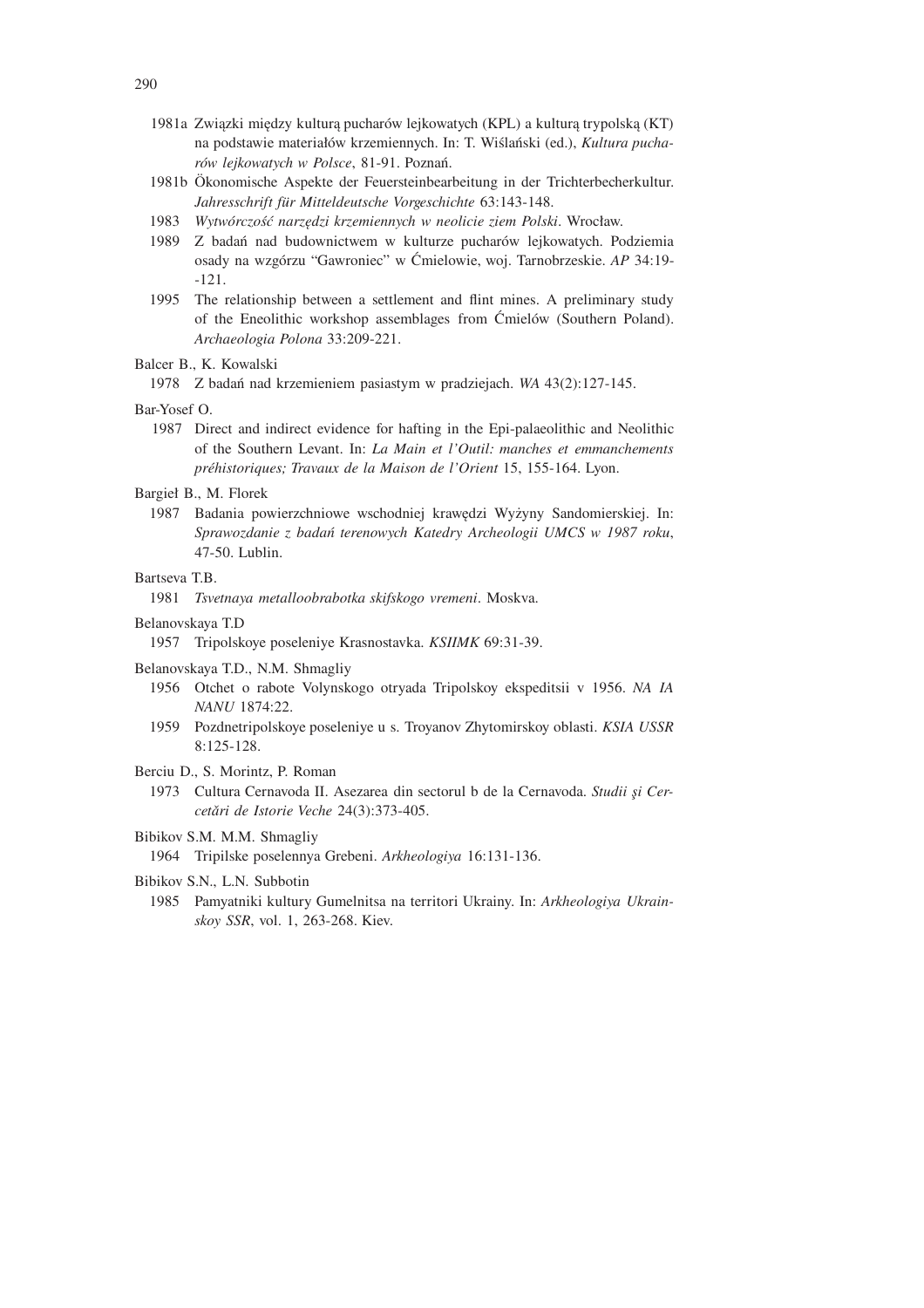Bikbayev V.M.

- 1989 Issledovaniya tripolskogo poseleniya Shury I. In: *Arkheologicheskiye issledovaniya v Moldove 1984 g.* Kishinev.
- 1994 Predgordineshtskiye pamyatniki tipa Kirilrn v Severnoy Moldove. In: E.V. Yarovoy (ed.), *Drevneishiye obschnosti zemledeltsev i skotovodov Severnogo Prichernomoriya V tys. do n.e - V veka n.e.*, 64-69. Tiraspol.

Bognár-Kutzián I.

- 1963 The cooper age cemetery of Tiszapolgár-Basatanya. Budapest.
- 1972 *The Early Copper Age Tiszapolg´ar Culture in the Carpathian Basin*. Budapest.

Borkowski W., W. Migal

1996 Ze studiów nad użytkowaniem siekier czworościennych z krzemienia pasiastego. In: J. Jaskanis (ed.), *Z badań nad wykorzystaniem krzemienia pasiastego. Studia nad Gospodarką Surowcami Krzemiennymi w Pradziejach*, 141-165. Warszawa.

Boyadžiev Y. D.

1995 Chronology of Prehistoric Cultures in Bulgaria. In: D.W. Bailey, I. Panayotov (eds), *Prehistoric Bulgaria (Monographs in World Archaeology 22)*, 149-191. Madison.

## Bronicki A.

- 1993 Bagienny depozyt wiórów krzemiennych kultury pucharów lejkowatych z Weremowic, stan. 19, woj. Chełm. *SA* 45:29-34.
- 1995 Kilka uwag o recepcji niżowych elementów kulturowych w społecznościach grupy południowo-wschodniej kultury pucharów lejkowatych. *Materiały i Sprawozdania Rzeszowskiego Ośrodka Archeologicznego* 16:7-11.

Bronicki A., S. Kadrow

1988 Osada neolityczna w Majdanie Nowym, woj. Chełm. *SA* 39:89-129.

- Bronicki A., H. Ochrimenko, A. Zakościelna
	- 1998 Badania weryfikacyjno-sondażowe wyżynnej osady neolitycznej na stanowisku "Grodzisko" w Zimnem, rej. Włodzimierz Wołyński (Ukraina). *APS* 3:12-29.

Bronowicki J., W. Wojciechowski

1993 Przyczynek do znajomości importu krzemienia świeciechowskiego na Dolnym Śląsku. *Studia Archeologiczne* 24:57-66.

#### Bryusov A.Ya.

1952 *Ocherki po istorii plemyon evropeiskoy chasti SSSR v neoliticheskuyu epokhu*. Moskva.

## Brzozowski J.

1986 *Kultura ceramiki wstęgowej rytej na Lubelszczyźnie*. Unpublished MA thesis UMCS. Lublin.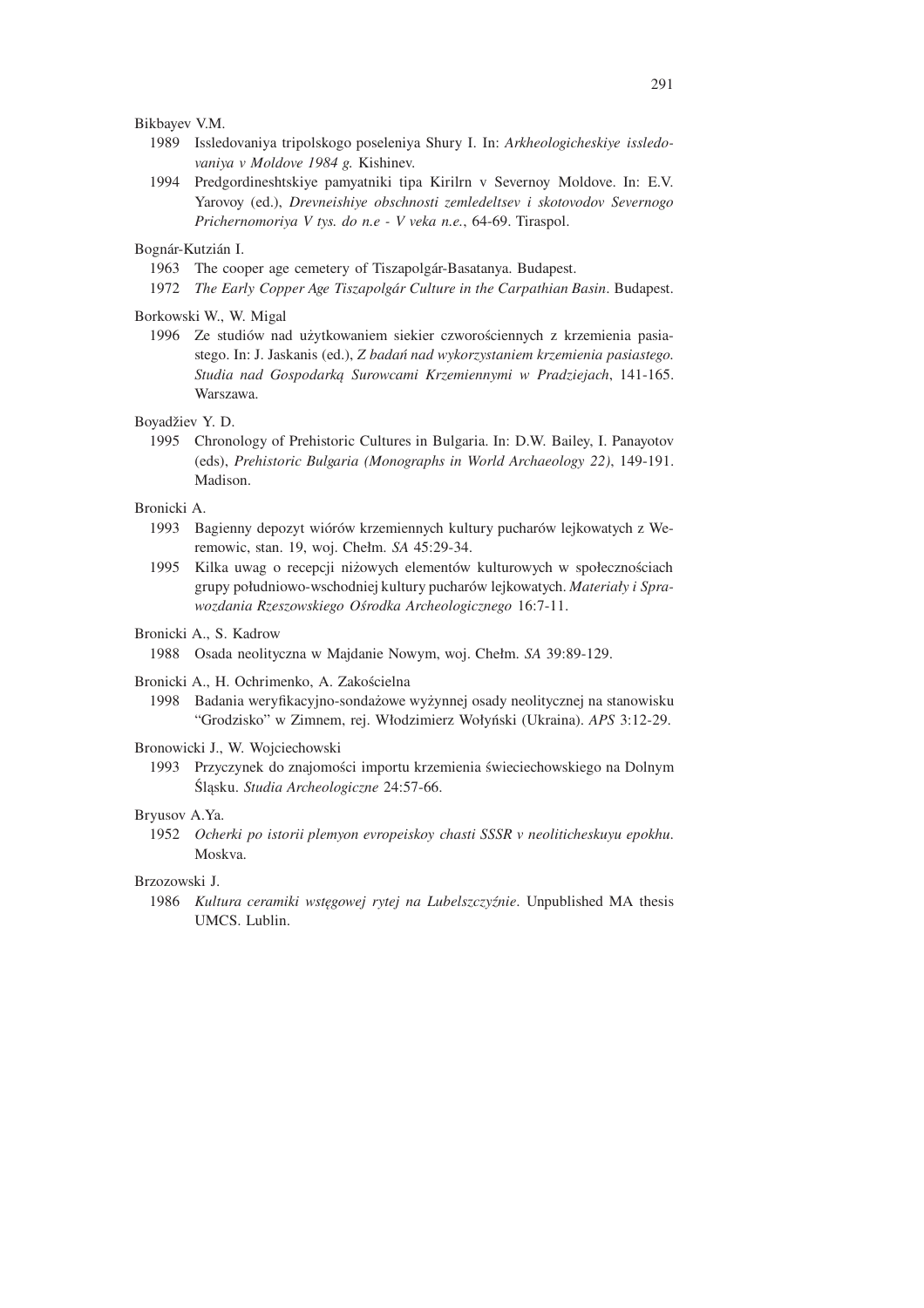Budziszewski J.

- 1995 Flint Materials from Cemeteries of the Sofievka Type. *BPS* 3:148-189.
- 1996 Przyczynki do poznania gospodarki krzemieniem pasiastym we wczesnej epoce brązu. In: J. Jaskanis (ed.), *Z badań nad wykorzystaniem krzemienia pasiastego. Studia nad Gospodarką Surowcami Krzemiennymi w Pradziejach 3*, 87-109. Warszawa.

Budziszewski J., R. Michniak

1984 Z badań nad występowaniem, petrograficzną naturą oraz prahistoryczną eksploatacją krzemieni pasiastych w południowym skrzydle niecki Magoń-Folwarczysko. *WA* 49(2):151-187.

Burchard B.

1991 The Neolithic Settlement at Niedźwiedź. In: D. Jankowska (ed.), *Die Trichterbecherkultur, Neue Forschungen und Hypothesen. Material des Internationalen Symposiums, Dymaczewo, 20-24 September 1988*. Teil 2, 181-187. Poznań.

Burchard B., S. Jastrzębski, J. Kruk

1991 Some Questions at Funnel Beaker Culture South-Eastern Group – an Outline. In: D. Jankowska (ed.), *Die Trichterbecherkultur, Neue Forschungen und Hypothesen. Material des Internationalen Symposiums, Dymaczewo, 20-24 September 1988*. Teil 2, 189-196. Poznań.

Burdo N.B.

- 1993 *Naselennya rannyogo etapu tripilskoy kultury mezhrichcha Dnistra ta Pivdennogo Bugu*. Avtoreferat kand. dys. Kiev.
- 1998 Tripilske poselenna etapu BI bilya s. Sokoltsi na Pivdennomu Buzi. In: *Arkheologichni vidkryttya v Ukraini 1997-98 g.*, 8-10. Kiev.

Burdo N.B., Videiko M.Y.

1998 Osnovy khronologii Tripillya-Cucuteni. *Arkheologiya* 2:17-29.

Buszewicz J.

1990 Naczynie kultury ceramiki wstęgowej rytej z Gródka Nadbużnego. In: *Sprawozdania z badań terenowych w województwie zamojskim w 1990 roku*, 9-10. Zamość.

Cheben I.

1984 Sidlisko Badenskej kultury v Bini. *Slovensk´a Archeol´ogia* 32(1):146-177.

Chernykh E.N.

- 1976 *Drevnaya metalloobrabotka na Jugo-Zapade SSSR*. Moskva.
- 1978 *Gornoye delo i matallutgiya v drevneyshey Bolgarii*. Sofia.
- 1978a Metallurgicheskiye provintsii i periodizatsiya epokhi rannego metalla na territorii SSSR. *Sovetskaya Arkheologia* 4:53-82.

Chernysh E.K.

1962 K istorii naselennya eneoliticheskogo vremeni v Srednem Pridnestrove. In: *Neolit i eneolit yuga Evropeyskoy chasti SSSR*, 5-85. Moskva.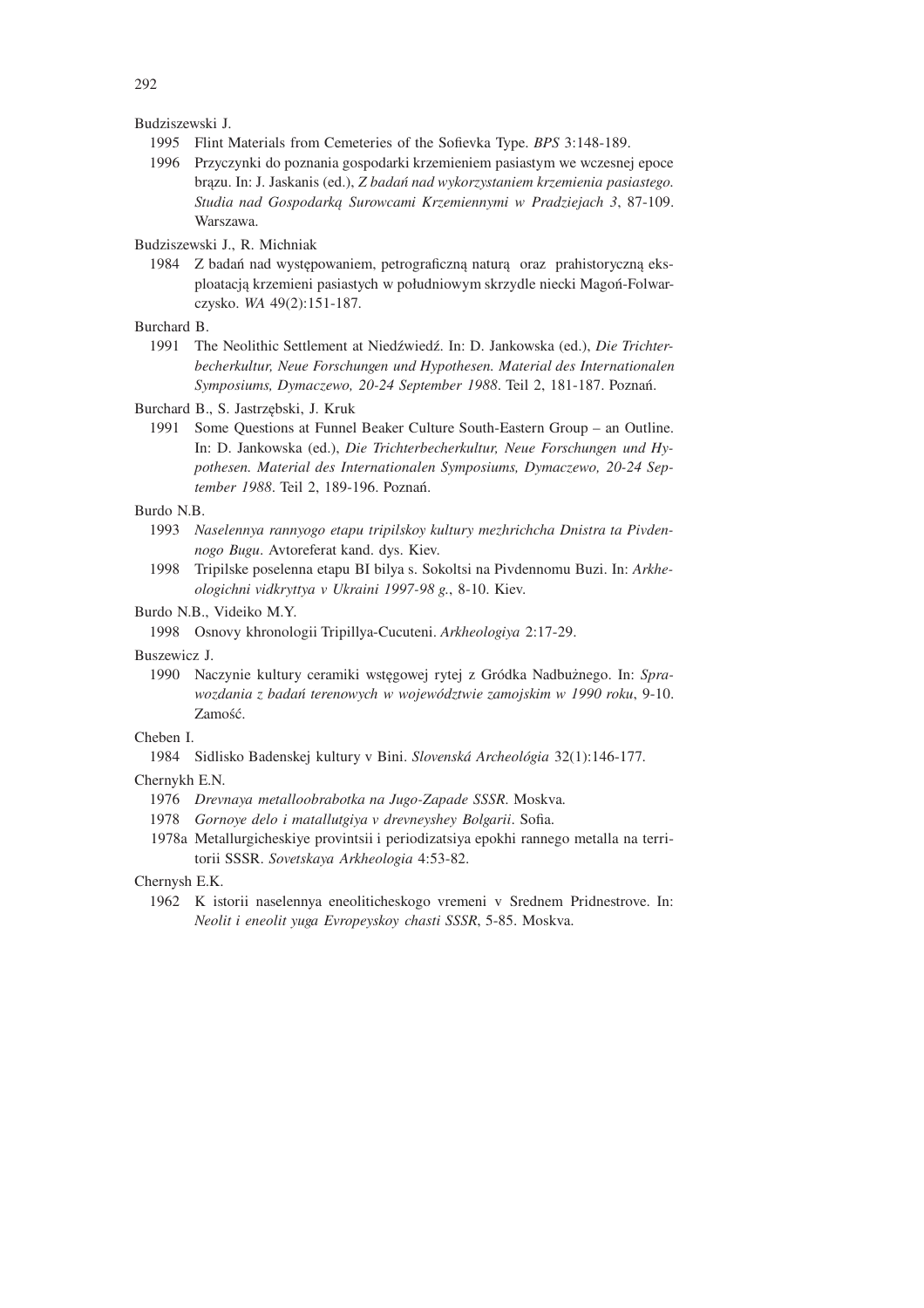1982 Eneolit Pravoberezhnoy Ukrainy i Moldavii. In: *Eneolit SSSR*, 166-319. Moskva.

## Cynkałowski A.

1960 *Materiały do pradziejów Wołynia i Polesia Wołyńskiego*. Warszawa.

## Czebreszuk J., M. Szmyt,

1992 *Osadnictwo neolityczne i wczesnobrązowe w Dębach woj. włocławskie, stanowisko 29*. Poznań-Inowrocław.

## Czerniak L.

- 1980 *Rozwój kultury późnej ceramiki wstęgowej na Kujawach*. Poznań.
- 1994 *Wczesny i środkowy okres neolitu na Kujawach 5400-3650 p.n.e.*. Poznań.
- 1996 Kultura malicka a postlinearne kultury Niżu Polski. In: J.K. Kozłowski (ed.), *Kultura malicka. Drugi etap adaptacji naddunajskich wzorców kulturowych w neolicie północnej części Środkowej Europy*, 71-77. Kraków.
- 1996a Kultura późnej ceramiki wstęgowej versus grupa brzesko-kujawska (w związku z referatem R. Grygla). In: J.K. Kozłowski (ed.), *Kultura malicka. Drugi etap adaptacji naddunajskich wzorców kulturowych w neolicie północnej części Środkowej Europy*, 147-149. Kraków.

## Czopek S., S. Kadrow

1988 Osada kultury pucharów lejkowatych w Białobrzegach, stan. 5, woj. Rzeszów. *SA* 39:73-88.

## Danilenko VN

- 1953 K voprosu o etnogeneticheskom processe. *KSIA AN USSR* 2:81-82.
- 1974 *Eneolit Ukrainy*. Kiev.

## Dergachev V.A.

1980 *Pamyatniki pozdnego Tripolya*. Kishinev.

## Dergachev V.A., I.V. Manzura

1991 *Pogrebalnye kompleksy pozdnego Tripolya*. Kishinev.

## Dombai J.

1960 Die Siedlung und das Gräberfeld in Zengóvarkony. Beiträge zur Kultur des Aeneolithikums in Ungarn. *Archaeologica Hungarica* (seria nova) 37:5-235.

## Dumitrescu V.

- 1954 *Hǎbǎsesti*. Bucuresti.
- 1969 Cu privire la orecentă încercare de sinteză asupra eronologiei preistorice a orientului apropiat a Mediteranei ¸si Europei. *SCIVA* 20(1): 125-150.
- 1974 *Arta preistorică în România*. București.
- 1976 Problema privind sincronismele unor culturi eneolitice. *SCIVA* 3(1)27:355-362.
- 1981 ˆInscmnˇari ˆin legˇature cu unele Sincronisme. *Memoria Antiqvitatis* VI-VII, 1974-1976:23-36.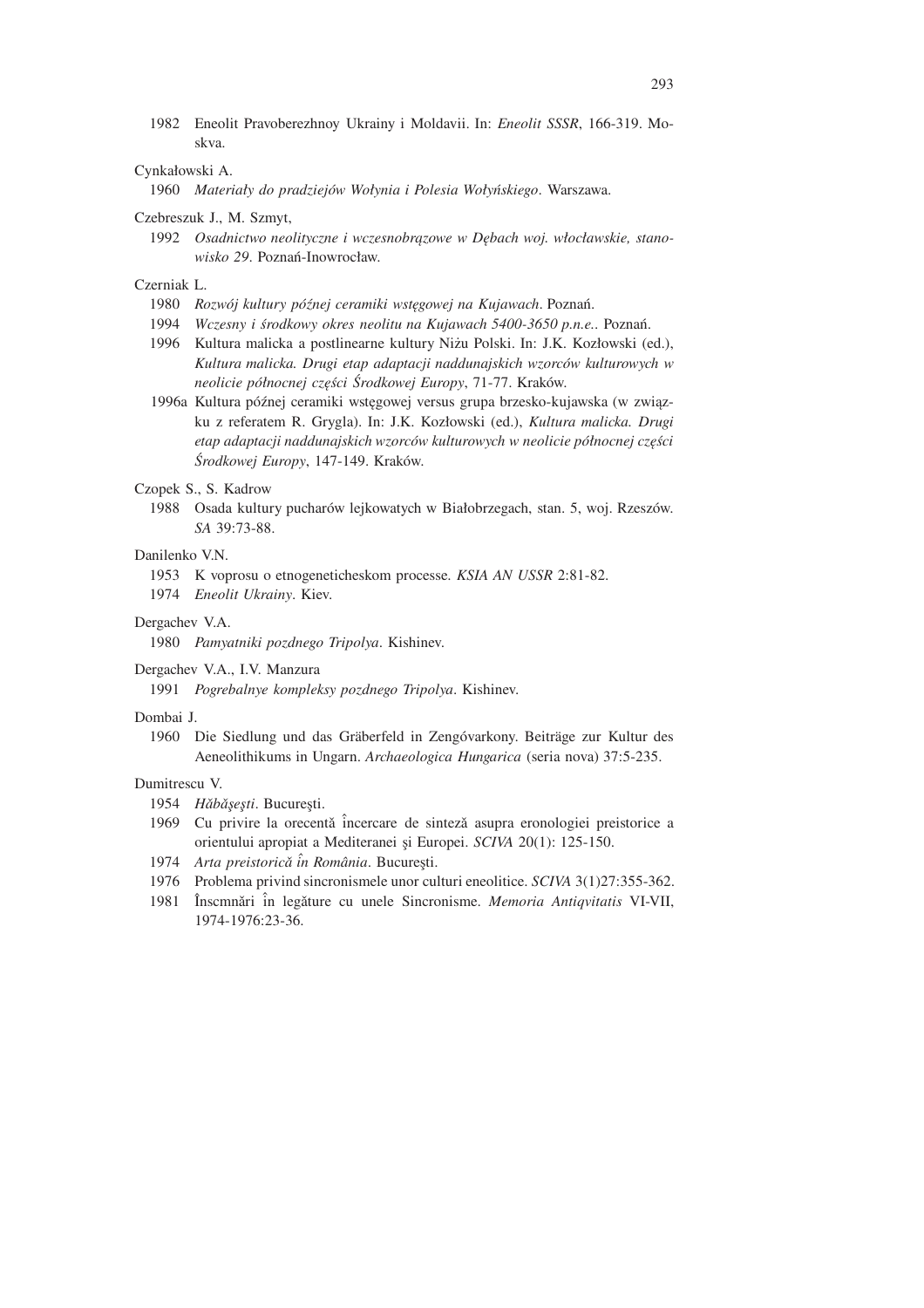Dzieduszycka-Machnikowa A.

1961 Z zagadnień krzemieniarstwa neolitycznego. *Sprawozdania z posiedzeń komisji PAN, Oddział w Krakowie, styczeń – czerwiec 1961*, 29-31. Kraków.

## Dziekoński T.

1962 Metalurgia miedzi w osadzie kultury ceramiki wstęgowej malowanej w Złotej, pow. Sandomierz, oraz próba ustalenia pochodzenia przerabianego tam surowca. *Studia z dziejów górnictwa i hutnictwa* 7:7-125.

## Ecsedy I.

1973 A new item relating the connections with the East in the Hungarian Copper Age (a Marosd´ecse type grave in Csongr´ad). *A M´ora Ferenc M´uzeum Evk¨onyve ´* 1971(72):9-16.

## Egloff M.

1984 A l'aube du "design": les manches de faucilles du Bronze final. *Helvetia Archaeologica* 57/60:51-66.

## Farkas Z.

1986 Die alteste Besiedlung gurch trager der Lengyel Kultur im raum des Bratislavaer tores. In: *Internationales Symposium über die Lengyel Kultur*. Nitra-Wien.

## Furger A.R.

1981 Die Kleinfunde aus den Horgener Schichten. *Die Neolithischen Ufersiedlungen von Twann* 13.

Gale N.H., Stos-Gale Z.A., Lilov P., Dimitrov M., Todorov T.

1991 Recent studies of eneolithic copper ores and artefacts in Bulgaria. In: C. Éluère, J.-P. Mohen (eds), *D´ecouverte du m´etal*, 49-75. Paris.

## Gauda E.

1996 *Obrządek pogrzebowy ludności kultury wołyńsko-lubelskiej ceramiki malowanej z Lubelszczyzny*. Unpublished MA thesis UMCS. Lublin.

## Georgiev G. I.

1961 Kulturgruppen der Jungstein- und Kupferzeit in der Ebene von Thrazien (Südbulgarien). In: *L'Europe ´a la fin de l'age de la pierre. Actes du Symposium consacr´e aux probl`emes du N´eolithique europ´een. Prague-Libice-Brno, 5-12 octobre 1959*, 45-100. Praha.

## Gimbutas M.

- 1956 The prehistory of Eastern Europe, part 1. *American School to Prehistoric Research* (Peabody Museum, Harvard University) 20:105-110.
- 1996 *The Goddesses and Gods of Old Europe. Myths and cult images*. Hampshire.

## Głosik J., J. Gurba

1963 Ogólne wyniki prac archeologicznych w Strzyżowie, pow. Hrubieszów w roku 1961, *SA* 15:358-365.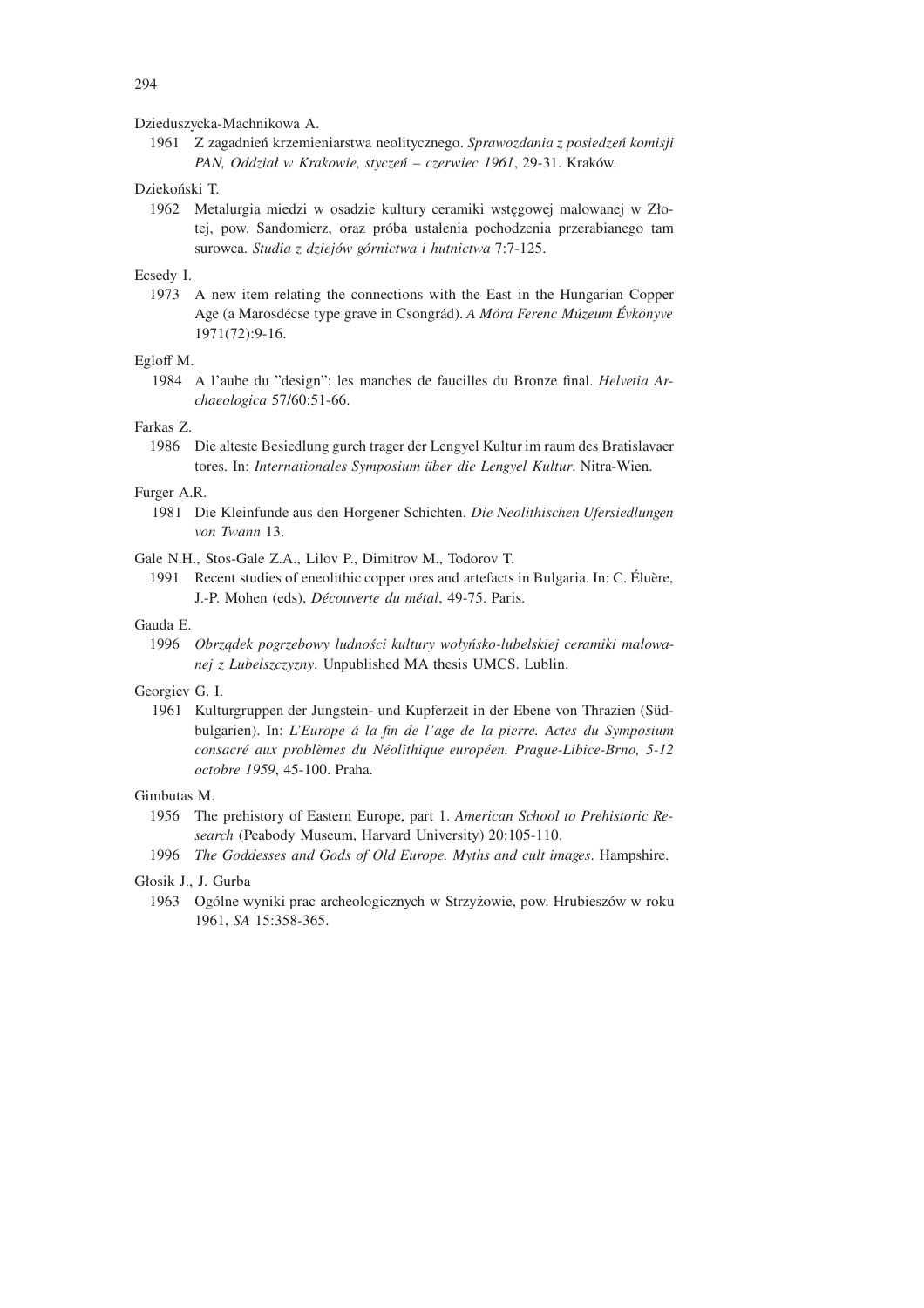Godłowska M.

- 1968 Materiały z osady kultury ceramiki promenistej w Zesławicach-Dłubni (Kraków-Nowa Huta) na stanowisku I. *Materiały Archeologiczne Nowej Huty* 1:91- -172.
- 1979 Plemiona kultury ceramiki promienistej. In: *Prahistoria ziem polskich*, vol. II – Neolit, 301-317. Wrocław-Warszawa-Kraków-Gdańsk.
- 1982 Nowohucki zespół osadniczy na tle wpływów południowych we wczesnym i środkowym neolicie Małopolski. *WA* 47:143-159.
- 1991 Osada kultury ceramiki wstęgowej rytej w Krakowie-Nowej Hucie na stan. 62 (Mogiła). Część I – Materiały. *Materiały Archeologiczne Nowej Huty* 14:7-68.
- 1992 Osada kultury ceramiki wstęgowej rytej w Krakowie-Nowej Hucie na stan. 62 (Mogiła). Część II – Analiza materiałów. *Materiały Archeologiczne Nowej Huty*  $15:7-52.$

#### Goncharov VK

1949 Arkheologichna rozvidka na r. Rostavytsi v 1946 r. *Arkheologichni Pamyatki* 1:327-239.

## de Grooth M.E.T.

1991 Socio-economic aspects of Neolithic flint mining: a preliminary study. *Helinium* 31(2): 153-189.

## Gruszczyńska A.

1992 Sprawozdanie z badań wykopaliskowych na osadzie neolitycznej w Łańcucie w latach 1985-1990. In: *Materiały i Sprawozdania Rzeszowskiego Ośrodka Archeologicznego za lata 1985-1990*, 119-130. Rzeszów.

## Grygiel R.

1979 Jama ze spaloną pszenicą kultury pucharów lejkowatych z Opatowic, woj. włocławskie. *Prace i Materiały Muzeum Archeologicznego i Etnograficznego w Łodzi, Seria Archeologiczna* 26: 41-50.

#### Gumiński W.

1989 *Gródek Nadbużny. Osada kultury pucharów lejkowatych*. Wrocław – Warszawa – Kraków – Gdańsk – Łódź.

#### Gurba J.

- 1957 Materiały do badań nad neolitem Małopolski. *Annales Universitatis Mariae Curie-Skłodowska* F/9 (1954):129-178.
- 1964 Wyniki prac archeologicznych 1962 r. w Strzyżowie, pow. Hrubieszów. *SA* 16:56-58.
- 1982 Łasków, comm. de Miączyn, dép. de Zamość. Sépulture á inhumation. *Inventaria Archaeologica* 46: Pl 281.
- 1989 Kultura pucharów lejkowatych. In: J. Kmieciński (ed.), *Pradzieje ziem polskich*, vol. I, 217-232. Warszawa-Łódź.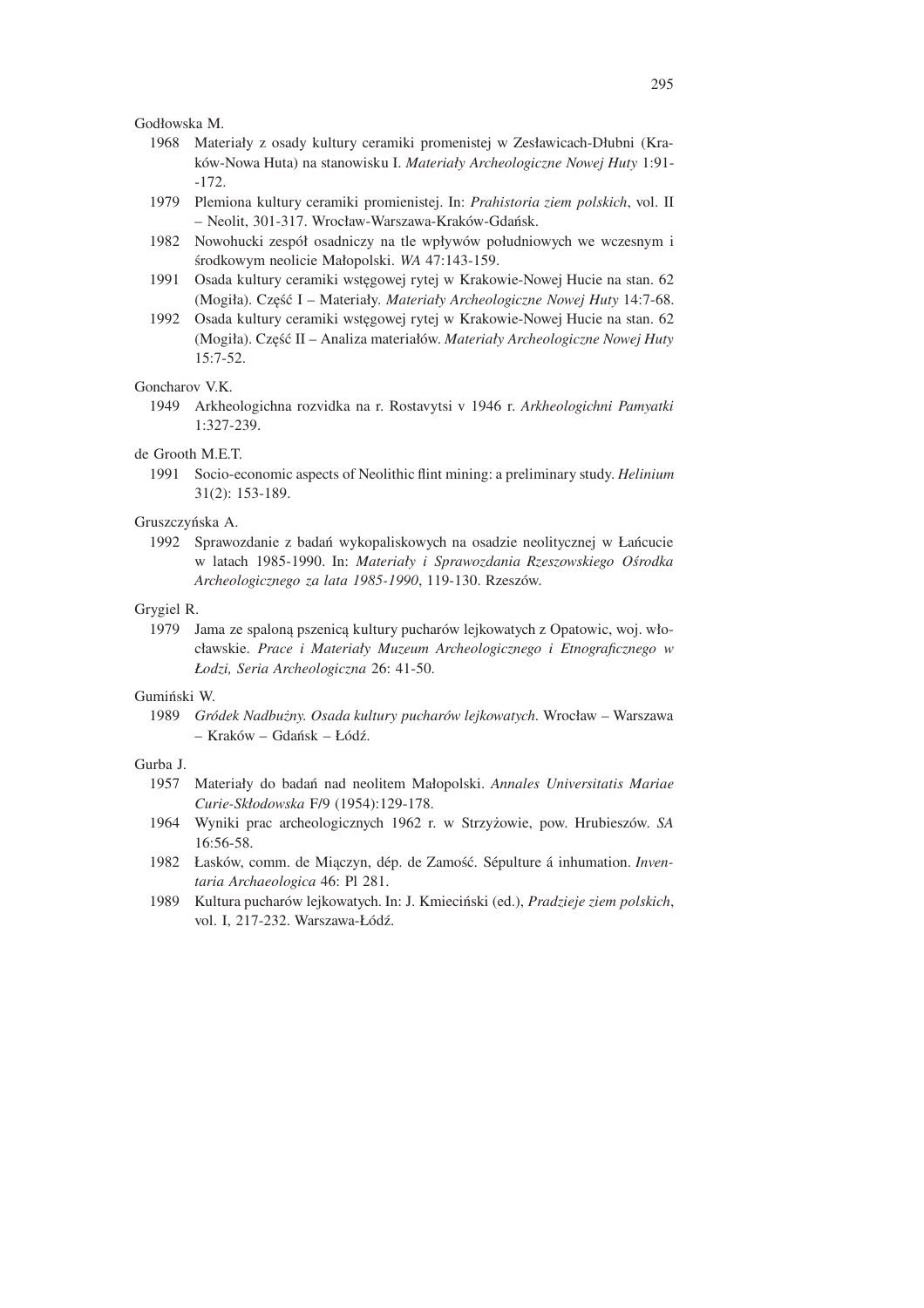#### Gurba J., Jasiński A.

- 1963 Zniszczone cmentarzysko tzw. kultury ceramiki wstęgowej malowanej w Ornatowicach, pow. Hrubieszów. *WA* 29(4):361-362.
- Gurba J. A. Kutyłowski
	- 1970 Strzyżów 2A, distr. de Hrubieszów, sépulture á inhumation No 3, 4, 5. *Inventaria Archaeologica* 25: Pl. 151-153.

Gurskiy D.S., V.I. Kalinin, A.S. Voynovskiy, V.I. Levinyukov

1997 Prognozna ozinka resursiv-zaporyka rozshirennya mineralno-syrovinnoy bazy Ukrainu. *Mineralni resursi Ukraini* 4:68.

Gurskiy D.S., V.L. Prihodko, V.V. Bilous

1995 Samorodna mid Volyni. *Mineralni resursi Ukraini* 1:6.

#### Gusev  $S$  O.

1995 *Tripilska kultura Serednogo Pobuzhzhya*. Vinnitsa.

## Hadaczek K.

1914 *La colonie industrielle de Koszylowce. Album des fouilles*. Lwów.

#### Himner M.

1933 Étude sur la civilisation prémycénienne dans le bassin de la Mer Noire après des fouilles personelles. *Światowit* 14.

## Informator

1976 Stryczowice. In: M. Konopka (ed.), *Informator Archeologiczny*. Warszawa.

#### Ivanov I.

1991 Der Bestattungsritus in der chalkolithischen Nekropole von Varna (mit einem Katalog der wichtigsten Gräber). In: J. Lichardus (ed.), *Die Kupferzeit als Historische Epoche. Symposium Saarbr¨ucken und Otzenhausen 6.-13.11.1988. Saarbr¨ucker Beitr¨age zur Altertumskunde* 55, 125-149. Bonn.

#### Jankowska D.

- 1980 *Kultura pucharów lejkowatych na Pomorzu Środkowym. Grupa łupawska*. Poznań.
- 1990 *Społeczności strefy południowo-zachodniobałtyckiej w dobie neolityzacji*. Poznań.

#### Jastrzębski S.

- 1985 Imports of the Trypole Culture Pottery in the South-Eastern Group of the Funnel Beaker Culture. In: A. Kokowski (ed.), *Memoires Archeologiques*, 71-92. Lublin.
- 1991 The Settlement of the Funnel Beaker Culture at Gródek Nadbużny, the Zamość District, Site 1C – Brief Characteristics. In: D. Jankowska (ed.), *Die Trichterbecherkultur, Neue Forschungen und Hypothesen. Material des Internationalen Symposiums, Dymaczewo, 20-24 September1988*. Teil 2, 189-196. Poznań.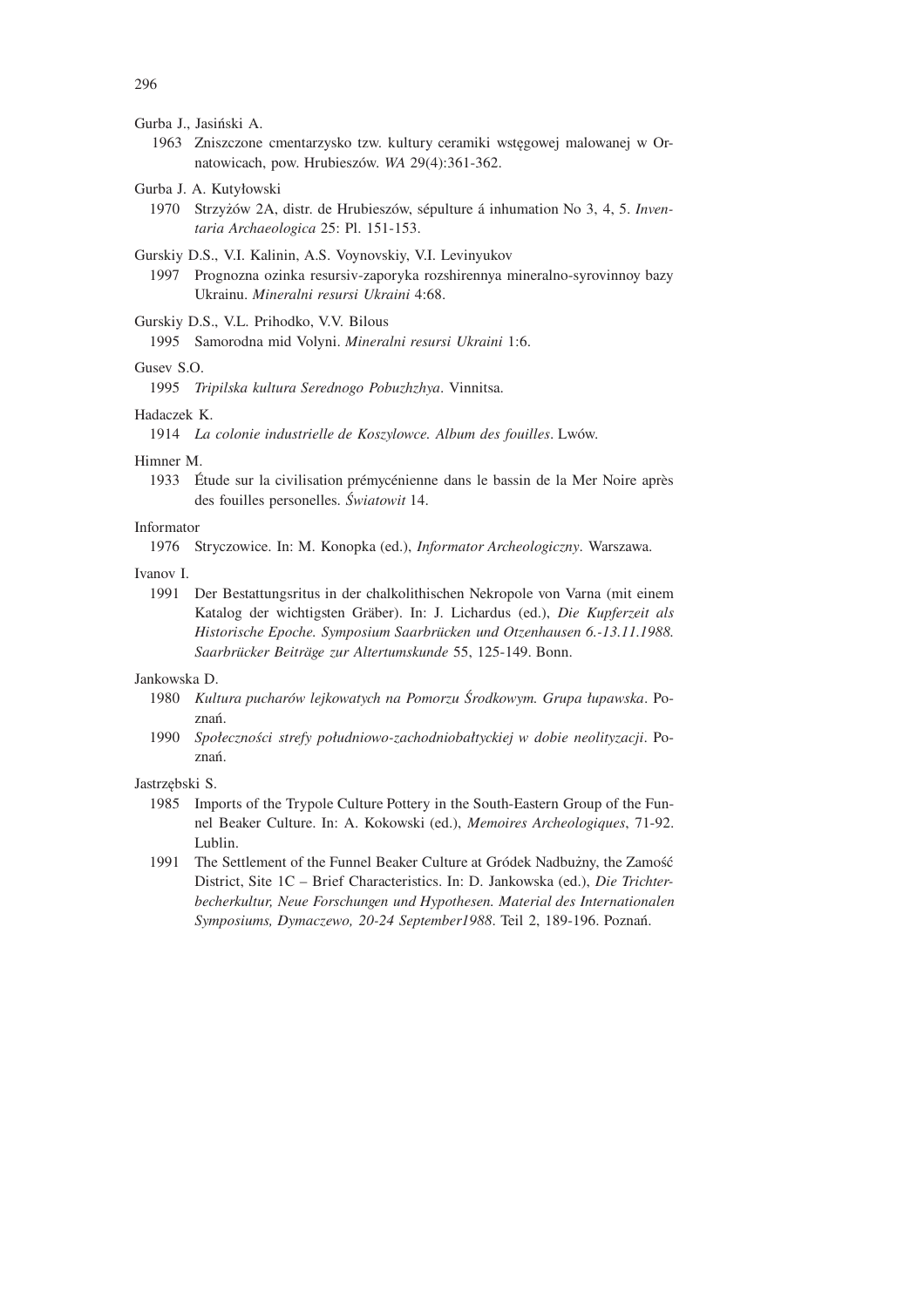Jastrzębski S., M. Ślusarska

1982 Grobowce kultury pucharów lejkowatych z Lublina-Sławinka i Młocina-Kolonii, woj. Lubelskie. *WA* 47(2):191-229.

#### Jazdowska-Król J.

1961 Osada kultury pucharów lejkowatych w Leżnicy, pow. Włodzimierz Wołyński. *Materiały Starożytne* 7:201-213.

## Jira J. A.

1911 Neolithische bemalte Keramik in B¨ohmen. *Mannus* 3:225-230.

Kaczanowska M.

- 1990 Uwagi o wczesnej fazie kultury lendzielskiej w Małopolsce. *Acta Archaeologica Carpathica* 29:71-97.
- 1996 Ceramika kultury malickiej z Krakowa Nowej Huty. In: J. K. Kozłowski (ed.), *Kultura malicka. Drugi etap adaptacji naddunajskich wzorców kulturowych w neolicie północnej części Środkowej Europy*, 5-27. Kraków.

Kaczanowska M., J. Kamieńska, J.K. Kozłowski

- 1986 Kontakte zwischen der Lengyel-Kultur und der Kultur mit Stichbandkeramik in Südpolen. In: *Internationales Symposium über die Lengyel-Kultur*, 95-120. Nitra-Wien.
- Kaczanowska M., J.K. Kozłowski
	- 1994 Zur Problematik der Samborzec-Opatów-Gruppe. In: *Internationales Sympo*sium über die Lengyel-Kultur 1888-1988. Znojmo-Kravsko-Těšetice 3-7. 10. *1988*, 85-103. Brno-Łódź.

Kaczanowska M., J.K. Kozłowski, S. Šiška

1993 *Neolithic and Eneolithic stone industries from Sarisske Michal'any, Eastern Slovakia*. Kraków.

#### Kadrow S.

- 1988 Faza rzeszowska grupy malickiej cyklu lendzielsko-polgarskiego. *Acta Archaeologica Carpathica* 27:5-29.
- 1989 Materiały kultury lubelsko-wołyńskiej ze stanowiska nr 1D w Strzyżowie woj. zamojskie, z badań 1961-1963 r., *Prace i Materiały Zamojskie*. *Archeologia*, 5-33.
- 1989a Skład wiórów krzemiennych kultury pucharów lejkowatych z Wincentowa, stanowisko 5, gm. Krasnystaw, woj. Chełm. *SA* 40:27-33.
- 1990 Osada neolityczna na stan. nr 16 w Rzeszowie na osiedlu Piastów. *SA* 41:9-76.
- 1990a Obiekt kultury malickiej na stanowisku nr 20 w Rzeszowie. *SA* 42:95-103.
- 1990b The Rzeszów Settlement Microregion in Neolithic. *Acta Archaeologica Carpathica* 29:33-70.
- 1992 Badania sondażowe na osadzie kultury ceramiki wstęgowej rytej na stanowisku nr 38 w Albigowej, woj. Rzeszów. *Materiały i Sprawozdania Rzeszowskiego Ośrodka Archeologicznego za lata 1985-1990*,131-139.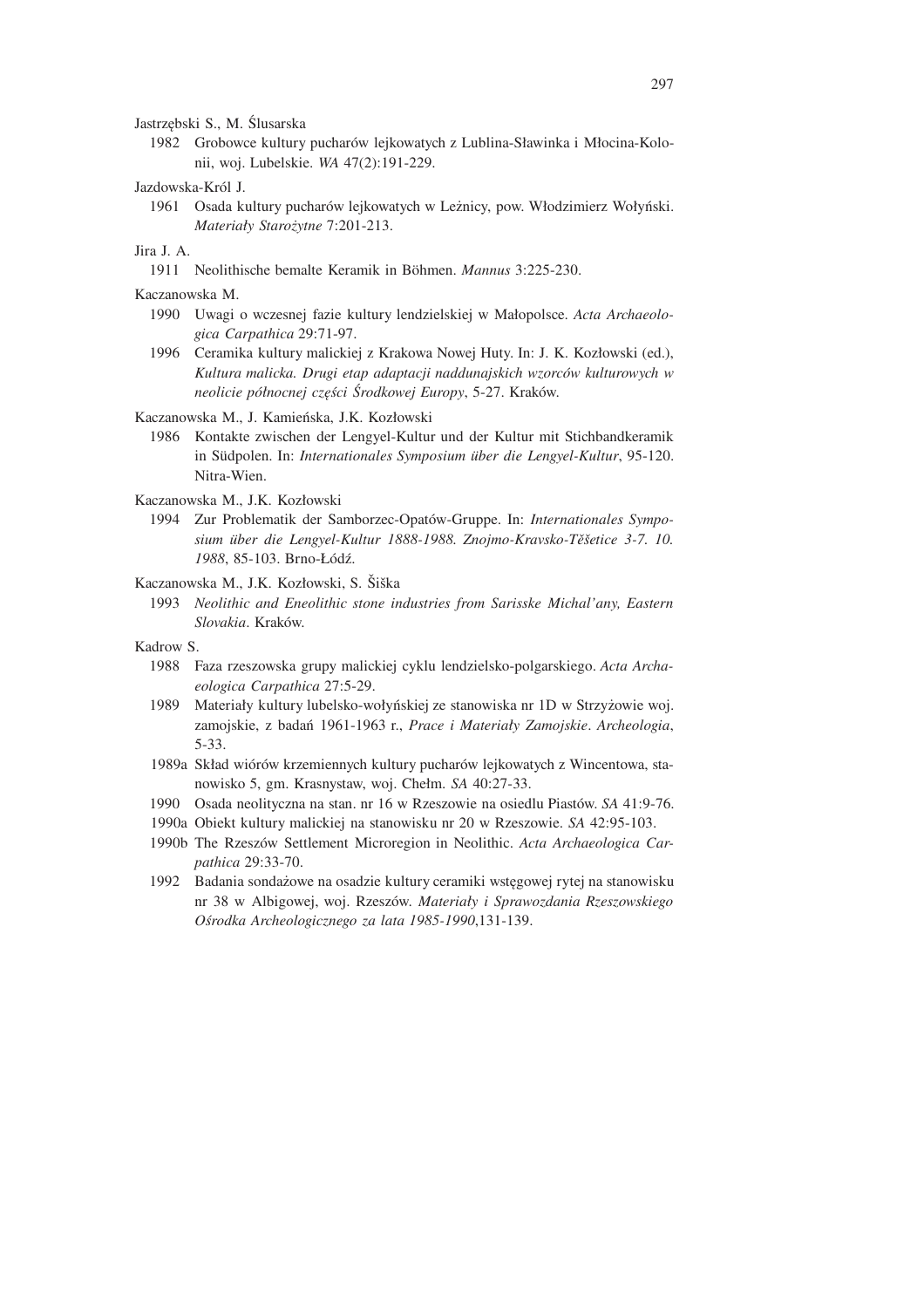- 1992a Osada kultury lubelsko-wołyńskiej na stan. 35 w Kosinie, gm. Loco, woj. Rzeszów. *Materiały i Sprawozdania Rzeszowskiego Ośrodka Archeologicznego za lata 1985-1990*, 141-150.
- 1993 The Rzeszów Settlement Microregion in Neolithic: a Case Study from South- -East Poland. In: *Actes du XIIe Congrès International des Sciences Préhistoriques et Protohistoriques, Bratislava, 1-7 September 1991*, t. 2, 387-392. Bratislava.
- 1996 Faza rzeszowska kultury malickiej. In: J.K. Kozłowski (ed.), *Kultura malicka. Drugi etap adaptacji naddunajskich wzorców kulturowych w neolicie północnej części Środkowej Europy*, 51-70. Kraków.
- 1997 Osada kultury ceramiki wstęgowej rytej na stanowisku 3 w Rzeszowie-Staromieściu. *Materiały i Sprawozdania Rzeszowskiego Ośrodka Archeologicznego* 18:5-27.
- 1997a (rec.) Anna Zakościelna, Krzemieniarstwo kultury wołyńsko-lubelskiej ceramiki malowanej, Lublin 1996. *SA* 49:273-278.
- Kadrow S., E. Kłosińska
	- 1989 Obiekt kultury lubelsko-wołyńskiej na stanowisku 10 w Łańcucie, woj. Rzeszów. *SA* 40:9-25.
- Kadrow S., A. Kośko, M. Videiko
	- 1995 Pottery stylistics of the Sofievka type, genetic-cultural qualification. *BPS* 3:200- -213.

#### Kalicz N.

1963 *Die Peceler (Badener) Kultur und Anatolien*. Budapest.

## Kamieńska J.

- 1959 Osada kultury nadcisańskiej w Malicach, pow. Sandomierz. *Materiały Archeologiczne* 1:45-62.
- 1964 Osady kultur wstęgowych w Samborcu, pow. Sandomierz. In: S.Nosek (ed.), *Studia i materiały do badań nad neolitem Małopolski*, 77-189. Wrocław.
- 1967 Z badań nad kulturą lendzielską w Małopolsce. *AP* 12:257-279.
- 1972 Osada neolityczna w Malicach, pow. Sandomierz. *SA* 24:327-340.
- 1973 Grupa malicka tzw. kultury nadcisańskiej w Małopolsce. In: J. Machnik (ed.), *Z badań nad neolitem i wczesną epoką brązu w Małopolsce*, 65-104. Wrocław.

#### Kamieńska J., J.K.Kozłowski

- 1970 The Lengyel and Tisza Cultures. In: T. Wiślański (ed.), *The Neolithic in Poland*, 98-105. Wrocław.
- 1990 Entwicklung und Gliederung der Lengyel und Polgar-Kulturgruppen in Polen. *Zeszyty Naukowe UJ. Prace Archeologiczne* 46.

#### Kandyba O.

- 1936 Doslidy na galytskomu Podilli. R.1928 and 1929. *Zapiski NTS* CLIV.
- 1936a S-spiral in the decoration of the Dniestro-Danubian Neolithic pottery. *American Journal of Archaeology* 12(2).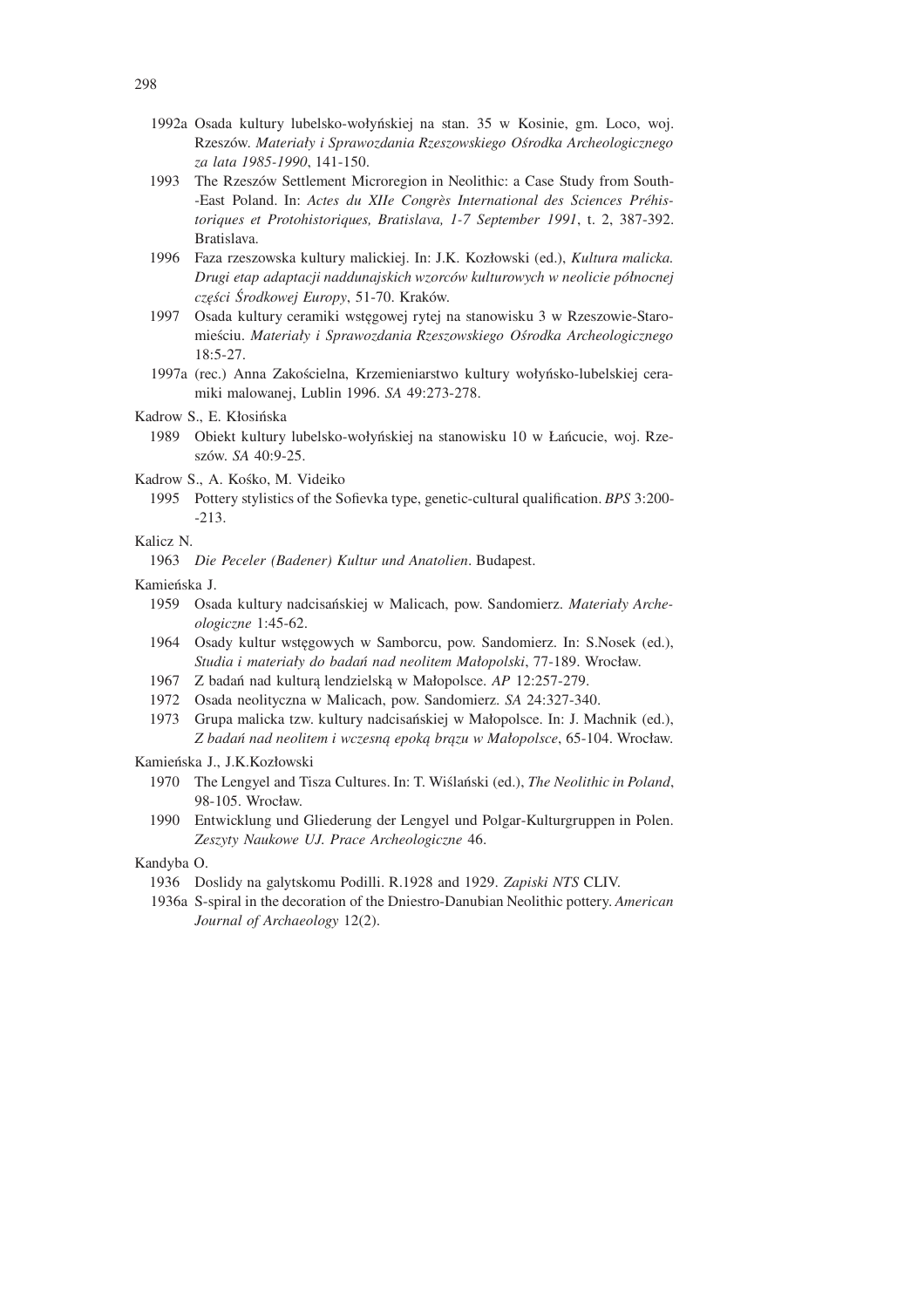#### Kempisty E.

1968 Odkrycie ceramiki kultury trypolskiej na zachód od Wisły. *WA* 33(3-4):377- -380.

## Khvoiko V.V.

- 1901 Kamenniy vek Srednego Podneprovya. In: *Trudy XI arkheologicheskogo syezda v Kieve v 1899 godu*. Moskva.
- Klochko V.I.
	- 1994 Metallurgicheskoye proizvodstvo v eneolite-bronzovom veke. In: I.T. Chernyakov (ed.), *Remeslo epokhi eneolita-bronzy na Ukraine*, 96-132. Kiev.
	- 1995 Copper objects and questions of "Sofievka Metallurgy". *BPS* 3:235-242.

#### Klochko V., A. Kośko

1995 Weapons from Sofievka type cemeteries. *BPS* 3:228-234.

#### Klochko V.I., A. Kośko, M. Szmyt

1999 A Comparative Chronology of the Prehistory of the Area Between the Vistula and Dnieper: 3150-1850 BC. *BPS* 7:264-282.

## Kokowski A., Zakościelna A.

1988 Grób kultury wołyńsko-lubelskiej ceramiki malowanej w Gródku nad Bugiem, stan. 1C, gm. Hrubieszów, woj. zamojskie. *SA* 39:58-67.

#### Kolesnikov A.G.

1993 *Tripolskoye obshchestvo Srednego Podneprovya. Opyt sotsyalnykh rekonstruktsii v arkheologii*. Kiev.

#### Koman W.

1997 Sprawozdanie z badań kurhanu na stan. 27 w Łubczu, woj. zamojskie. *APS*  $2:37-44.$ 

#### Komorowski P.

1958 Osada bagienna kultury ceramiki nadcisańskiej w Werbkowicach, pow. Hrubieszów. *Materiały Starożytne* 4:17-31.

#### Konopla V.M.

- 1978 Raboty v Mlinovskom rayone. *Arkheologicheskiye otkrytya 1977 g.*, 333-334.
- 1982 Obrobka kremenyu naselennjam Zakhidnoj Volini za dobi midi-rannoy bronzy. *Arkheologiya* 37:17-31.
- 1990 Lendelskaya kultura. In: *Arkheologiya Prikarpatya, Volini i Zakarpatya. Eneolit, bronza i ranne zhelezo*, 4-17. Kiev.
- 1990a Tripolskaya kultura Prikarpatya. In: *Arkheologiya Prikarpatya, Volini i Zakarpatya. Eneolit, bronza i ranne zhelezo*, 18-26. Kiev.
- 1996 Poselennya koshylivetskoy grupy trypilskoy kultury Blyshchanka 2. *Naukovi Zapiski Lvivskogo Istorychnogo Museyu* 1(1).
- 1997 *Starozhitnosti Volini*. Lviv.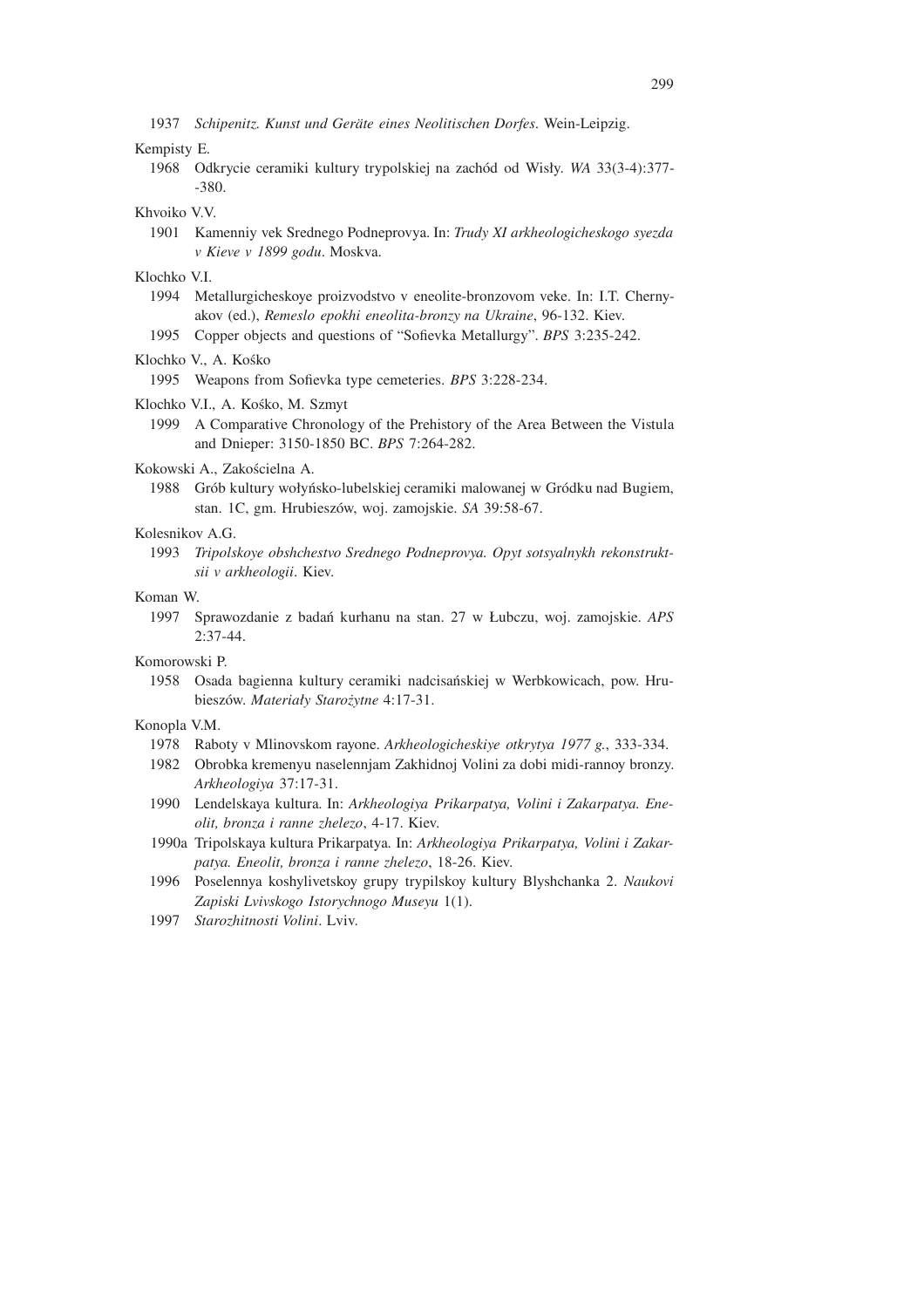- 1998 Kremeneobrobne vyrobnitstvo poselennya trypilskoy kultury Listvin. In: *Volino-Podilski arkheologichni studii*, 111-122. Lviv.
- 1999 Periodizatsya pamyatok lendelskoy kultury na zakhidnoy Ukraine i ikh khronologichne spivvidnosheniya ze sporidnienimi pamyatkami tsentralnoy Evropy. *Materiali i doslizhdennya s archeologi Prikarpattya i Volini* 6:72-79.

Konopla V.M., V.A. Kruts, S.M. Ryzhov

- 1989 Tripolskie pamiatniki verkhnego podniesrovia. In: *Tezisy dop. XX Respublikanskoy konferentsi w Odesie*, 103-104. Kiev.
- Konopla V.M, I.V. Mikhalchyshyn, M.Y. Pitsyshyn

1989 *Tripolskaya kultura na territorii Ukrainskoy SSR*. Lviv.

Konopla V.M., U.M. Nikolchenko

1979 Raboty Rovenskogo otryada. *Arkheologicheskiye otkrytya 1978 g.*, 343-344.

- Konopla V.M., V.G. Okhrimenko
	- 1978 Razvedki na territorii Zapadnoi Volini. *Arkheologicheskiye otkrytya 1977 g.*, 334.

Kopacz J., A. Pelisiak

1991 From Studies on Utilization of Flint Raw Material in the Neolithic of Little Poland. In: D. Jankowska (ed.), *Die Trichterbecherkultur, Neue Forschungen und Hypothesen. Material des Internationalen Symposiums, Dymaczewo, 20-24 September 1988*. Teil 2, 163 - 172. Poznań.

#### Korek J.

1970 Nyiltszini Bükki telep in sirok Aggteleken. *Archaelogiai Értésitö* 97:3-22.

Korobkova G. F.

1981 Ancient Reaping Tools and Their Productivity in the Light of Experimental Tracewear Analysis. In: P.L. Kohl (ed.), *The Bronze Age Civilization of Central Asia. Recent Soviet Discoveries*, 325-349. Armonk – New York.

#### Kośko A.

- 1981 *Udział południowo-wschodnioeuropejskich wzorców kulturowych w rozwoju niżowych społeczeństw kultury pucharów lejkowatych*. Poznań.
- 1987 Papros woj. Bydgoszcz, gm. Dąbrowa Biskupia, stan. 6A, 6B, 6G obozowiska z fazy lubońskiej (IV) kultury pucharów lejkowatych (przyczynek do badań nad "późnopucharowymi" fazami rozwoju kultury pucharów lejkowatych w strefie wielkodolinnnej Niżu Polski). *Folia Praehistorica Posnaniensia* 2:35-67.
- 1988 *Osady kultury pucharów lejkowatych w Inowrocławiu-Mątwach woj. Bydgoszcz, stanowisko 1*. Inowrocław.
- 1991 The Vistula Oder Basins and North Pontic Region. *The Journal of Indo- -European Studies* 19(3-4):235-257.
- 1999 Pontic traits in the materials of the Kujawy Funnel Beaker culture and early Corded Ware culture - a radiocarbon perspective. *BPS* 7:203-210.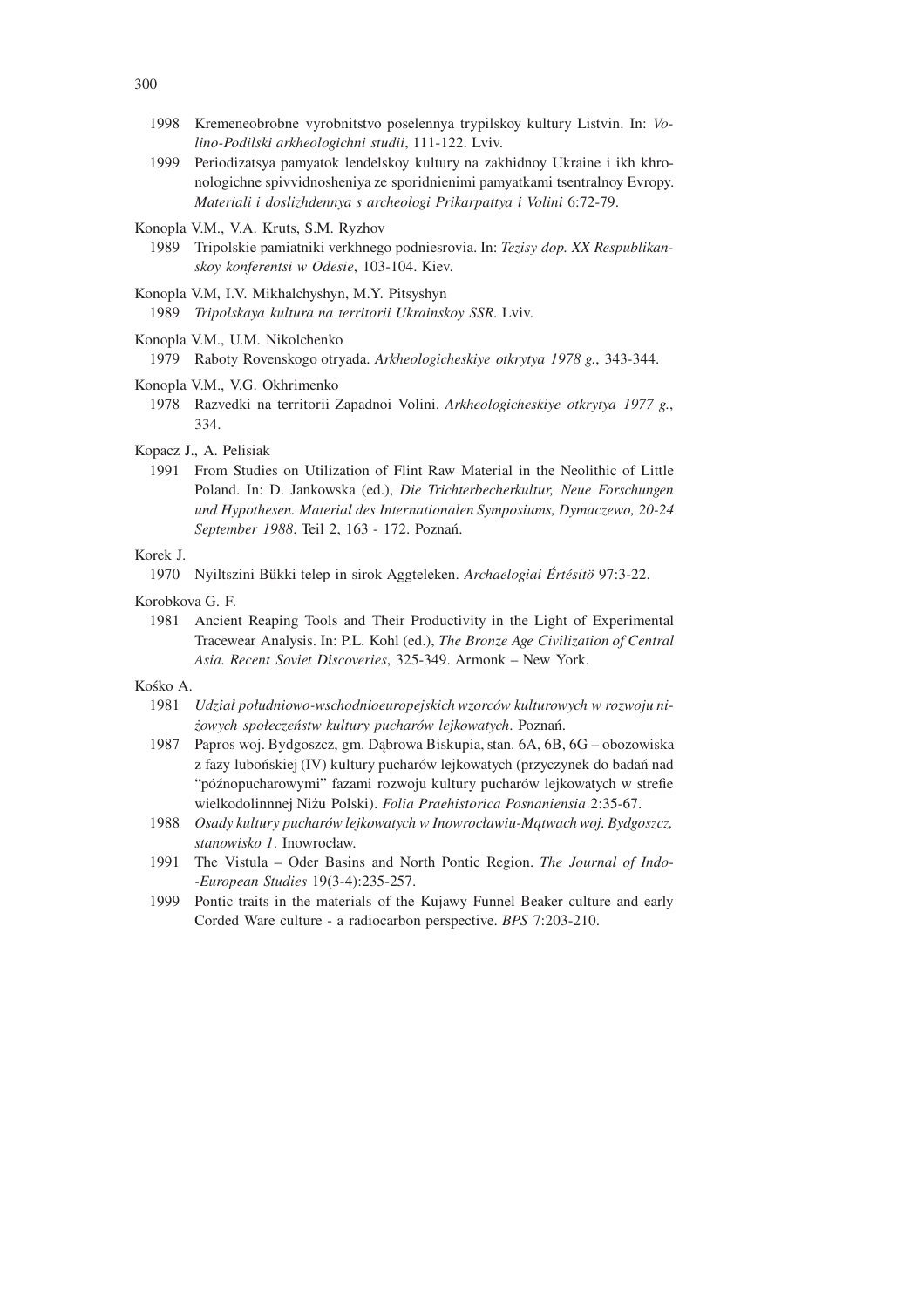- 2000 Osadnictwo kultury pucharów lejkowatych. In: A. Kośko (ed.), *Archeologiczne badania ratownicze wzdłuż trasy gazociągu tranzytowego*. Vol. III-4. Osadnictwo kultur późnoneolitycznych oraz interstadium epok neolitu i brązu: 3900- -1400/ 13000 BC, in print. Poznań.
- 2000a Tradycje eneolitycznych społeczeństw "strefy wschodniokarpackiej" w rozwoju grupy radziejowskiej kultury pucharów lejkowatych. In: *150-lecie Muzeum Archeologicznego w Krakowie*, 155-162. Kraków.
- Kośko A., M.Y. Videiko
	- 1995 Origins of Neolithic-Eneolithic cremation rites in Europe and Sofievka type rituals. *BPS* 3:247-258.

## Koštuřík P.

1996 Vlivy malické skupiny v Českém Slezsku a na Moravě. In: J. K. Kozłowski (ed.), *Kultura malicka. Drugi etap adaptacji naddunajskich wzorców kulturowych w neolicie północnej części Środkowej Europy*, 111-117. Kraków.

#### Kovács I.

1944 A marosdécsei rézkori temetö. *Közlemények* 4:3-21.

## Kowalczyk J.

- 1957 Osada i cmentarzysko kultury pucharów lejkowatych w miejscowości Klementowice, powiat Puławy. *Materiały Starożytne* 2:175-202.
- 1958 Prace badawcze 1957 r. osady kultury pucharów lejkowatych w Gródku Nadbużnym, pow. Hrubieszów. *WA* 25(4):314-321.

#### Kozlovska V.

1926 Keramika kultury A. In: *Tripilska kultura na Ukraini*, vol. 1. Kiev.

#### Kozłowski J.K.

- 1966 Próba klasyfikacji materiałów zaliczanych do kultury lendzielskiej i nadcisańskiej w Polsce południowej, *AP* 11:7-27.
- 1966a Ze studiów nad kulturą ceramiki promienistej. *AP* 10:178-216.
- 1971 Eneolityczne groby szkieletowe z Nowej Huty-Wyciąża, *Materiały Starożytne i Wczesnośredniowieczne* 1:65-97.
- 1974 Über die Untersuchungen der östlichen Peripherien der Linien-Bandkeramik--Kultur. *Acta Archaeologica Carpathica* 14:5-55.
- 1975 Zagadnienie wydobycia i dystrybucji surowców kamiennych we wczesnym eneolicie środkowej Europy. *Folia Facultatis Scientiarum Naturalium Universitatis Purkyniane Brunensis* 16(10):133-139.
- 1985 The Eastern Areas of the Linear Band Pottery Culture. In: A. Kokowski (ed.), *Memoires Archeologiques*, 51-70. Lublin.
- 1986 The Late Lengyel-Polg´ar Groups in Poland. In: *A B´eri Balogh Ad´am M´uzeum Evk¨onyve XIII. International Prehistoric Conference. Szeksz´ard 1985 ´* . Szekszárd.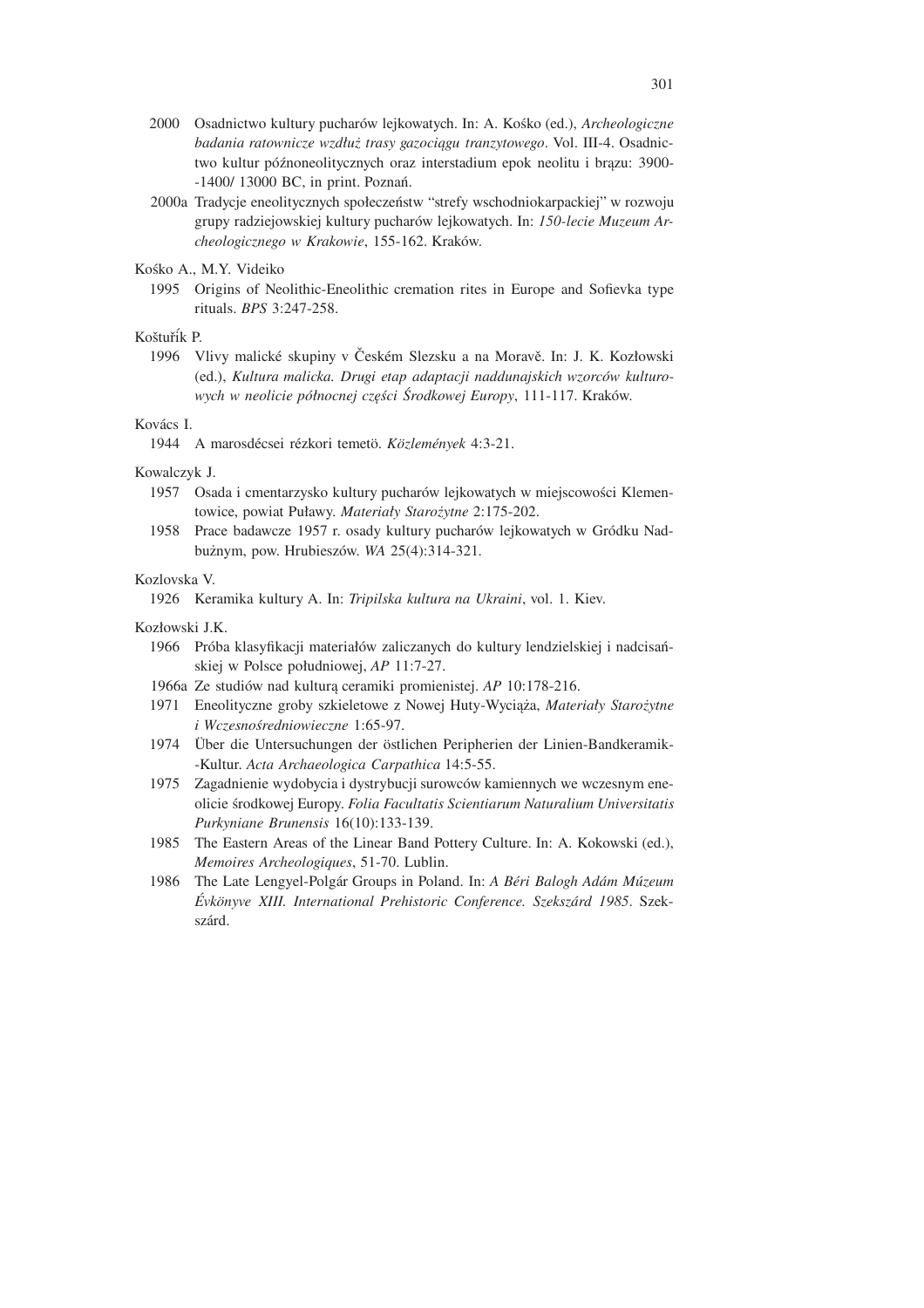- 1988 Z problematyki interregionalnych powiązań Kujaw w młodszej epoce kamienia. In: A. Cofta-Broniewska (ed.), *Kontakty pradziejowych społeczeństw Kujaw z innymi ludami Europy*, 45-54. Inowrocław.
- 1989 Grupy kulturowe z lendzielską ceramiką niemalowaną i jednostki powstałe na podłożu wpływów późnopolgarskich In:: *Pradzieje ziem polskich*. Tom I-1, 180-202. Warszawa-Łódź.
- 1996 Kultura malicka. In: J.K. Kozłowski (ed.), *Kultura malicka. Drugi etap adaptacji naddunajskich wzorców kulturowych w neolicie północnej części Środkowej Europy*, 153-158. Kraków.
- Kozłowski J.K., S.K. Kozłowski
	- 1977 *Epoka kamienia na ziemiach polskich*. Warszawa.

## Kozłowski L.

- 1924 *Młodsza epoka kamienia w Polsce*. Lwów.
- 1939 *Zarys pradziejów PoIski południowo-wschodniej*. Lwów.
- 1966 Próba klasyfikacji materiałów zaliczanych do kultury lendzielskiej. *AP* 11:7-27.

#### Krajewski R.

1935 Ślady miedzi rodzimej w Janowej Dolinie. *Posiedzenia Polskiego Instytutu Geologii* 42.

## Krichevskiy E. Y.

- 1940 Poselennia v Gorodsku. In: *Tripilska kultura*, 383-451. Kiev.
- 1941 O procesie ischeznovenya tripolskoy kultury. *MIA* 2.

#### Kruk J., S. Milisauskas

- 1981 Chronology of Funnel Beaker, Baden-like, and Lublin-Volynian Settlements at Bronocice, Poland. *Germania* 59(1):1-19.
- 1981a Wyżynne osiedle neolityczne w Bronocicach woj. kieleckie. *AP* 26(1):65-113.
- 1983 Chronologia absolutna osadnictwa neolitycznego z Bronocic, woj. Kieleckie. *AP* 28(2):257-314.
- 1985 Bronocice. Osiedle obronne ludności kultury lubelsko-wołyńskiej (2800-2700 lat p.n.e.), 7-137. Wrocław.
- 1989 Das System des Austausches und die Entwicklung der Sozialstrukturen im Aneolithikum des Flußgebietes der oberen Weichsel. In: M. Buchvaldek, E. ¨ Pleslová-Štiková (eds), *Das Äneolithikum und die früheste Bronzezeit (C 3000 – 2000 b.c.) in Mitteleuropa: kulturelle und chronologische Beziehungen. Acta des XIV. Internationalen Symposiums, Prag – Liblice 20-24.10.1986 (Praehistorica 15)*, 151-156. Praga.
- 1990 Radiocarbon dating of Neolithic assemblages from Bronocice. *Przegląd Archeologiczny* 37:195-228.
- 1999 *Rozkwit i upadek społeczeństw rolniczych neolitu*. Kraków.

Krushelnitskaya L.I., V.M. Konopla

1985 Raboty v Verkhnem Podnestrove. *Arkheologicheskiye otkrytya 1983 g.* 300-301.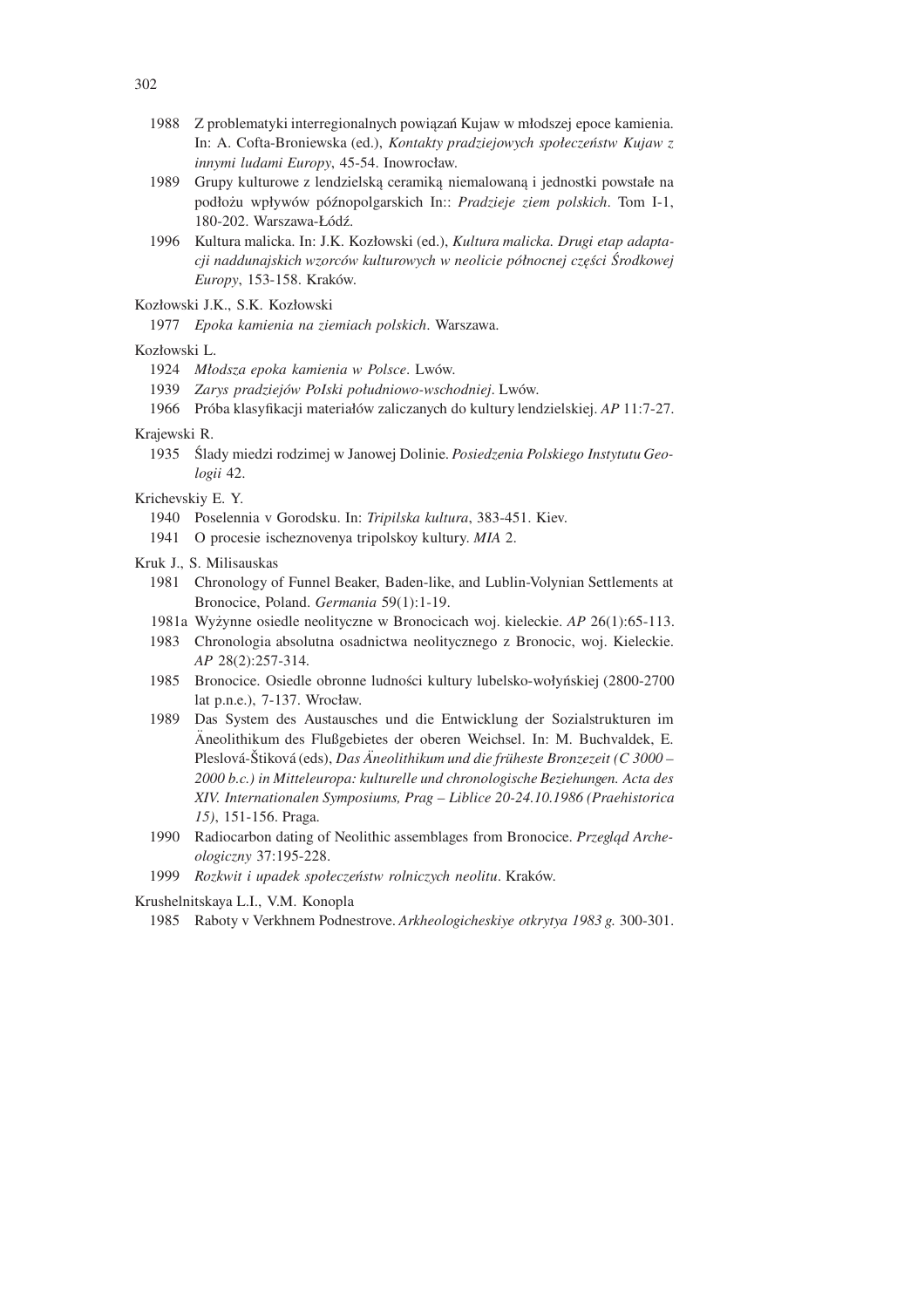Kruts V.A.

- 1977 *Pozdnetripolskiye pamyatniki Srednego Podneprovya*. Kiev.
- 1993 *Etapy napryamky rozselennya plemen Tripilskoy kultury. Podilska starovina*. Vinnytsa.

Kruts V.A., V.M. Konopla, S.M. Ryzhov

1990 Doslidzhennya pamyatki Blishchanka na Sereti. In: *Tezy dopovidey i povidomlenn 1-oy ternopilskoy oblasnoy naukovoy istoryko-krayeznavchoy konferentsii. Chastyna 1*. Ternopil.

Kruts V.A., S.M. Ryzhov

- 1988 Pamyatki tripilskoy kultury Skhidnoy Volyni. In: *Minule i Suchasne Volini (tezy dopovidey i povidomlenn II-yi Volinskoy istoriko-krayeznavchoy konferentsiy 26-28 travnya 1988 g.)*. Vol. 2, 105-108. Lutsk.
- 1997 Verkhnodnistrovska lokalna gruppa pamyatok tripilskoy kultury ta novi dani pro zvyazky tripiltsiv z nasellennyam polgarskoy ta lendelskoy kultur. *Arkheologiya*  $2:23-30.$

Krzak Z.

1963 Sprawozdanie z wykopalisk na górze Gawroniec-Pałyga w Ćmielowie, pow. Opatów, w 1961 roku. *SA* 15:65-83.

Kuchinko M.M., G.V. Okhrimenko

1985 *Arkheologichni pamyatki Volini*. Lutsk.

#### Kukawka S.

- 1991 *Kultura pucharów lejkowatych na Ziemi Chełmińskiej*. Toruń.
- 1996 Materiały fazy rzeszowskiej kultury malickiej na Ziemi Chełmińskiej. In: J.K. Kozłowski (ed.), *Kultura malicka. Drugi etap adaptacji naddunajskich wzorców kulturowych w neolicie północnej części Środkowej Europy*, 143-146. Kraków.
- 1997 *Na rubieży środkowoeuropejskiego świata wczesnorolniczego*. Toruń.

## Kukułka A.

1997 Badania sondażowe w Gwoźdźcu stan. 2, gm. Zakliczyn, woj. tarnowskie. *Materiały i Sprawozdania Rzeszowskiego Ośrodka Archeologicznego* 18:161-168.

Kulczycka-Leciejewiczowa A.

- 1979 Pierwsze społeczeństwa rolnicze na ziemiach polskich. Kultury kręgu naddunajskiego. In: W. Hensel, T. Wiślański (eds), *Prahistoria ziem Polskich. Tom II. Neolit*, 19-164. Wrocław.
- 1987 Pierwsze wspólnoty kultury ceramiki wstęgowej rytej na ziemiach polskich. *AP* 32:293-348.
- 1988 Erste Gemeinschaften der Linienbandkeramikkultur auf polnischen Boden. *Zeitschrift f¨ur Arch¨aologie* 23:137-182.
- 1988a Osiedle kultury pucharów lejkowatych w Zawarży. *Sprawozdania z Posiedzeń Komisji Naukowych PAN – Oddział w Krakowie* 30(1-2):22-24.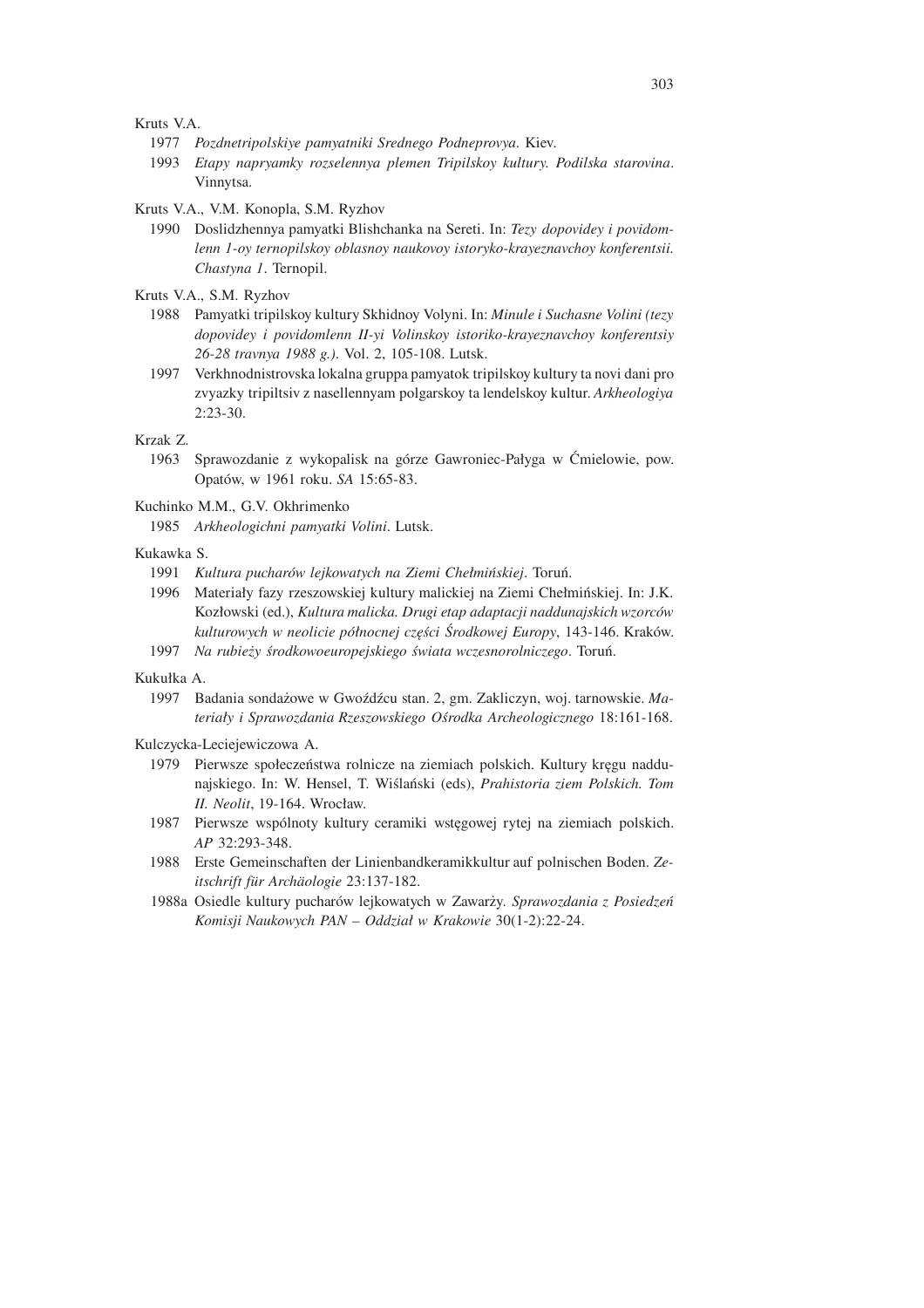## Kurinny P.

1927 Rayetska mogila na Berdychivshchyni. *Korotke zvidomlenne Vseukrainskoy Arkheologichnoy Komisii za 1926 g.*, 8.

## Kutyłowski A.

- 1965 *Cmentarzysko kultury ceramiki wstęgowej malowanej w Strzyżowie*. Unpublished MA thesis UMCS. Lublin.
- Kvasnitsa V.N., V.P. Kuts, Y.M. Buslenko

1995 Samorodnaya med. *Mineralogicheskiy Zhurnal* 1:112.

## Lagodovska Y.F.

1953 Tripolskoye poseleniye v s. Sandraky Vinnytskoy oblasti i nekotoriye voprosy pozdnego Tripolya. *KSIA* 2:76-77.

## Langer J., A.Kośko

- 1992 Studies on the organic components in Neolithic pottery dyes. *Archaeologia Polona* 30:69-74.
- 1998 Z badań nad zastosowaniem dziegciu w ornamentyce ceramiki neolitycznej. Perspektywa Niżu Polski. *Folia Praehistorica Posnaniensia* 9:63-77.
- Langer J.J., S. Pietrzak
	- 2000 Wytwarzanie i zastosowanie dziegciu w kulturach późnoneolitycznych. In: A. Kośko (ed.), *Archeologiczne badania ratownicze wzdłuż trasy gazociągu tranzytowego*. Vol. III. Kujawy. Part 4. Osadnictwo kultur późnoneolitycznych oraz interstadium epok neolitu i brązu: 3900-1400/13000 BC, 411-414. Poznań.

## Langer J.J., M. Szmyt

2000 Przygotowanie i zastosowanie barwników ceramicznych. In: A. Kośko (ed.), *Archeologiczne badania ratownicze wzdłuż trasy gazociągu tranzytowego*. Vol. III. Kujawy. Part 4. Osadnictwo kultur późnoneolitycznych oraz interstadium epok neolitu i brązu: 3900-1400/13000 BC, 415-417. Poznań.

## Lech J.

- 1981 *Górnictwo krzemienia społeczności wczesnorolniczych na Wyżynie Krakowskiej. Koniec VI tysiąclecia - 1 połowa IV tysiąclecia p.n.e.* Wrocław – Warszawa – Kraków – Gdańsk – Łódź.
- 1987 Danubian raw material distribution patterns in eastern Central Europe. In: G. de G. Sieveking, M.H. Newcomer (eds), *The human uses of flint and chert*, 241-248. Cambridge.
- 1991 The Neolithic-Eneolithic Transition in Prehistoric Mining and Siliceous Rock Distribution. In: J. Lichardus (ed.), *Die Kupferzeit als historische Epoche. Sym*posium Saarbrücken und Otzenhausen 6-13.11.1988. Saarbrücker Beiträge zur Altertumskunde 55, 557-574. Bonn.
- Lech J., J. Małecka-Kukawka
	- 1987 Zum Forschungstand der Verbreitung von Feuersteinen aus Landwirtschaftlichen Gemeinschaften des Nordostteils des Mitteleuropäischen Tieflandes, ca.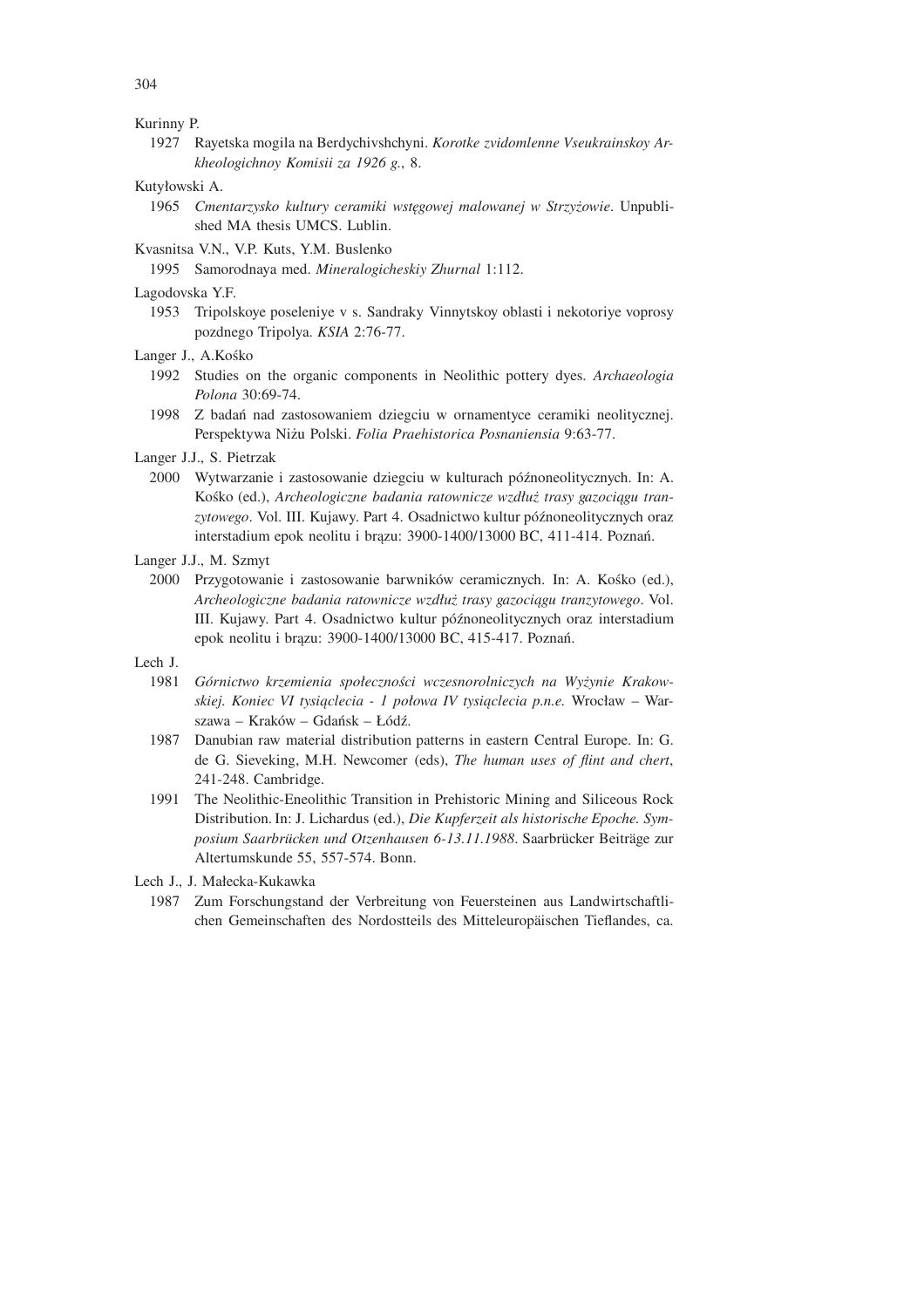4200-1300 b.c. In: K. Tak´acs-Bir´o (ed.), *Proceedings of the International Conference on Prehistoric Flint Mining and Lithic Raw Material Identification in the Carpathian Basin, Budapest – S¨umeg, 20-22 Mai 1986*, 81-89. Budapest.

## Libera J.

- 1982 Przemysł krzemienny kultury pucharów lejkowatych na Lubelszczyźnie. *WA* 47(2):169-189.
- Libera J., A. Zakościelna
	- 1987 Złoża krzemieni turońskich na prawobrzeżu środkowej Wisły w świetle badań AZP. *Sprawozdanie z badań terenowych Katedry Archeologii UMCS w 1987 roku*, 39-47.
- Lichardus J., M. Lichardus-Itten
	- 1993 Das Grab von Reka Devnja (Nordostbulgarien). Ein Beitrag zu den Beziehungen zwischen Nord- und Westpontikum in der frühen Kupferzeit. *Saarbrücker Studien und Materialien zur Altertumskunde* 2:9-97.
	- 1995 Kupferzeitliche Silexspitzen im Nord- und Westpontischen Raum. *Archaeologia Polona* 33:223-240.

#### Lipko S.A.

1983 Starozhytnosti verkhivya r. Sluch (Materialy do arkheologichnoy karty). *Arkheologiya* 41:83-90.

#### Lugova L.M., Y.Y. Rassamakin

1985 Eneolitychne pokhovannya v kurgani bilya s. Orlyk Poltavskoy oblasti. *Arkheologiya* 49:53-57.

## Machnik J.

1966 *Studia nad kulturą ceramiki sznurowej w Małopolsce*. Wrocław – Warszawa – Kraków.

#### Magny M.

1995 *Une histoire du climat, des d`erniers mammouths au si`ecle de l'automobile*. Paris.

#### Makarevich M.L.

- 1952 Serednobuzka ekspeditsiya po dolizhennyu pamyatok tripolskoy kultury. *Arkheologichni Pamyatki Ukrainy* 4:89-95.
- 1952 Tripilske poselennya bila s. Pavolochi. *Arkheologichni Pamyatki Ukrainy* 4:96- -103.
- Maleyev Y.N., V.M. Konopla
	- 1985 Issledovaniya v Ternopilskoy i Ivanofrankovskoy oblastyakh. *Arkheologicheskiye otkrytya 1983 g.* 310-311.

## Malkowski S.

1931 O złożu miedzi rodzimej w Wielkim Mydzku na Wołyniu. *Sprawozdanie Polskiego Instytutu Geologii* 6:384-402.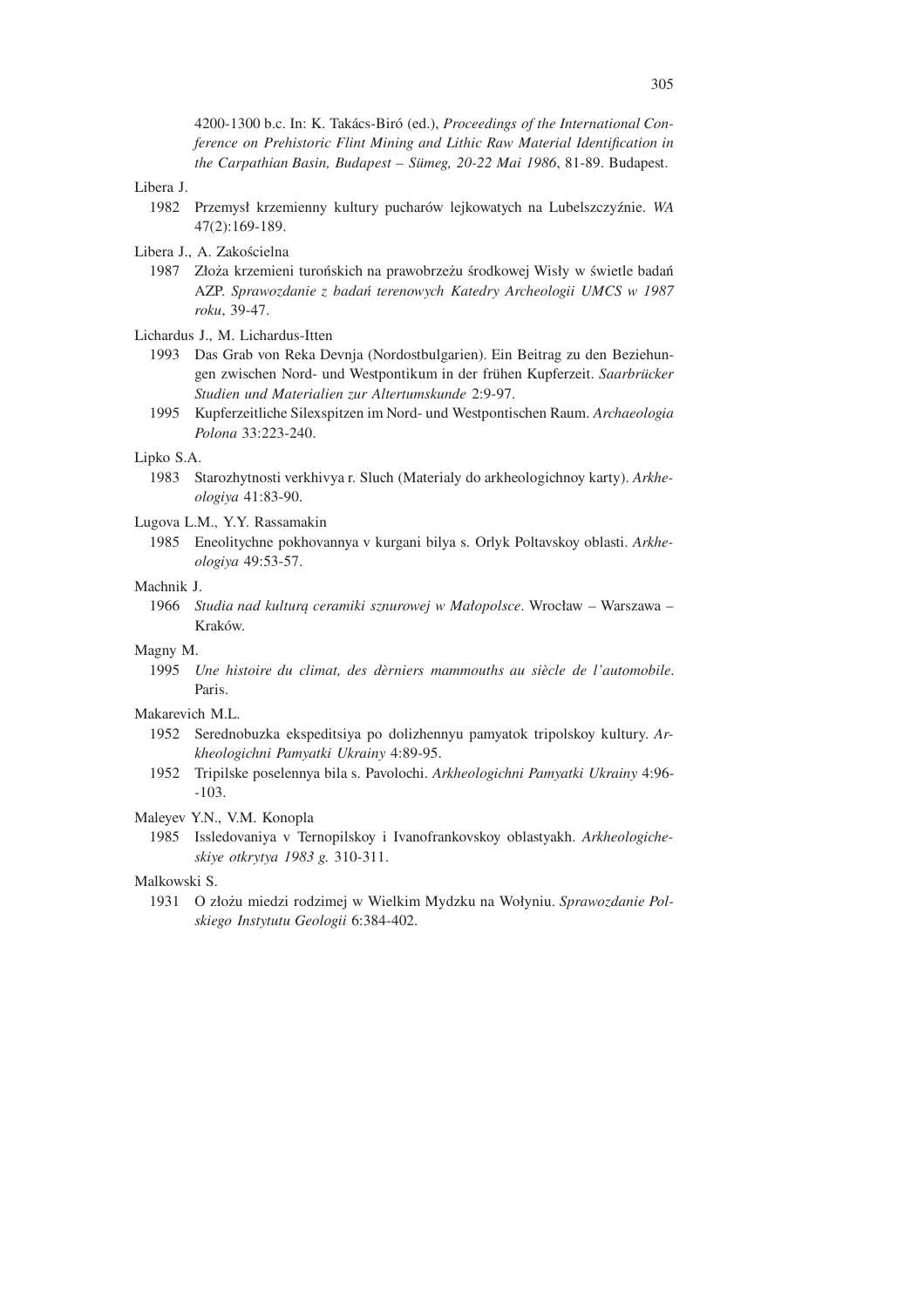#### Małecka-Kukawka J.

1992 *Krzemieniarstwo społeczności wczesnorolniczych ziemi chełmińskiej (2 połowa VI - IV tysiąclecie p.n.e.)*. Toruń.

## Mantu C -M

1995 Câteva considerații privind cronologia absolutâ neo- eneoliticului din România. Studii și Cercetări de Istorie Veche și Arheologie 46(3-4):213-235.

## Marinescu - Bˆilcu S.

1965 Un "atelier" néolithique pour la taille de haches en silex. *Archeologické Rozhledy* 17(1):48-53.

## Markevich VI

- 1970 Mnogosloinoye poselenie Novye Ruseshty. *KSIA* 123:56-68.
- 1981 *Pozdnetripolskiye plemena Severnoy Moldavii*. Kishinev.

#### Matuschik I.

- 1997 Der neue Werkstoff Metall. In: *Goldene Jahrhunderte. Die Bronzezeit in S¨udwestdeutschland*, 16-25. Stuttgart.
- 1998 Kupferfunde und Metallurgie-Belege, zugleich ein Beitrag zur Geschichte der kupferzeitlichen Dolche Mittel-, Ost- und Südosteuropas. In: M. Mainberger (ed.), *Das Moordorf von Reute. Arch¨aologische Untersuchungen in der jungneolithischen Siedlung Reute-Schorrenried*, 207-261. Staufen iBr.

## Michalak-Ścibior J.

- 1994 Nowe źródła do znajomości klasycznej fazy kultury malickiej z Wyżyny Sandomierskiej (stanowisko 2 w Ćmielowie). *SA* 46:31-81.
- 1996 Zagadnienie chronologii i periodyzacji kultury malickiej w świetle nowych źródeł z Wyżyny Sandomierskiej. In: J.K. Kozłowski (ed.), *Kultura malicka. Drugi etap adaptacji naddunajskich wzorców kulturowych w neolicie północnej części Środkowej Europy*, 35-49. Kraków.

## Michalak-Ścibior J. M., H. Taras

1995 Wczesnoneolityczna osada w Sandomierzu-Krukowie, stan. 20. *SA* 47:69-136.

## Midgley M.S.

1992 *TRB Culture. The First Farmers of the North European Plain*. Edinburgh.

#### Mikov V.

1939 Karanovo, Bulgaria. *Antiquity* 13:345-349.

#### Moskwa K.

1964 *Pradzieje powiatu rzeszowskiego*. Lublin.

#### Movsha T.G.

- 1961 O svyazyakh plemen tripolskoy kultury co stepnymi plemenami mednogo veka. *Sovetskaya Arkheolgia* 2:186-199.
- 1964 Novoye pozdnetripolskoye poseleniye Tsviklovtsy v Srednem Podnestrovie. *Sovetskaya Arkheologia* 1:131-145.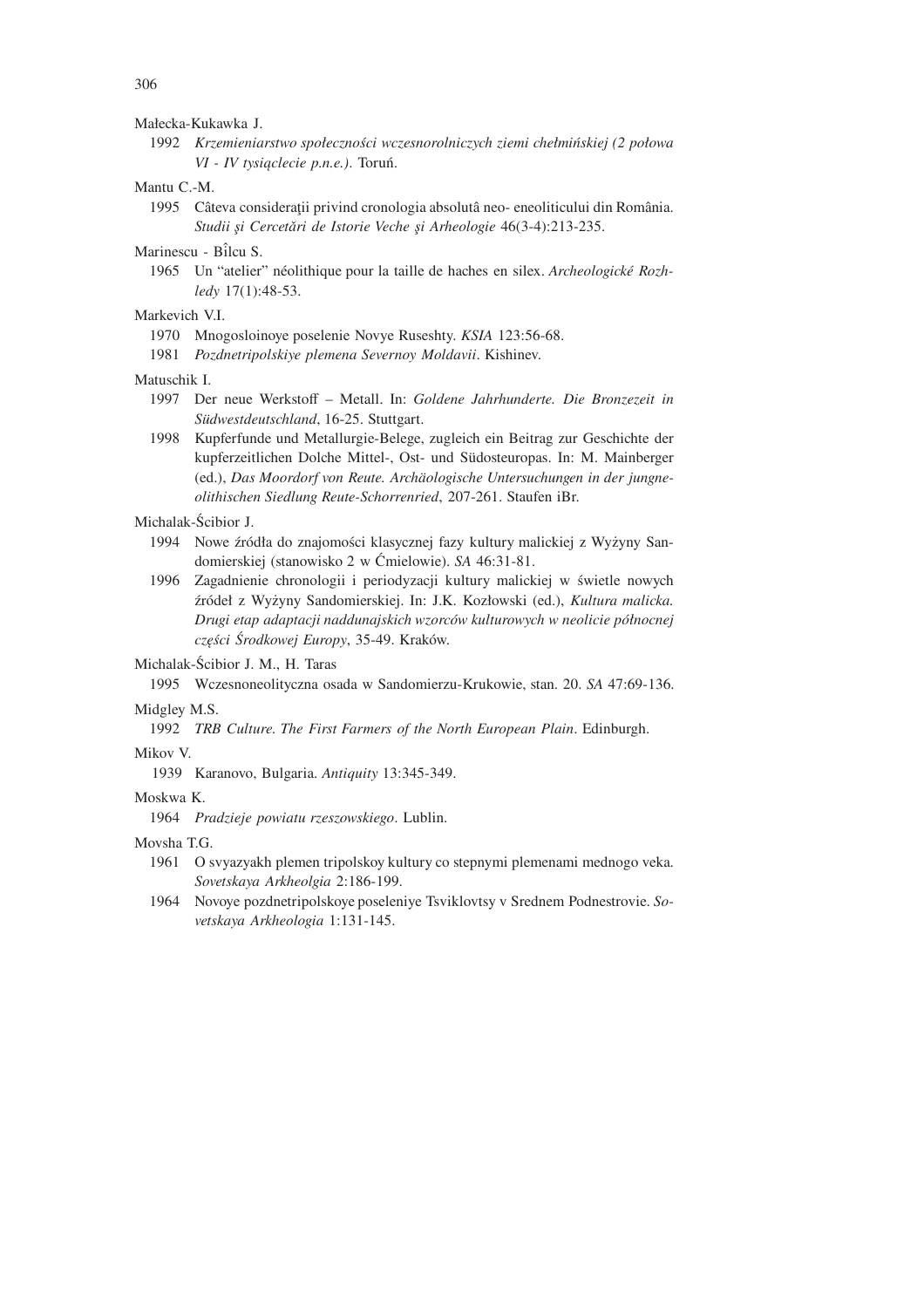- 1969 Ob antropomorfnoy plastike tripolskoy kultury. *Sovetskaya Arkheologia* 2:15- -34.
- 1971 Goncharniy tsentr tripolskoy kultury na Dnestre. *Sovetskaya Arkheologia* 3:228- -234.
- 1971a O severnoy gruppe pozdnetripolskikh pamyatnikov. *Sovetskaya Arkheologia* 1:31-54.
- 1972 Periodizatsiya i khronologiya serednogo ta piznogo Tripillya. *Arkheologiya* 5:3-24
- 1984 Khronologiya Tripolye-Cucuteni i stepnye kultury rannego metalla v yego systeme. In: *Problemy arkheologii Srednego Podneprovya* 1:60-83. Dnepropetrovsk.
- 1985 Pozdniy etap Tripolskoy kultury. In: *Arkheologiya Ukrainskoy SSR* 1:223-252. Kiev.
- 1985a Vzayemovidnosini Tripolye-Cucuteni z synkhronnimi kulturami Tsentralnoy Evropy. *Arkheologiya* 51:22-31.
- 1990 Tripilsko-Cucutenska spilnist ta vzayemovidnosyny yiyi kultur. In: *Tezy dopovidey i povidomlenn 1-oy ternopilskoy oblasnoy naukovoy istoryko-krayeznavchoy konferentsii. Chastyna 1*. Ternopil.
- 1991 Antropomorfniye syuzhety na keramike kultur tripilsko-cucutenskoy obshchnosti. Drevneye Prichernomorye. *Kratkiye soobshcheniya Odesskogo Arkheologicheskogo Obshchestva*.
- 1993 Tripilsko-Cucutenska spilnist fenomen u starodavni istorii Skhidnoi Evropy. *Zapiski NTS* CCXXV:24-58.
- 1994 Poseleniya na r. Ushytse i nekotoriye voprosy Zhvanetskoy kultury tripilsko-kukutenskoy obschnosti. Drevneye Prichernomorye. *Kratkiye soobscheniya Odesskogo Arkheologicheskogo Obschestva*, 30-36.
- 1994a Tripolya-Cucuteni v kontekste vostochnogo i srednevropyeskogo eneolita-bronzy. In: E.V. Yarovoy (ed.), *Drevneyshiye obshchnosti zemledeltsev i skotovodov Severnogo Prichernomorya V tys. do n.e. - V v. n.e.*, 45-47. Tiraspol.
- 1998 Zviazki Tripillya-Cucuteni zi stepovymi eneolitychnymi kulturami (do problemy indoevropeizatsii Evropy). *Zapiski NTS* CCXXXV:111-153.
- 1999 Vzaemodili Tripillya-Cucuteni z naselennyam Karpatskogo regionu ta Tsentralnoy Evropy. In: *Muzei na rubezhi epokh*, 59-60. Kiev.

Movsha T.G., G.F. Chebotarenko

1969 Eneoliticheskoye kuragannoye pogrebeniye u st. Kaynary v Moldavii. *KSIA* 115:45-49.

Müller-Beck H.

- 1965 Holzgeräte und Holzbearbeitung. Seeberg, Burgäschisee Süd, (Teil 5), Acta *Bernensia* 2.
- 1991 Die Holzartefakte. In: H.T. Waterbolk, W. Van Zeist (eds), *Niederwill, Eine Siedlung der Pfyner Kultur. Band 4: Holzartefakte und Textilien. Academica Helvetica* 1/IV, 13-234. Bern-Stuttgart.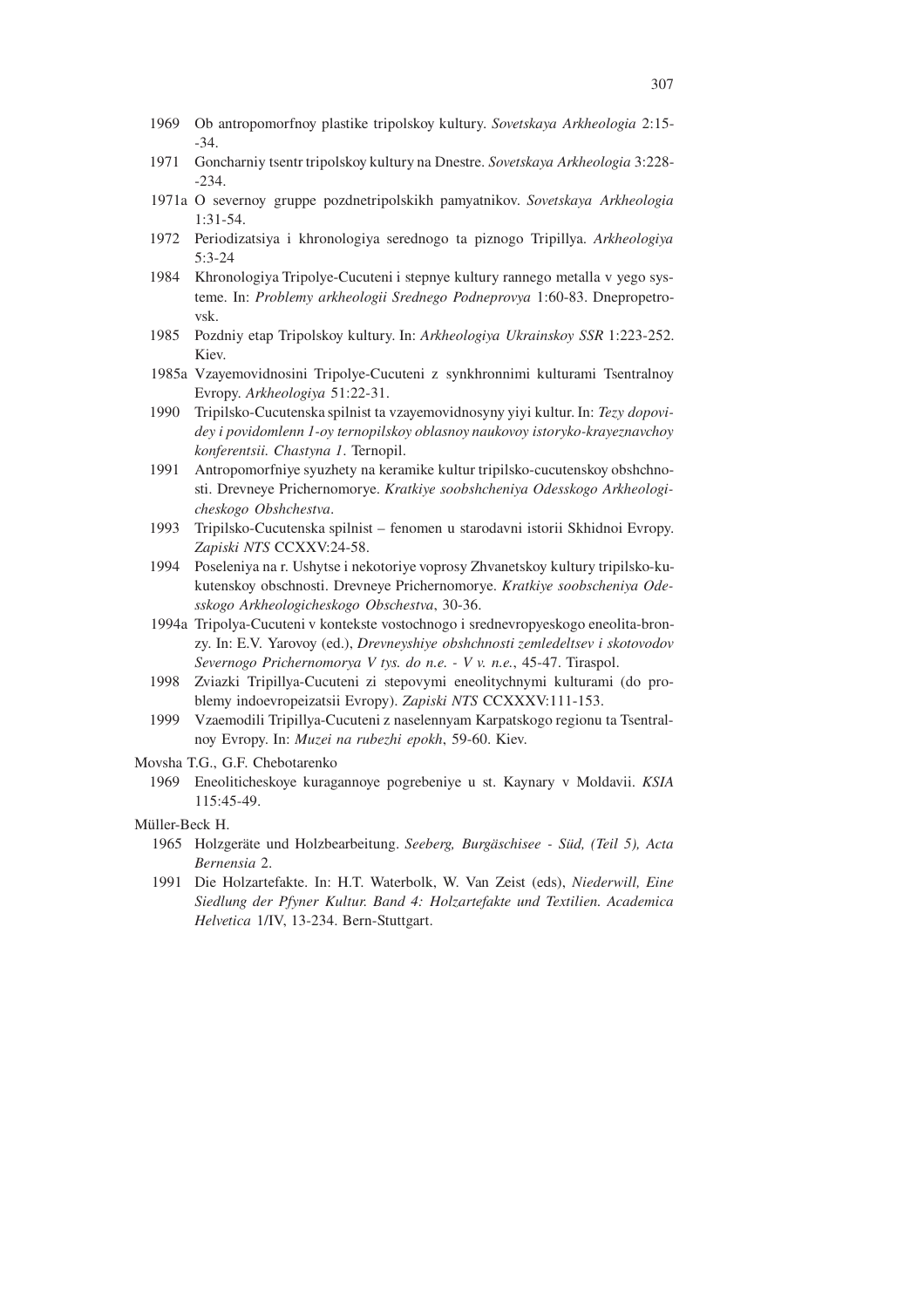#### Nekhayev A.A.

1981 Zakubanie i Step v epohu ranniego matalla. In: *Drevnosti Kubani*, 22-23. Krasnodar.

## Nekhayev S.V., S.G. Krivdik, V.A. Semka et al.

1986 *Mineralizatsija olova, volframa i molibdena v Ukrainskom shchite*. Kiev.

#### Némejcová-Pavúková V.

1981 Načrt periodizácie badenskej kultúry a jej chronologických vztaniv k juhovýchodnej Evrópe. *Slovenská Archeológia* 29(2):216-296

## Nikolov B.

1974 *Gradeshintsa*. Sofia.

1990 Modelt na pesch ot Saltino: opyt za interpretatsiana. *Arkheologiya* (Sofia) 33(2-3):32-38.

## Novotný B.

1958 *Slovensko v mladˇsej dobe kamennej*. Bratislava.

## Nowak M.

1996 *Ceramika kultury pucharów lejkowatych ze stanowiska 1 w Kawczycach*. Kraków.

## Ossowski G.

1892 Sprawozdanie czwarte z wycieczki paleontologicznej. *Zbiór wiadomości do antropologii krajowej* 16:2-21.

## Ovchinnikov Y.V.

1994 Model pechi z tripilskogo poselenna Berezivka 1. *Arkheologiya* 3:149-151.

## Passek T.S.

- 1940 Tripilske poseleniya Kolomiyshchina. In: *Tripilska kultura*, vol. 1, 3-41. Kiev.
- 1949 Periodizatsiya tripolskikh poseleniy. *MIA* 10.
- 1961 Rannezemledelcheskiye (tripolskiye) plemena Podnestrovya. *MIA* 84.

## Patay P.

1959 Kupferzeitliches gräberfeld in Polgár am Bacsókert genannten Hügel. Acta Ar*cheologica Hungarica* 9:141-154.

## Pavelčik J.

1979 Depot medenych sperku z Rlinska u Lipniku. *Pam´iatky archeologick´e* 2:319- -339.

## Pavúk J.

- 1969 Chronologie der Želiezovce-Gruppe. Slovenská Archeólogia 17:269-367.
- 1981 Sučasný stay štúdia lengyelskey kultury na Slovensku. Památky archeologické 72.

## Pavúk J., J. Batora

1995 *Siedlung und Graber der Ludanice-Gruppe in Jesovice*. Nitra.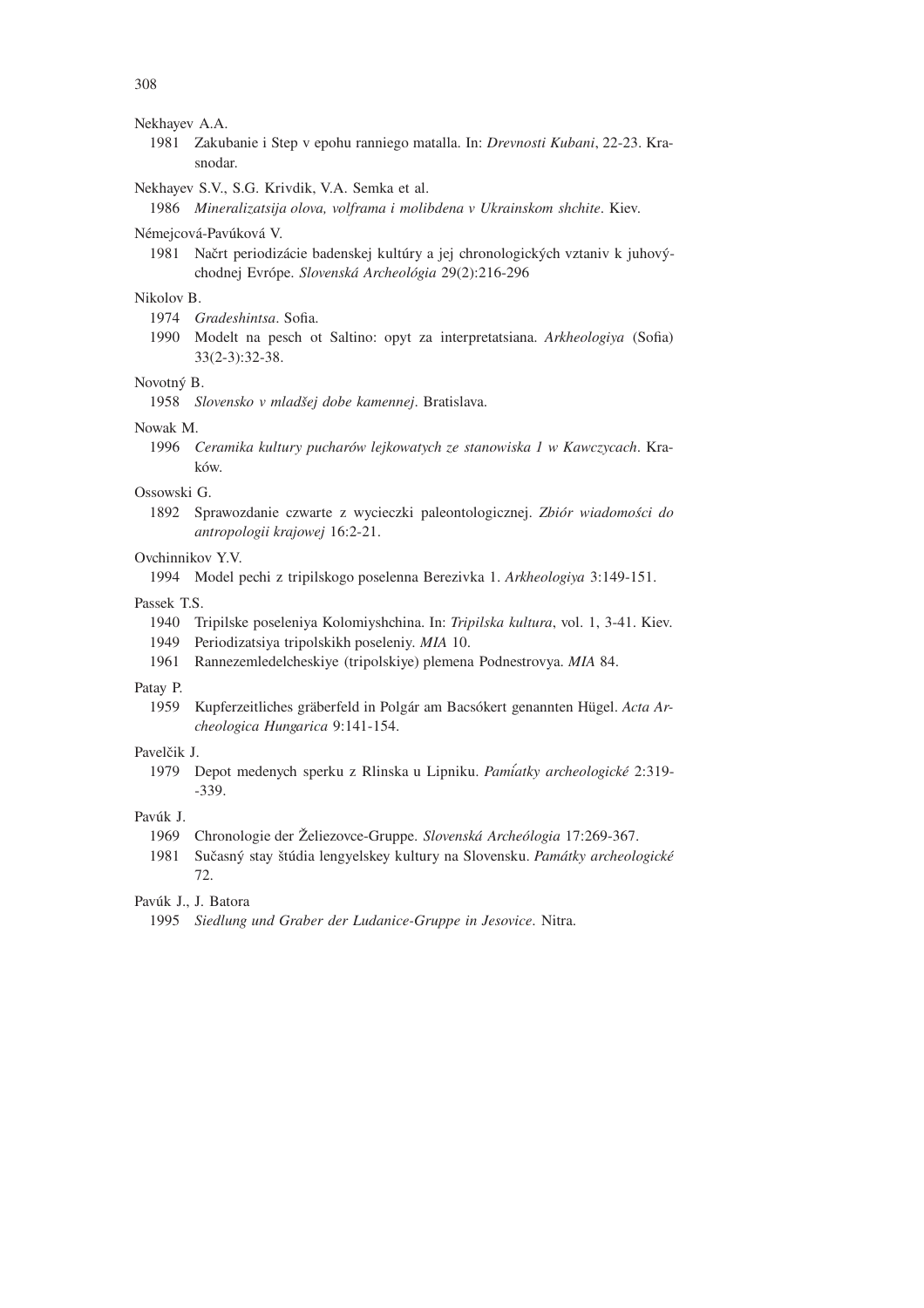## Pavúk J., S. Šiška

- 1980 Navrh chronologie praveku a vcasnej doby dejinnej na Slovensku. Neolita eneolita. *Slovensk´a Archeol´ogiia* 289(1):137-158.
- 1981 The Neolithic and Eneolithic. In: *Archaelogical Research in Slovakia*, 31-59. Nitra.

## Peleshchyshyn M.A.

- 1964 Razkopki poselennya kultury liychastoho posudu bilya s Zimne Volinskoy oblasti u 1960-1961 rr. *Materiali i doslizhdennya z arkheoloyii Prikarpattya i Volini* (Kiev) 5:18-27.
- 1967 *Zvit pro rozkopki Zakhidno-Volinskoy arkheologichnoy expedytsii*. Arkhiv Institutu Suspilnykh Nauk Akademii Nauk Ukrainskoy RSR No 4881/82.
- 1973 Piznotripolskiye poseleniya u verkhivyakh Gorini. *Arkheologiya* 11:55-62.
- 1973a Zvit pro rozkopki Volynskoy archeologichnoy expedytsii Lvivskogo universytetu eneolitychnogo poselennya v ur. Zamshyle bila s. Golyshiv Lutskogo rayonu. *NA IA NANU* 6707:81.
- 1974 Plemena kultury Zimne-Zlota. Plemena kultury Verbkovitse-Kostyanets. In: *Starodavne naselennye Prikarpattya i Volini*, 107-112. Kiev.
- 1974a *Plemena midnogo viku Prikarpatty ta Volynii*. Kiev.
- 1976 Arkheologichni doslidzhennya na Volini. Zvit pro rozkopki Volinsko-Dnistryanskoy expedytsiy bilya s. Khoriv ostrozkogo rayonu Rovenskoy oblasti. *NA IA NANU* 8038:39.
- 1976a Raskopki na Volini. *Arkheologicheskiye otkrytya 1975 g.* 375-376.
- 1978 Raskopki pozdnetripolskikh poseleniy u s. Khoriv na Volini. In: *Arkheologicheskiye issledovaniya na territoriy Ukrayinsko SSR v 1976-1977 g.*, 43-44. Uzhgorod.
- 1985 Eneoliticheskiye kultury Volini i Podolii. Lendelskaya kultura. In: *Arkheologiya Ukraiskoy SSR*, vol. 1, 268-273. Kiev.
- 1985a Kultura voronkovidnykh sosudov. In: *Arkheologiya Ukrainskoy SSR*, vol. 1, 273-280. Kiev.
- 1989 Naseleniye Zapadnoi Volini i yego etno-culturnye svyazi (seredina V seredina III tys. do n.e.). Dissertatsiya na soiskaniye nauchnoi stepeni doktora istoricheskikh nauk. *NA IA NANU* f. 12, No 687. Lviv.
- 1990 Tripolskaya kultura Zapadnoy Volini. In: *Arkheologiya Prikaptatya, Volini i Zakarpatya. Eneolit, bronze i ranne zhelezo*, 26-34. Kiev.
- 1997 *Poselennya midnogo viku bilya sil Kostyanets i Listvin u Zakhidnoy Volini*. Lviv.
- 1998a Piznotripilski poselennya bilya sil Kostyanets i Listvin na Volini. *Volino-Podilski Arkheologichni Studii* 1:89-110.
- 1998b Poselennya ta mogilnik v Golishevi i neyaki problemy periodizatsii lendelskoy kultury na zachidniy Volini. In: *Volino-Podilski Archeologichni Studii* 1:74-88.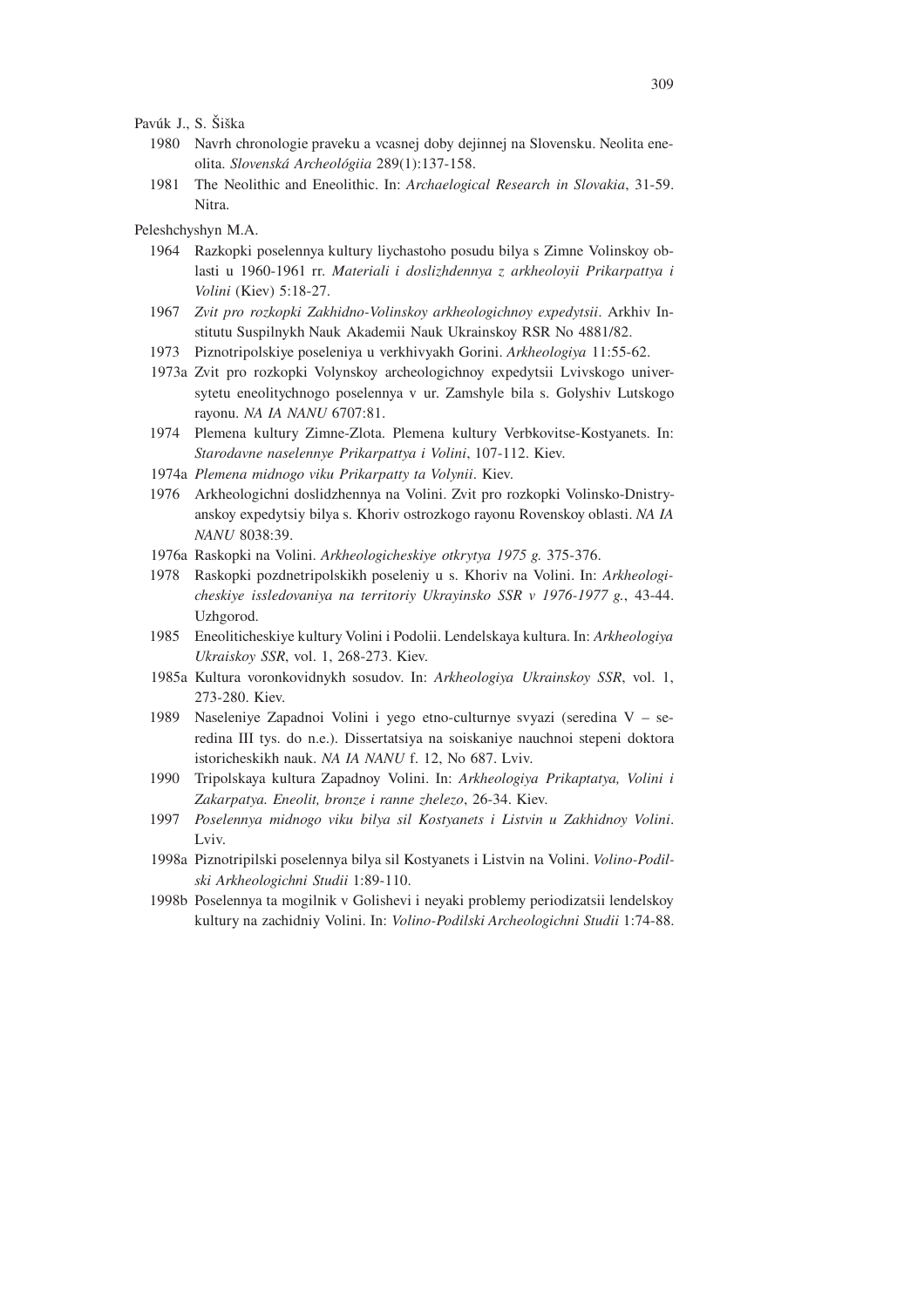1998c Problemy istorii tripilskikh plemen Zapadnoy Volini, mezhirichchya Zakhidnogo Bugu ta Dnistra. *Zapiski NTS* CCXXXV:174-192.

## Pelisiak A.

1987 The flint raw materials from the central part of the Polish Jura and its utilization in prehistory. In: K. Tak´acs-Bir´o (ed.), *Proceedings of the International Conference on Prehistoric Flint Mining and Lithic Raw Material Identification in the Carpathian Basin, Budapest – S¨umeg, 20-22 Mai 1986*, 123-127. Budapest.

## Pereklita P., I. Kochkin, T. Tkachuk

2000 *Bagatasharove poselennya Bilshivtsy i yego mistse v systemi eneolitu Pivdenno- -Skhidnoy Evropy*. Kiev.

## Perini R.

1987 Scavi archeologici nella zona palafitticola di Fiavé - Carera, Parte II, Campagne 1969-1976. Resti della cultura Materiale, metallo - osso - litica - legno. *Patrimonio storico e artistico del Trentino* 9.

## Petrougne V.F.

1995 Petrographical-lithological characteristics of stone materials from Late-Tripolye cemeteries of the Sofievka type. *BPS* 3:190-199.

## Petrov V.P.

1940 Poselennia v Gorodsku. In: *Tripilska kultura*, 339-382. Kiev.

## Pittioni R.

1953 Baetrage zum Problem des Ursprunges des Kupfererverwartung in der Alten Welt. *Archeologia Austriaca*. 12:76

## Podkowińska Z.

- 1953 Pierwsza charakterystyka stanowiska eneolitycznego na polu Grodzisko I we wsi Złota, pow. Sandomierz. *WA* 19:1-53.
- 1960 Badania w Strzyżowie, pow. Hrubieszów, woj. Lublin, w latach 1935-1937 oraz 1939. *AP* 5:39-80.

## Pogozeva A.P.

1985 Die Statuetten der Tripolije Kultur. *Beitrage zur Allgemeinen und Vergleichenden Archaologie* 7:95-242.

## Poklewski T.

1958 Osada kultury pucharów lejkowatych w Gródku Nadbużnym, pow. Hrubieszów (stanowisko 1C). *AP* 2(2):287-326.

## Polańska M.

1999 Grób kultury wołyńsko-lubelskiej ceramiki malowanej ze stan. 7 w Garbatówce Kolonii, woj. Lubelskie. *APS* 4:9-15.

## Popescu D.

1941 La tombe a ocre de Casimcea (Dobrogea). *Dacia* 7-8(40):85-91.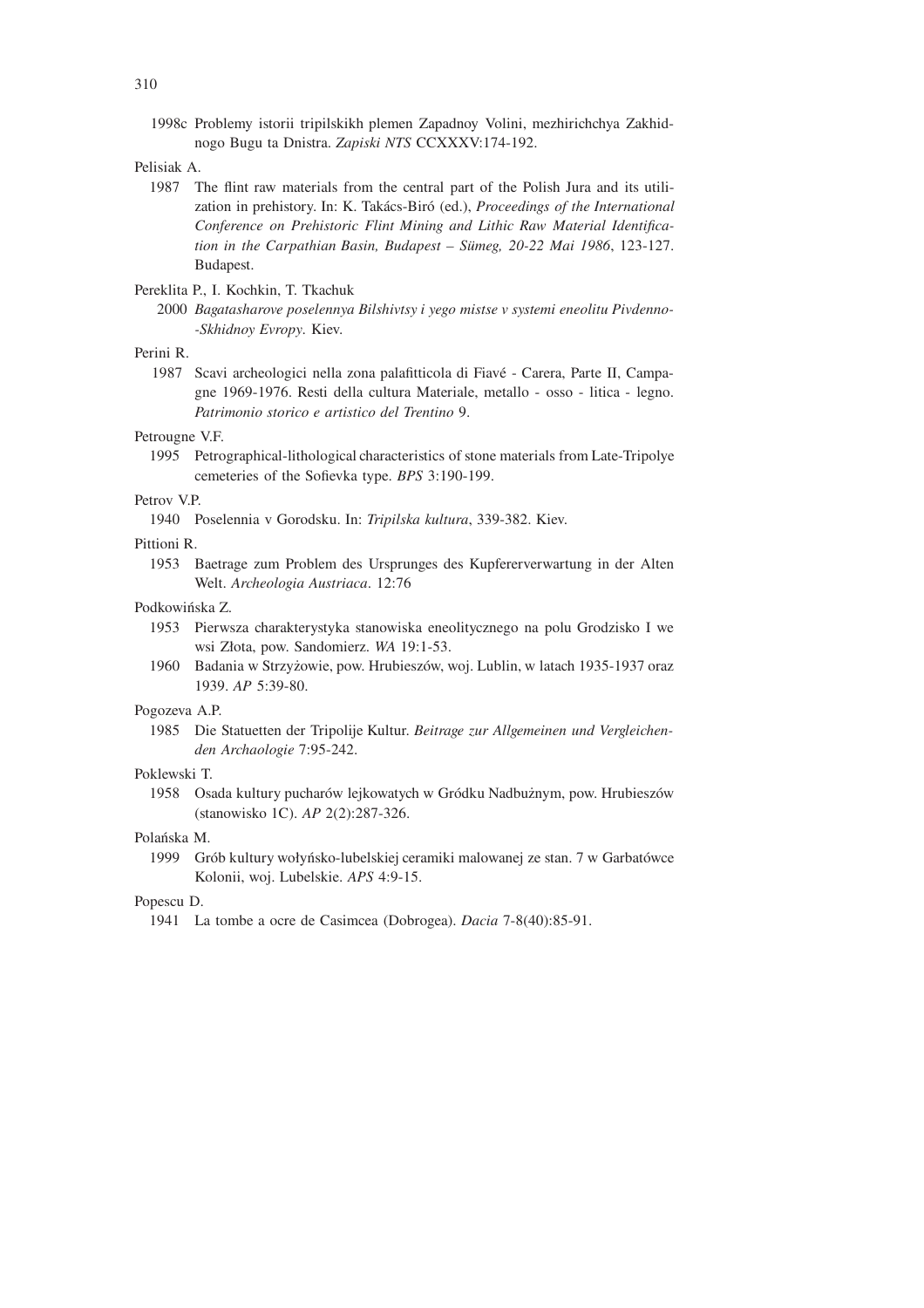#### Popova T.A.

1985 Pochatok rozvinutogo Tripilla na serednyomu Dnistri (za materialami Polivanovogo Yaru). *Arkheologiya* 52:22-33.

#### Potushnyak M.F.

1985 Polgarskaya i badenskaya kultury Zakarpatya. In: *Arkheologiya Ukrainskoy SSR*, vol. 1, 291-301. Kiev.

#### Poulik J.

1956 *Praveke umeni*. Praha.

#### Prinke A., Rachmajda R.

1989 Reception of Little Polish-Volhynian secondary raw materials in flint industry of phases I-IIIA of the Funnel Beaker Culture in Kuiavia. In: A. Cofta-Broniewska (ed.), *Prehistoric contacts of Kuiavian communities with other Europeans peoples (Archaeologia Interregionalis)*, 105-144. Warszawa – Kraków.

#### Prinke D.

1988 Środkowoneolityczne zalążki procesów synkretyzacji kultur pucharów lejkowatych na Kujawach. In: A. Cofta-Broniewska (ed.), *Kontakty pradziejowych społeczeństw Kujaw z innymi ludami Europy*, 93-105. Inowrocław.

#### Rassamakin Y. Y.

1994 The Main Directions of the Development of Early Pastoral Societies of Northern Pontic Zone: 4500 – 2450 BC (Pre-yamnaya cultures and Yamnaya culture). *BPS* 2:29-70.

#### Rączkowski W.

1987 *Kultury neolityczne na Pojezierzu Krajeńskim*. Poznań.

## Richter I.

1969 Die bandkeramischen Gräber von Flomborn, Kreis Alzey, und vom Adlerberg bei Worms. *Mainzer Zeitschrift* 63/64:158-179.

#### Roman P. I., I. Nemeti.

1978 *Cultura Baden in Romania*. București.

#### Rudinskiy M.Y.

1927 Poslidi na Kamyanechchini. *Korotke zvidomlennya VUAK za 1926 r.*: 123-143.

#### Rybicka M.

1995 *Przemiany kulturowe i osadnicze w III tys. przed Chr. na Kujawach*. Łódź.

#### Ryndina N.V.

- 1971 *Drevneysheye metalloobrabatyvayushcheye proizvodstvo Vostochnoy Evropy*. Moskva.
- 1993 *Drevneysheye metalloobrabatyvayushcheye proizvodstvo Yugo-Vostochnoy Evropy*. Moskva.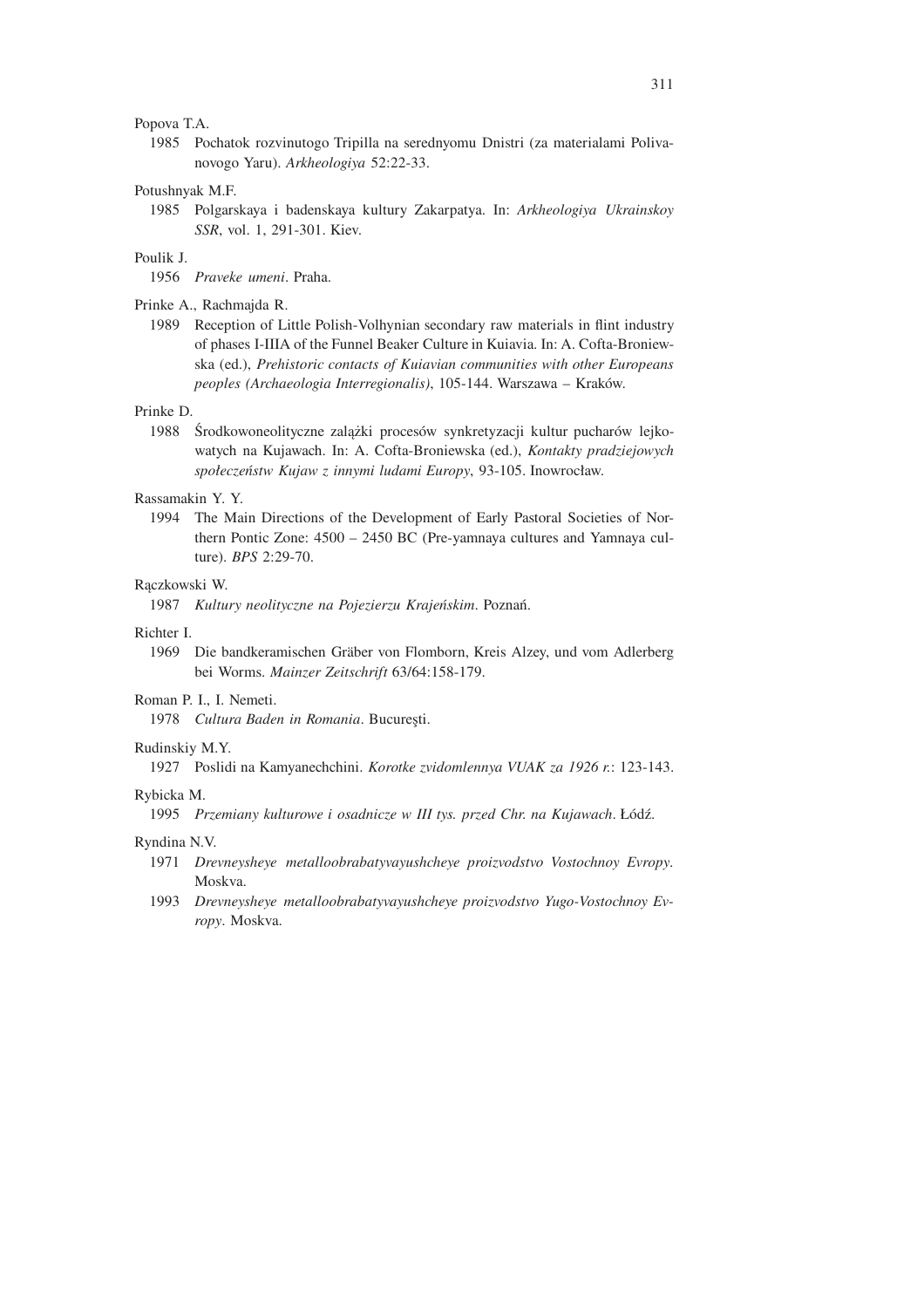Sałaciński S.

- 1983 1989 Zbiór krzemiennych narzędzi retuszowanych z badań powierzchniowych S. Krukowskiego na stanowisku kultury pucharów lejkowatych "Gawroniec" w Ćmielowie, woj. Tarnobrzeskie. *WA* 49(2):247-259.
- 1987 Analysis of end-scrapers and retouched blades from Funnel Beaker Culture site "Gawroniec" in Ćmielów, Tarnobrzeg voivodship (Poland). In: J.K. Kozłowski, S.K. Kozłowski (eds), *New in Stone Age Archaeology (Archaeologia Interregionalis 8)*, 115-145. Warszawa – Kraków.
- Schild R., Królik H., Marczak M.
	- 1985 *Kopalnia krzemienia czekoladowego w Tomaszowie*. Wrocław.

#### Sherbakivskiy V.

1926 *Tilopalni tochki malovanoy keramiki tripilskoy kultury na Ukraini*. Kiev.

#### Sherratt A.

1987 Neolithic exchange systems in central Europe 5000-3000 bc. In: G. de G. Sieveking, M.H. Newcomer (eds), *The human uses of flint and chert*, 193-204. Cambridge.

## Shmagliy N.M.

- 1959 O planirovke pozdnetripolskikh poseleniy Vostochnoy Volini. *KSIA USSR* 9:52- -55.
- 1960 O planirovke pozdnetripolskih poseleniy Vostochnoy Volyni. *KSIA AN USSR*  $9.52.55$
- 1961 Keramika poselenn gorodskogo typu. *Arkheologiya* 13:20-37.
- 1966 Gorodsko-volinskiy variant piznotripilskoy kultury. *Arkheologiya* 20:15-37.
- 1971 Pamyatky gorodskogo typu. In: *Arkheologiya Ukrayinskoy SSR*, vol. 1, 205-210. Kiev.

#### Shnilerman V.A.

1986 Pozdnepervobytnaya obshchina zemledeltsev-skotovodov. In: *Istoriya pervobytnogo obshchestva*, 341-345. Moskva.

#### Shumova V.A.

1994 Tripolske poselennya Vasylivka na Serednyomu Dnistri. *Arkheologiya* 1:79-68.

## Sochacki Z.

1980 *Kultura ceramiki promienistej w Europie*. Warszawa.

#### Sokhatskiy M.

1993 Arkheologichni raboti Borshchivskogo kravznavchogo muzeyu v 1991-1993 rr. *Litopis Borshchini* 3:10-12.

## Sorokin V.Y.

1991 O svyazakh kultury Precucuteni-Tripolye A. In: *Drevneishiye obshchnosti zemledeltsev i skotovodov Severnogo Prichernomorya*, 83-85. Kiev.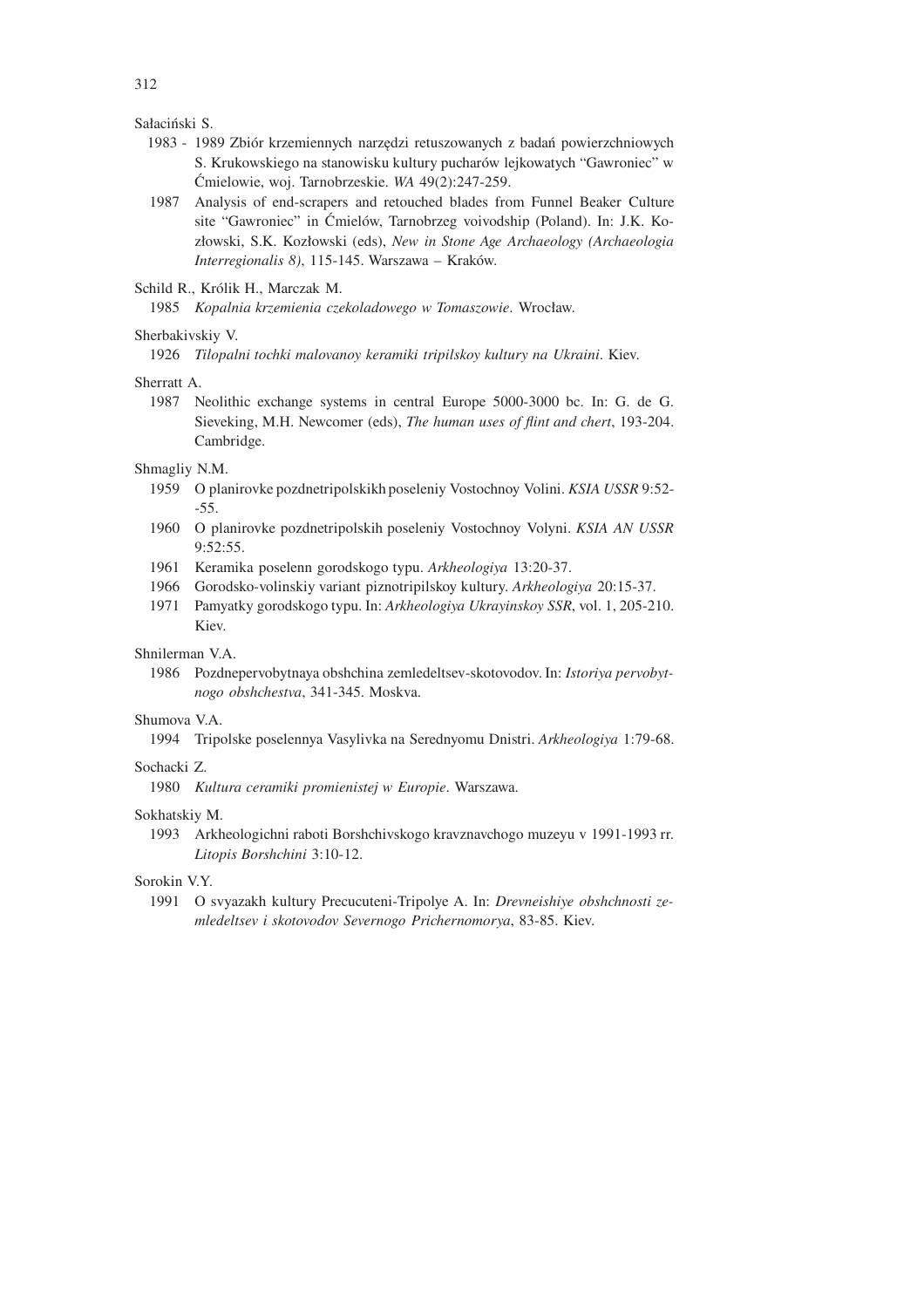## Stos-Fertner Z., E. Rook

1981 Analiza pigmentów używanych do dekoracji neolitycznej ceramiki w miejscowości Bilcze Złote. *Materiały Archeologiczne* 21: 27-32.

### Sulimirski T.

- 1950 The problem of the survival of the Tripolye culture. *Proceedings of Prehistoric Society* XLI:42-51.
- 1957 1959 *Polska przedhistoryczna*. Londyn.
- 1960 Remarks concerning the distribution of some varieties of flint in Poland. *Światowit* 23.
- 1970 *Prehistoric Russia. An outline*. London.

## Sveshnikov I.K.

- 1952 Rozkopki v s. Kostyanets na poli Lystvenschyna. *Arkheologichni pamyatki* 4:131-142
- 1956 Mogilnik u sele Zvenigorod Lvovskoy oblasti. *KSIIMK* 63:57-68.

#### Szekely Z.

- 1964 Deskoperiri din neoliticul tirzin in asezaria de la Reci. *Stive* 16(1):121-126.
- Szmyt M.
	- 1996 Globular Amphora culture in Eastern Europe. Present state of research and possibilities for future studies. *BPS* 4: 3-27.
	- 1996a *Społeczności kultury amfor kulistych na Kujawach*. Poznań.
	- 1998 Kultura amfor kulistych. In: J. Bednarczyk (ed.), *Badania archeologiczne na trasie gazociągu Mogilno-Włocławek*. Poznań (manuscript).
	- 1999 Tripolye Traits in the Materials of Central (Polish) Group of the Globular Amphora Culture - a Radiocarbon Perspective. *BPS* 7:211-220.
	- 1999a Between West and East. Globular Amphora people in Eastern Europe. *BPS* 8.
	- 2000 Osadnictwo ludności kultury amfor kulistych. In: A. Kośko (ed.), *Archeologiczne badania ratownicze wzdłuż trasy gazociągu tranzytowego. Vol. III. Kujawy. Part-4. Osadnictwo kultur późnoneolitycznych oraz interstadium epok neolitu i brązu: 3900-1400/13000 BC*, 135-329. Poznań.

## Šiška S

- 1964 Pohrebisko tiszapolgárskej kultúry v Tibave. *Slovenská Archeológia* 12(2): 293--356.
- 1968 Tiszapolgárska kultúra na Slovensku. *Slovenská Archeológia* 16:61-154.
- 1970 Kultúry plgárskeho okruhu v eneolite. In: A. Točik (ed.), *Slovensko v mladšej dobe kamennej*, 160-181. Bratislava.
- 1986 Anfänge der Polgár-Kultur in der Slowakei. In: *Internationales Simposium über die Lengyel-Kultur*, 251-255. Nitra – Wien.
- 1997 *Sbornik Prace filosoficke fakulty Brnenske University*, 1997, M2:125-133.

## Ścibior J.

1994 Kultury pozdnego Tripolya i voronkovidnykh sosudov na Volini. *Arkheologiya* 4:30-47.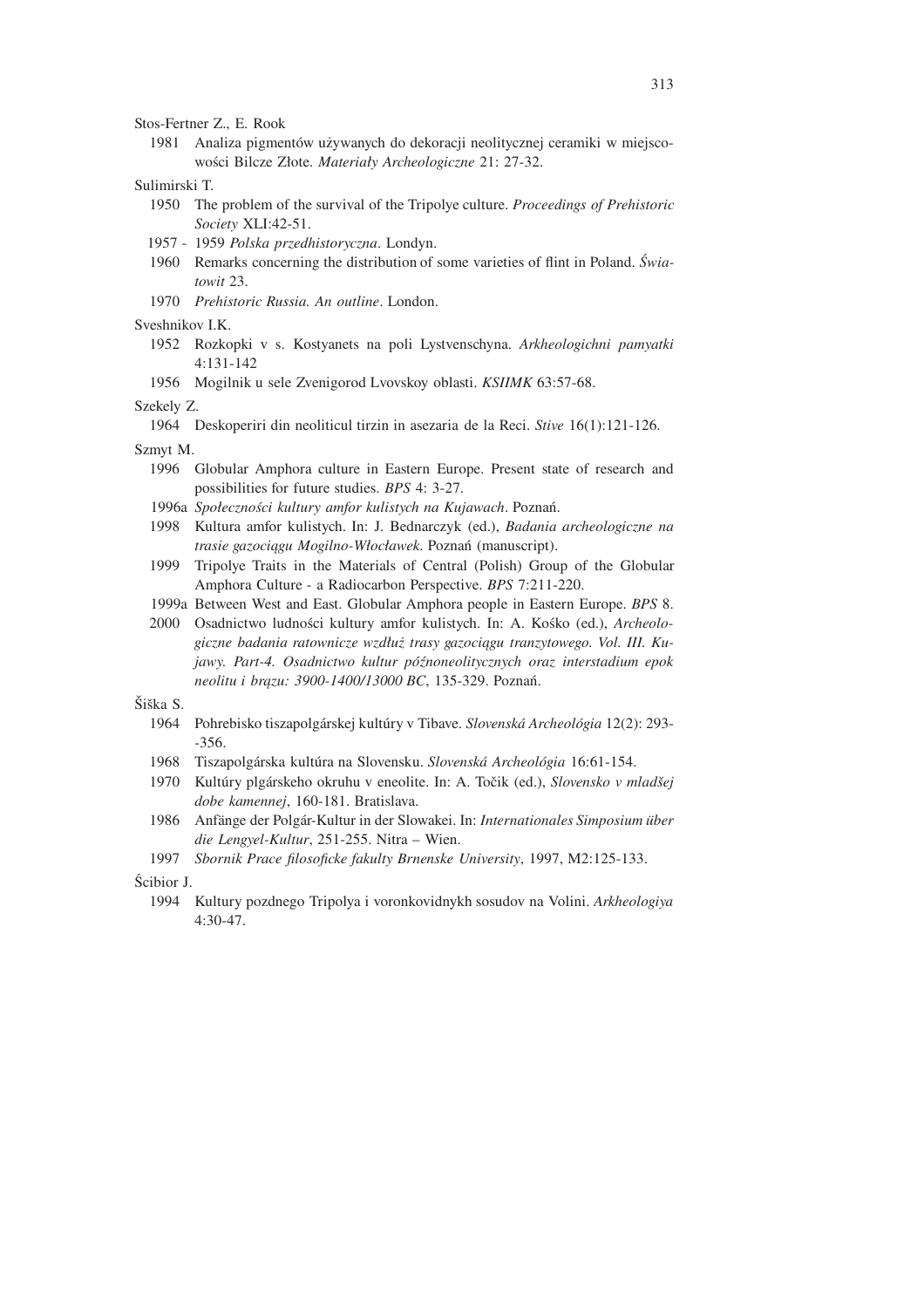Tatarinov S.Y.

1993 *Drevniy metall Vostochnoy Ukrainy*. Artemovsk.

Telegin D.Y.

- 1973 *Serednostogivska kultura epokhi midi*. Kiev.
- 1991 Gräberfelder des Mariupoler Typs und der Srednij Stog Kultur in der Ukraine (mit Fundortkatalog). In: J. Lichardus (ed.), *Die Kupferzeit als Historische* Epoche. Symposium Saarbrücken und Otzenhausen 6.-13.11.1988. Saarbrücker Beiträge zur Altertumskunde 55, 55-83. Bonn.

Tetzlaff W.

1991 Siedlung der Trichterbecherkultur in Śrem, Woj. Poznań, Fundstelle 8. In: D. Jankowska (ed.), *Die Trichterbecherkultur, Neue Forschungen und Hypothesen. Material des Internationalen Symposiums, Dymaczewo, 20-24 september 1988*. Teil 2, 149-154. Poznań.

## Titov V.

- 1971 Tripolye culture in the chronological system of Neolithic and Copper Age cultures of south-eastern and central Europe. In: *VIII Congr. Intern. Sci. Prehist. et Protohist*. Moskva.
- 1984 Problemy zarubezhnoy arkheologii. *KSIIMK* 180:19-27.

Titov V.C., V.I. Markevich.

- 1974 Novye danniye o zapadnykh svyazyakh pozdnego Tripolya. *Sovetskaya Arkheologia* 3:150-164.
- 1980 *Ranniy i sredniy neolit Vostochnoy Vengrii. Kamenniy vek.* Moskva.
- 1984 Problemy zarubezhnoy arkheologii. *KSIIMK* 180:19-27.
- Tkachuk TM
	- 1998 Pokhodzhennya ta vidnosna khronologiya koshilovetskoy gruppy. In: *Mizhnarodna arkheologichna konferentsiya "Trypilske poselennya Koshilivtsi-Oboz (do 120 – richchya vidkryttya)"*, 15-17. Zalishchyky.

## Točik A

1987 Beitrag zur der Befestigten und Hohensiedlungen im Mittleren und Späten Äneolitikum in der Slovakiei. *Študijné zvesti* 23:5-29.

## Todorova H.

- 1981 Die kupferzeitliche Äxte und Beile in Bulgarien. Prähistorische Bronzefunde 9(14).
- 1995 The Neolithic, Eneolithic and Transitional Period in Bulgarian Prehistory. In: D.W. Bailey, I. Panayotov (eds), *Prehistoric Bulgaria. Monographs in World Archaeology* 22, 79-98. Madison.

Tsvek O.V.

- 1964 Tripilska posudina z antropomorfnimi zobrazhenyami. *Arkheologiya* 16:76-81.
- 1980 Tripolskiye poseleniya Bugo-Dneprovskogo mezhdurechya (k voprosu o vostochnom areale kultury Cucuteni-Tripolye). In: *Pervobytnaya arkheologiya. Poiski i nakhodki*, 163-185.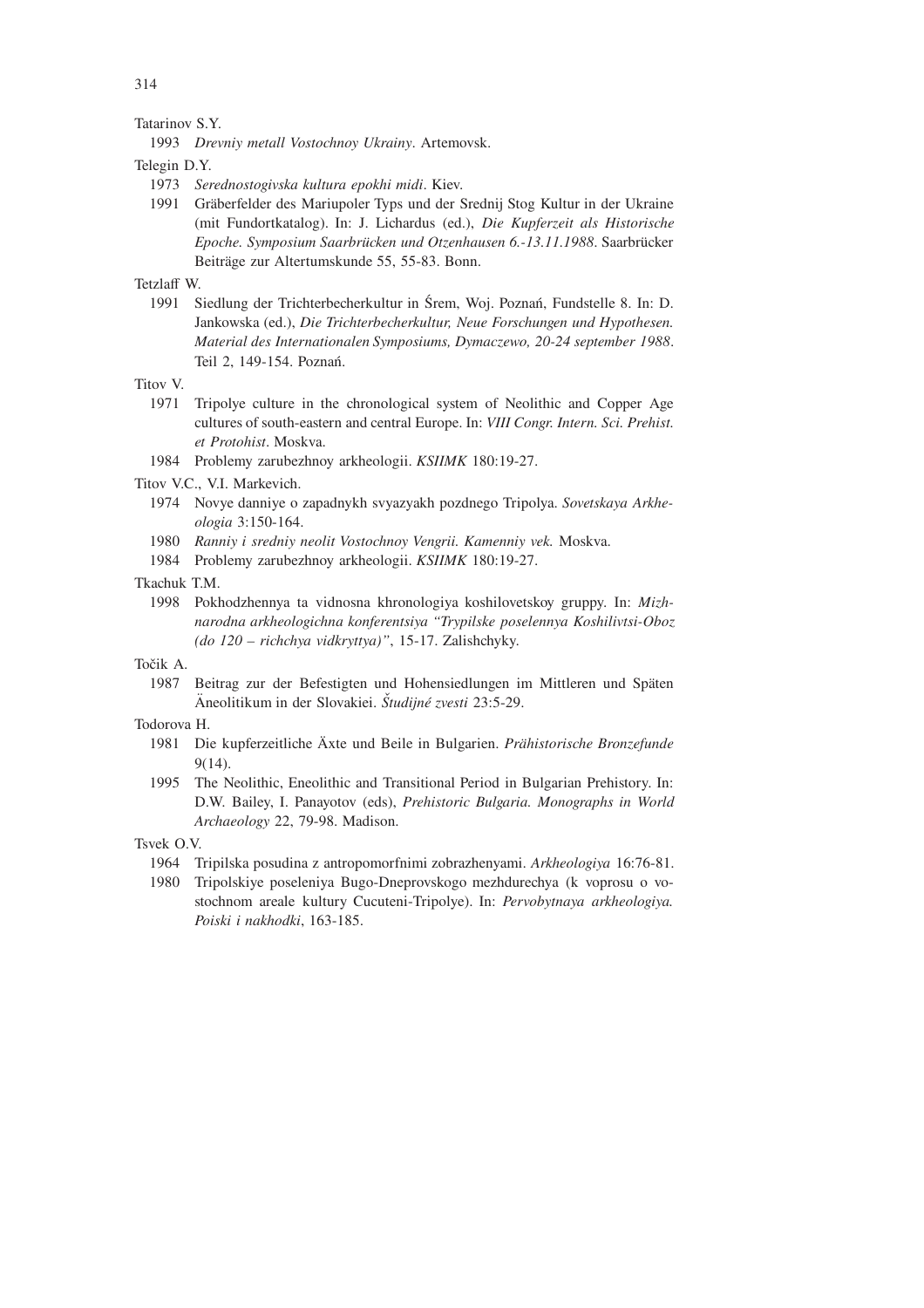- 1985 Osoblivosti formuvannya skhidnogo regionu Tripilsko Cucutenskoy spilnosti. *Arkheologiya* 51:31-45.
- 1989 Bugo-Dneprovskiy varyant vostochnotripilskoy kultury. In: *Pervobytnaya arkheologiya. Materialy i issledovaniya*, 106-116. Kiev.
- 1993 Religiyni uyavlennya naselennya Tripilla. *Arkheologiya* 3:74-90.
- 1994 Periodizatsya skhidnotripilskoy kultury. In: *Problemy khronologii kultur eneolita - bronzovogo veka Ukrainy i yuga Vostochnoy Evropy*, 64-66. Dnipropetrovsk.
- 1995 Veseliy Kut noviy tsentr vostochnotripolskoy kultury. *Arkheologicheskiye vesti* 4:33-44.
- 1999 Struktura skhidnotripilskoy kultury. *Arkheologiya* (in print).

#### Tsybeskov V.P.

1971 Nekotorye itogi issledovaniya Berezovskogo poselenya. In: *Materialy po arkheologii Severnogo Prichernomorya*, 182-192. Odesa.

#### Uzarowicz-Chmielewska A.

1989 Lengyel and Funnel Beaker cultures south-eastern group, Stryczowice, woj. Kielce, sites 1 and 1B, settlements. *Przegląd Archeologiczny* 36:227-237.

## Uzarowiczowa A.

- 1964 Wyniki badań we wsi Gródek Nadbużny, pow. Hrubieszów, w 1961 roku. *WA* 30:439-460.
- 1975 Wielokulturowe neolityczne stanowisko VII w Klementowicach, pow. Puławy. *WA* 40:179-204.

Vermeersch P. M., Paulissen E., Stokes S., Van Peer P., de Bie M., Steenhoudt F., Missotten S.

1997 Middle Palaeolithic Chert Mining in Egipt. In: A. Ramos-Mill´an, M.A. Bustillo (eds), *Siliceous Rocks and Culture*, 173-193. Granada.

#### Videiko M. Y.

- 1994 Tripolye "Pastoral" Contacts. Facts and Character of the Interactions: 4800 3200 BC. *BPS* 2:5-28.
- 1998 Prichiny viniknennya i rozvitku tripolskikh protomist. *Arkheologiya* 4:145-151.
- 1999 Radiocarbon Dating Chronology of Late Tripolye Culture. *BPS* 7: 34-71.

#### Vinogradova N.M.

1983 *Plemena Dnestrovsko – Prutskogo mezhdurechya v period rastsveta tripolskoy kultury*. Kishinev.

# Vizdal J.

1973 *Zemplin w mladšej dobe kamennej*. Košice.

#### Vyezzhayev R.I.

1952 Arkheologichni pamyatki nyzhnoy techi r. Gnylopyati. *Arkheologichni pamyatki* 5:197-208.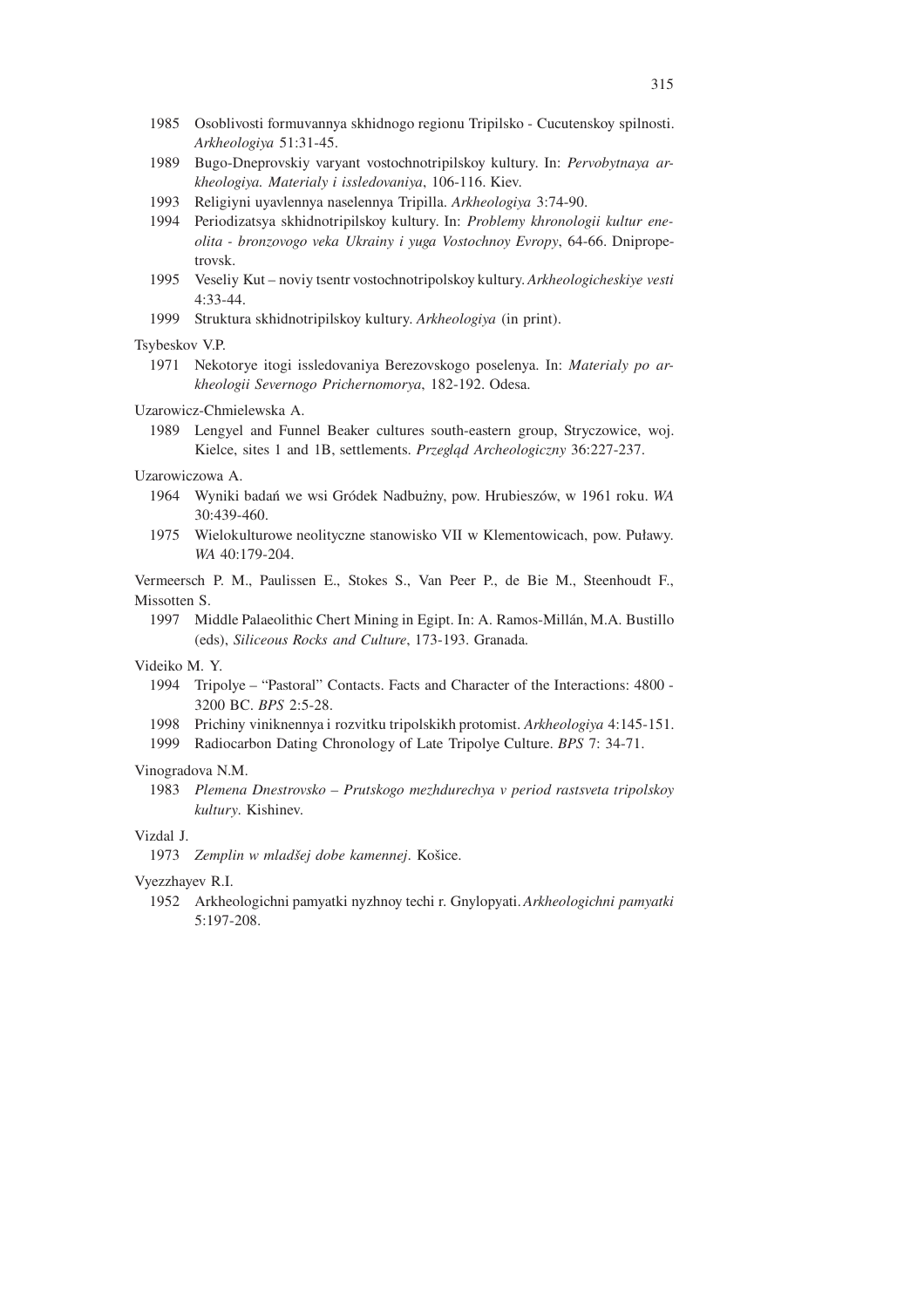#### Wawrzykowska B.

1981 Osada kultury pucharów lejkowatych w Brąchnówku. In: T. Wiślański (ed.), *Kultura pucharów lejkowatych w Polsce*, 109-118. Poznań.

### Wechler K.P.

1994 Zur Chronologie der Tripolje-Cucuteni Kultur aufgrund von <sup>14</sup>C-Datierungen. Zeitschrift für Archäologie 28(1):7-21.

## Weisgerber G.

1987 The technological relationship between flint mining and early copper mining. In: G. de G. Sieveking, M.H. Newcomer (eds.), *The human uses of flint and chert*, 131-135. Cambridge.

#### Weninger B., O. Joris

1998 *Glacial Radiocarbon Age Conversion*. Köln.

#### Włodarczak P.

1998 Chronologia absolutna grupy krakowsko-sandomierskiej kultury ceramiki sznurowej na podstawie danych z cmentarzyska w Żernikach Górnych. *SA* 50: 31-54.

#### Wojciechowski J.

1939 Ślady miedzi w serii osadów typu tufitów bazaltowych w Hancewiczach na Polesiu. *Biuletyn P.I.G.* 14.

#### Wojciechowski W.

- 1988 Kontakty Dolnego Śląska z Małopolską Zachodnią w neolicie i wczesnej epoce brązu w świetle tzw. importów. *Silesia Antiqua* 30:43-81.
- 1989 Młodsze kultury kręgu naddunajskiego. In: J. Kmieciński (ed.), *Pradzieje ziem polskich*, vol. I-1, 156-179. Warszawa – Łódź.

### Wyss R.

- 1976 Das jungsteinzeitliche Jäger Bauerndorf von Egolzwil 5 im Wauwilermoos. *Arch¨aologische Forschungen*.
- 1994 Steinzeitliche Bauern auf der Suche nach neuen Lebens formen. Egolzwil 3 und die Egolzwiler Kultur, Band 1. Die Funde. *Arch¨aologische Forschungen*.

#### Zakharuk Y. M.

- 1952 Arkheologicheskiye issledovaniya na Volini v 1952 g. *NA IA NANU* 1625:26.
- 1954 Piznotripilska kultura Serednogo Podniprovya v sviti novykh arkheologichnykh dannykh. *Naukovi zapiski Instytutu Suspilnykh Nauk* 2:22-23.
- 1956 Piznotripilske poselennya v verkhivyakh r. Sluchi. *Arkheologichni pamyatki* 6:130-133.
- 1957 Poselennya kultury voronkovidnykh sosudov na Volini. *KSIIMK* 67:97-100.
- 1959 Do pitannya pro spivvidnoshennya i zvyazky mizh kulturoyu liychastogo posudu i tripilskoyu kulturoyu. In: *Materialy do Arkheologii Prikarpattya i Volini*, 54-72. Lviv.
- 1962 Voprosy khronologii kultur eneolita i ranney bronzy Prikarpattya i Volini. *KSIA* 12:48-52.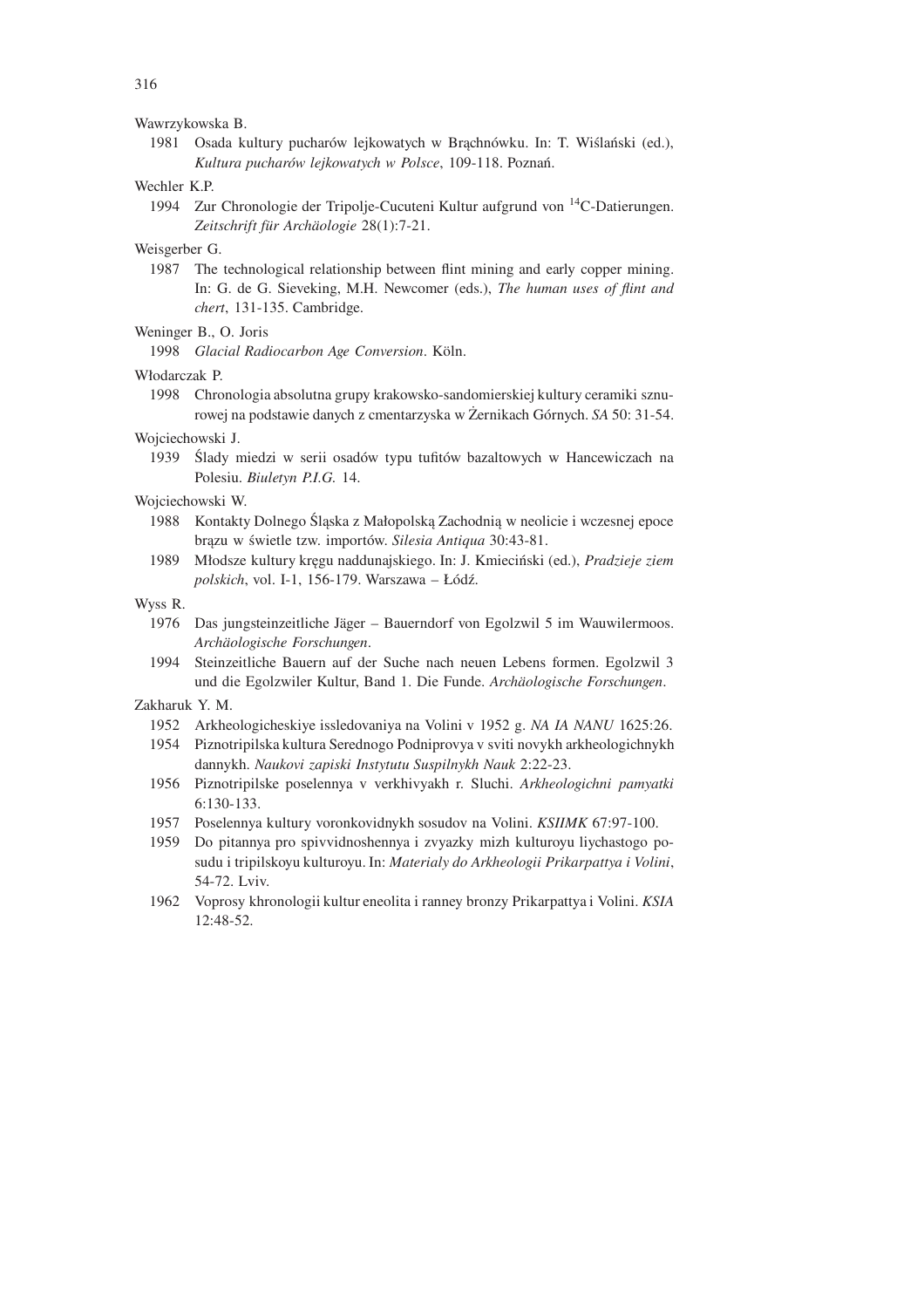- 1971 Pamyatniki koshylovetskogo tipu. In: *Arkheologiya Ukrainskoy* SSR, vol.1. Kiev.
- 1971a Pamyatki tipa Goshcha-Verbkovice. In: *Arkheologiya Ukrainskoy SSR*, vol. 1, 214-216. Kiev.
- 1971b Pochatkova doba midnogo viku zakhidnykh oblastey URSR. In: *Arkheologiya Ukrainskoy SSR*. Kiev.
- Zakharuk Y.M., D.Y. Telegin
	- 1985 Kultura lineyno-lentochnoy keramiki. In: *Archeologiya Ukrainskoy SSR*, 126- -132. Kiev.
- Zakościelna A.
	- 1984 Las Stocki, stan. 7, gm. Końskowola, wol. Lubelskie. In: *Sprawozdania z badań terenowych Katedry Archeologii UMCS w 1984 roku*, 3-6. Lublin.
	- 1981 Wąwolnica, gm. loco, woj. lubelskie. In: *Sprawozdania z badań terenowych Zakładu Archeologii UMCS i Archeologicznego Ośrodka Badawczo-Konserwatorskiego w Lublinie w 1981 r.*, 5-7. Lublin.
	- 1985 Mesolithic Elements in the Lublin-Volhynian Culture of Painted Pottery in the Lublin Region. In: A. Kokowski (ed.), *Memoires Archeologiques*, 27-35. Lublin.
	- 1986 Z badań osady kultury wołyńsko-lubelskiej ceramiki malowanej w Lesie Stockim, stan. 7, gm. Końskowola. *SA* 38:31-48.
	- 1988 Wielokulturowe stanowisko 28 w Świerszczowie Kolonii, gm. Hrubieszów. In: *Sprawozdania z badań terenowych Katedry Archeologii UMCS w 1988 roku*, 6-11. Lublin.
	- 1996 *Krzemieniarstwo kultury wołyńsko-lubelskiej ceramiki malowanej*. Lublin.
	- 1996a Nowe materiały do rekonstrukcji obrządku pogrzebowego kultury wołyńsko- -lubelskiej ceramiki malowanej. *APS* 1:175-186.
	- 1997 Badania cmentarzyska kultury wołyńsko-lubelskiej ceramiki malowanej na stanowisku 26 w Strzyżowie, woj. zamojskie. *APS* 2:11-15.
	- 1997a Kolejny depozyt wiórów krzemiennych kultury pucharów lejkowatych lejkowatych (KPL) z Gródka nad Bugiem. *SA* 49:95-108.
	- 1998 Materiały krzemienne z badań weryfikacyjno-sondażowych na stanowisku "Grodzisko" w Zimnem, rej. Włodzimierz Wołyński w 1997 r. In: *Minule i suchasne Volini: Oleksandr Cinkalovskiy i kray. Materiali IX naukovoy istoriko-krayeznavchoy mizhdunarodnoy konferencii, 20-23 sichnya 1998 roky*, 101-10-7. Lutsk.

Zakościelna A., J. Gurba

- 1996 Badania cmentarzysk kultury wołyńsko-lubelskiej ceramiki malowanej na Grzędzie Horodelskiej. *APS* 1:9-16.
- 1997 Z problematyki kultury malickiej na Wyżynie Lubelsko-Wołyńskiej. *APS* 2:201- -209.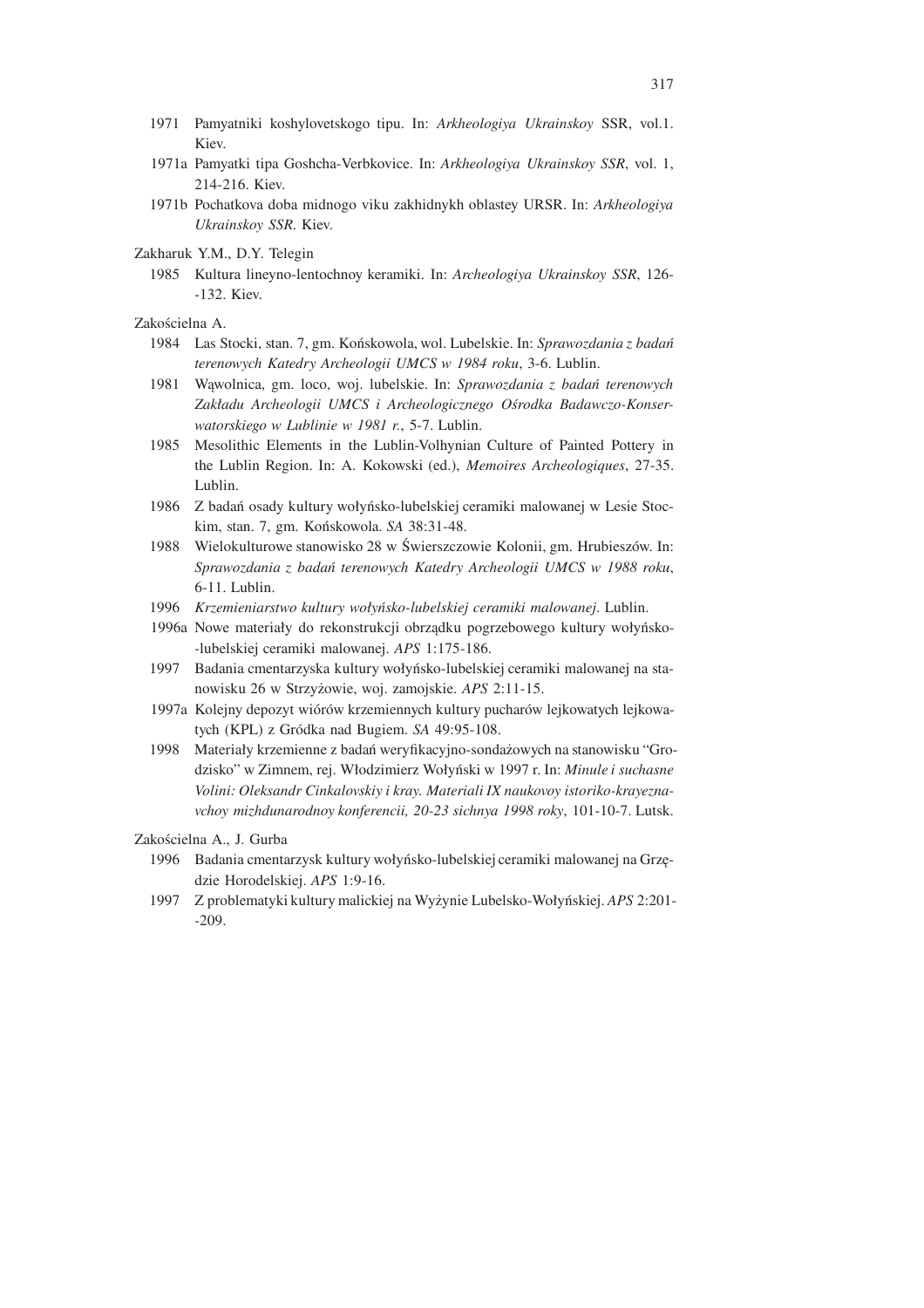Zalewski M., Borkowski W.

1996 Zagadnienie chronologii pola eksploatacyjnego "Borownia" w Rudzie Kościelnej, woj. tarnobrzeskie, w świetle nowych materiałów nakopalnianych i osadniczych. In: J. Jaskanis (ed.), *Z badań nad wykorzystaniem krzemienia pasiastego*. *Studia nad Gospodarką Surowcami Krzemiennymi w Pradziejach*, 31-54. Warszawa.

## Zápotocká M.

1970 Die Stichbandkeramik in Böhmen und in Mitteleuropa. In: *Die Anfänge des Neolithikums vom Orient bis Nordeuropa, Fundamenta, Rheie A 3, 1-66. Köln-*-Wien.

## Zayets I.I., Ryzhov S.N.

1992 *Poseleniye tripolskoy kultury Klischev na Yuzhnom Buge*. Kiev.

## Zbenovich V.G.

- 1969 Drevneyshiye medniye topory v Vostochnoy Evrope. *Sovetskaya Arkheologia* 3:135-142.
- 1972 Khonologiya piznogo Tripolye. *Arkheologiya* 7:3-25.
- 1974 *Pozdnetripolskiye plemena Severnogo Prichenomorya*. Kiev.
- 1976 Pozdneye Tripolye i yego svyaz s kulturami Prikarpattya i Malopolshi. *Acta Archeologica Carpatica* 16:21-56.
- 1989 *Ranniy etap tripolskoy kultury na territorii Ukrainy*. Kiev.
- 1991 Drakon v izobrazitelnoy traditsii kultury Cucuteni-Tripolye. In: *Dukhovnaya kultura drevnikh obschestv na territorii Ukrainy*, 20-34. Kiev.

## Żaki A.

1962 Z archeologii województwa rzeszowskiego. *Rocznik Przemyski* 9:193-223.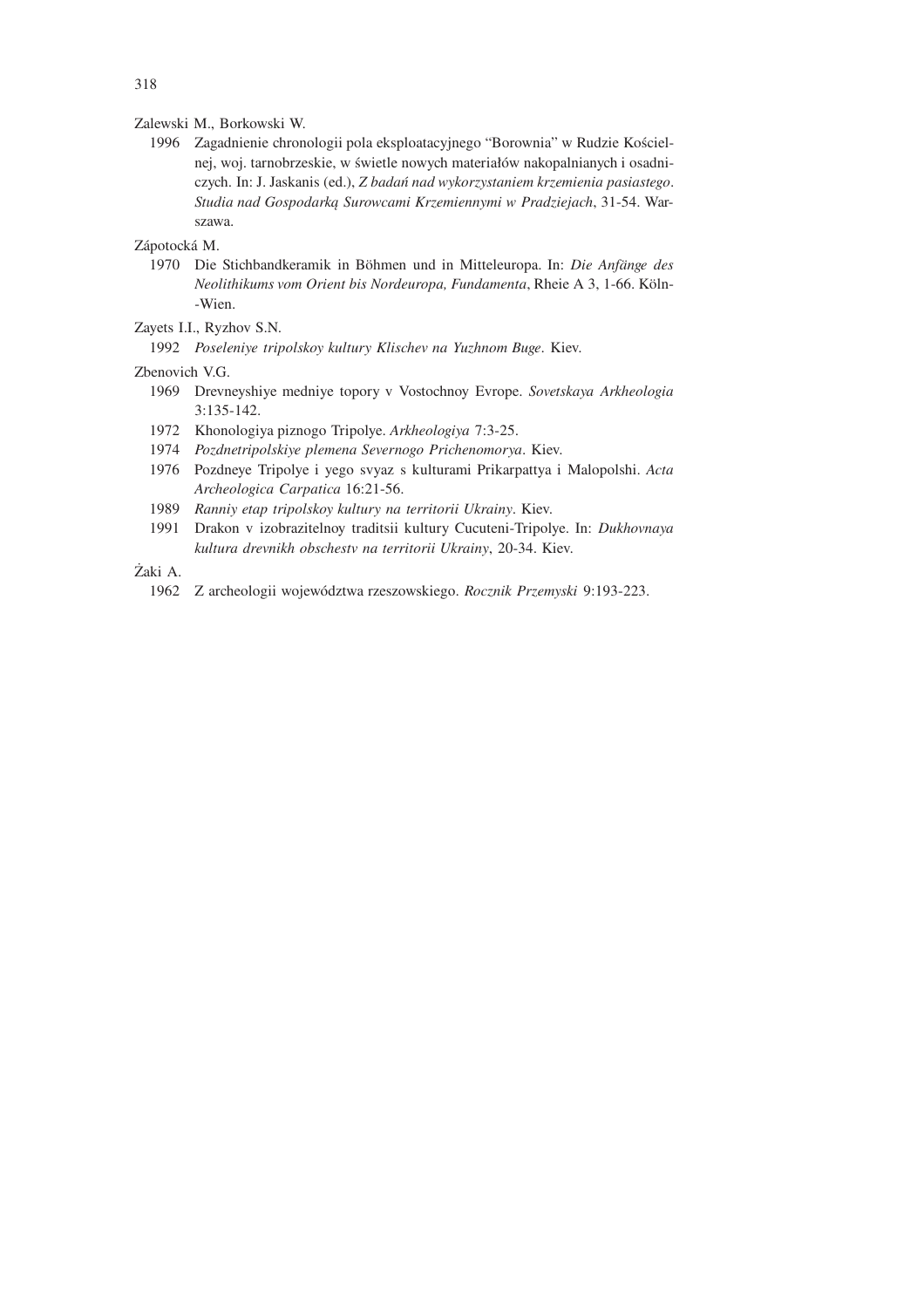# **LIST OF AUTHORS**

Janusz Budziszewski Muszlowa 3-45 01-357 Warsaw Poland E-mail: jbkb@polbox.com

Larisa V. Demchenko State Scientific Center of Environmental of Nuclear Geochemistry Palladin Avenue 34 252142 Kiev Ukraine

Sławomir Kadrow Institute of Archaeology and Ethnology Polish Academy of Sciences Sławkowska 19 31-016 Kraków Poland E-mail: slawek@archeo.pqn.krakow.pl

Viktor I. Klochko Institute of Monument Preservation and Research Ministry of Culture and Arts of Ukraine Petropavlovska Street 15 04086 Kiev Ukraine E-mail: archeo@naverex.kiev.ua

Aleksander Kośko Institute of Prehistory Adam Mickiewicz University Św. Marcin 78 61-809 Poznań Poland E-mail: koskom@man.poznan.pl

Sergey A. Kozak State Scientific Center of Environmental of Nuclear Geochemistry Palladin Avenue 34 252142 Kiev Ukraine

Vladimir A. Kruts Institute of Archaeology Ukrainian Academy of Sciences Geroiv Stalingrada 12 254655 Kiev Ukraine

Viktor N. Kvasnitsa State Scientific Center of Environmental of Nuclear Geochemistry Palladin Avenue 34 252142 Kiev Ukraine

Jerzy J. Langer Faculty of Chemistry Adam Mickiewicz University Grunwaldzka 6 60-780 Poznań Poland E-mail: langer@main.amu.edu.pl

Vyacheslav I. Manichev State Scientific Center of Environmental of Nuclear Geochemistry Palladin Avenue 34 252142 Kiev Ukraine

Tamara G. Movsha Institute of Archaeology Ukrainian Academy of Sciences Geroiv Stalingrada 12 254655 Kiev Ukraine

Sergey M. Ryzhov Institute of Archaeology Ukrainian Academy of Sciences Geroiv Stalingrada 12 254655 Kiev Ukraine

Mikhail P. Sokhatskiy State Scientific Center of Environmental of Nuclear Geochemistry Palladin Avenue 34 252142 Kiev Ukraine

Marzena Szmyt Institute of Eastern Studies Adam Mickiewicz University 28 Czerwca 1956 no. 198 61-486 Poznań Poland E-mail: marzena@main.amu.edu.pl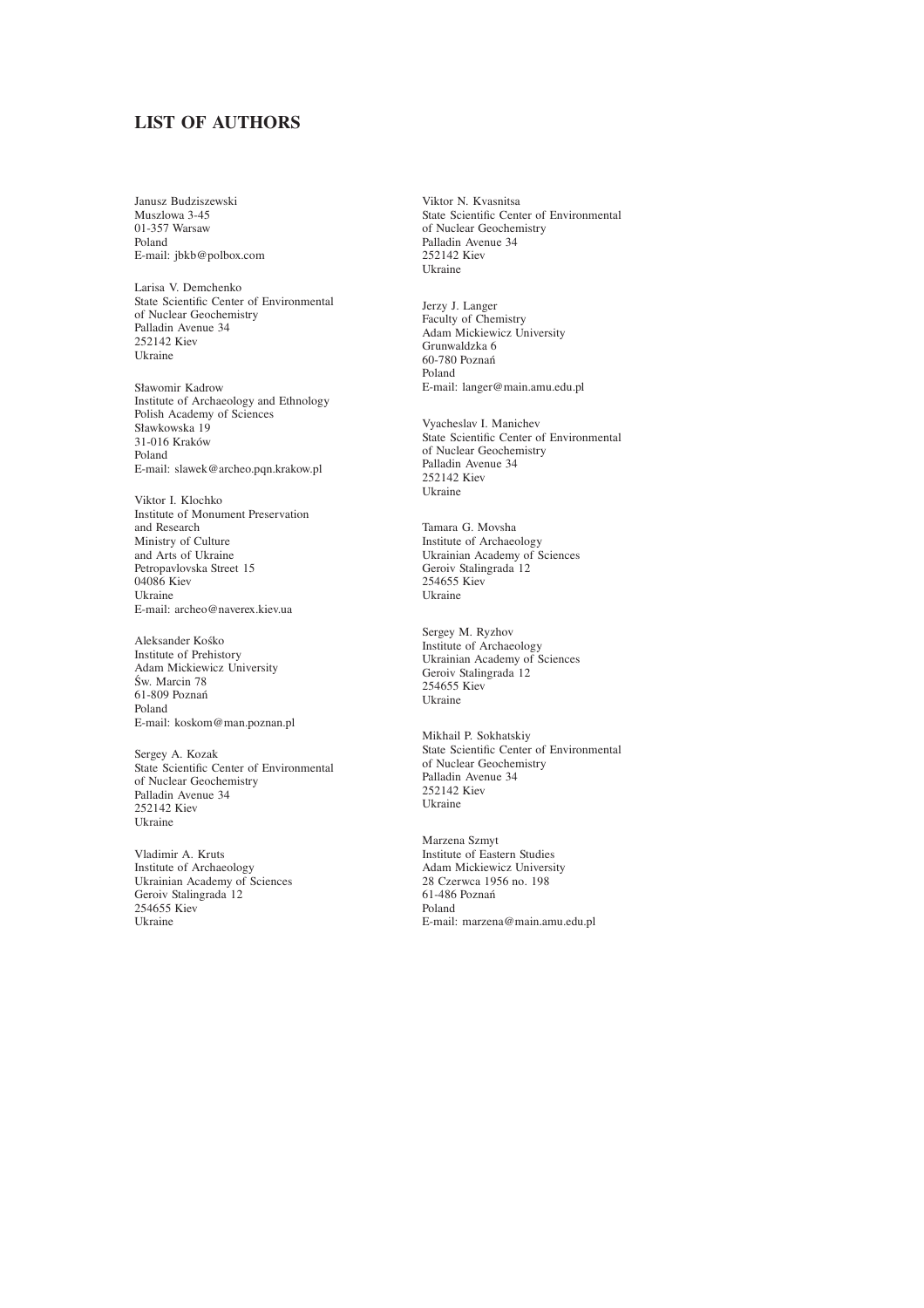Taras Tkachuk Sorokhteya 9B/35 28400 Ivano-Frankovsk Ukraine

Olena V. Tsvek Institute of Archaeology Ukrainian Academy of Sciences Geroiv Stalingrada 12 254655 Kiev Ukraine

Mihailo Y. Videiko Institute of Archaeology Ukrainian Academy of Sciences Geroiv Stalingrada 254655 Kiev Ukraine E-mail: videiko@mail.i.com.ua

Anna Zakościelna Chair of Archaeology Maria Curie-Skłodowska University Pl. M. Curie-Skłodowskiej 4 20-029 Lublin Poland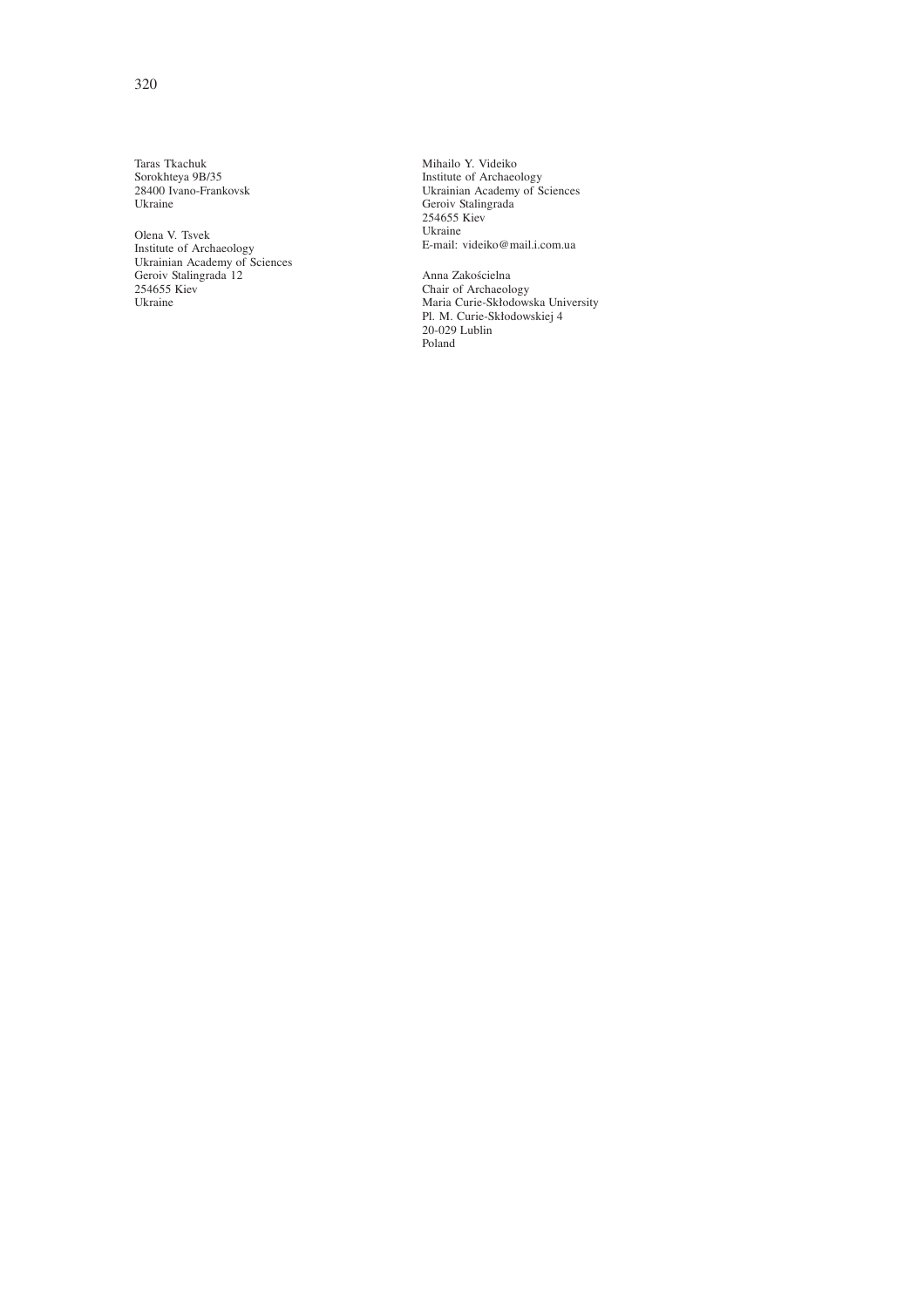Vol.1: *Weapons of the Tribes of the Northern Pontic Zone in the 16th–10th Centuries B.C.*, by Viktor I. Klochko.

Vol.2: *Nomadism and Pastoralism in the Circle of Baltic–Pontic Early Agrarian Cultures: 5000–1650 BC*, edited by Aleksander Kośko

Vol.3: *Cemeteries of the Sofievka type: 2950–2750 BC*, edited by Aleksander Kośko

Vol.4: *Eastern Exodus of the Globular Amphora People: 2950 - 2350 BC*, edited by Aleksander Kośko.

Vol.5: *Beyond Balkanization*, edited by Lucyna Domańska, Ken Jacobs and Aleksander Kośko.

Vol.6: *The Trzciniec Area of the Early Bronze Age Civilization: 1950–1200 BC*, edited by Aleksander Kośko.

Vol.7: *The Foundations of Radiocarbon Chronology of Cultures between the Vistula and Dnieper: 3150–1850 BC*, edited by Aleksander Kośko.

Vol.8: *Between West and East. People of the Globular Amphora Culture in Eastern Europe: 2950–2350 BC*, by Marzena Szmyt

Orders regarding B-PS should be adressed directly to the Editorial Office (Baltic-Pontic Studies, Institute of Prehistory, Św. Marcin 78, 61-809 Poznań, Poland).

The publication is carried out within the research project No. 1H01G05912 financed by Committee for Scientific Research and supplied with funds of Ministry of National Education and Adam Mickiewicz University Foundation.